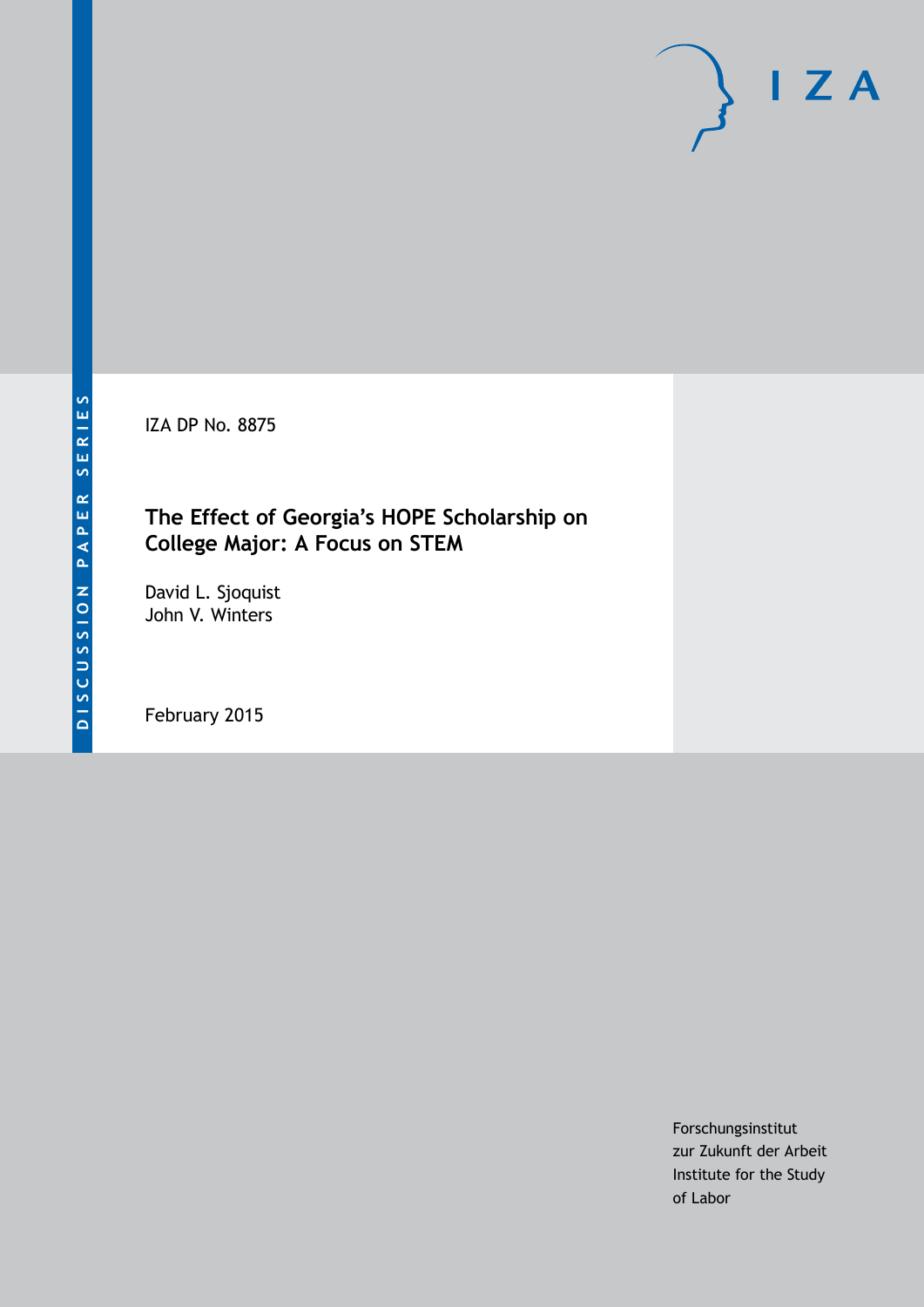# **The Effect of Georgia's HOPE Scholarship on College Major: A Focus on STEM**

## **David L. Sjoquist**

*Georgia State University*

## **John V. Winters**

*Oklahoma State University and IZA*

Discussion Paper No. 8875 February 2015

IZA

P.O. Box 7240 53072 Bonn Germany

Phone: +49-228-3894-0 Fax: +49-228-3894-180 E-mail: [iza@iza.org](mailto:iza@iza.org)

Any opinions expressed here are those of the author(s) and not those of IZA. Research published in this series may include views on policy, but the institute itself takes no institutional policy positions. The IZA research network is committed to the IZA Guiding Principles of Research Integrity.

The Institute for the Study of Labor (IZA) in Bonn is a local and virtual international research center and a place of communication between science, politics and business. IZA is an independent nonprofit organization supported by Deutsche Post Foundation. The center is associated with the University of Bonn and offers a stimulating research environment through its international network, workshops and conferences, data service, project support, research visits and doctoral program. IZA engages in (i) original and internationally competitive research in all fields of labor economics, (ii) development of policy concepts, and (iii) dissemination of research results and concepts to the interested public.

IZA Discussion Papers often represent preliminary work and are circulated to encourage discussion. Citation of such a paper should account for its provisional character. A revised version may be available directly from the author.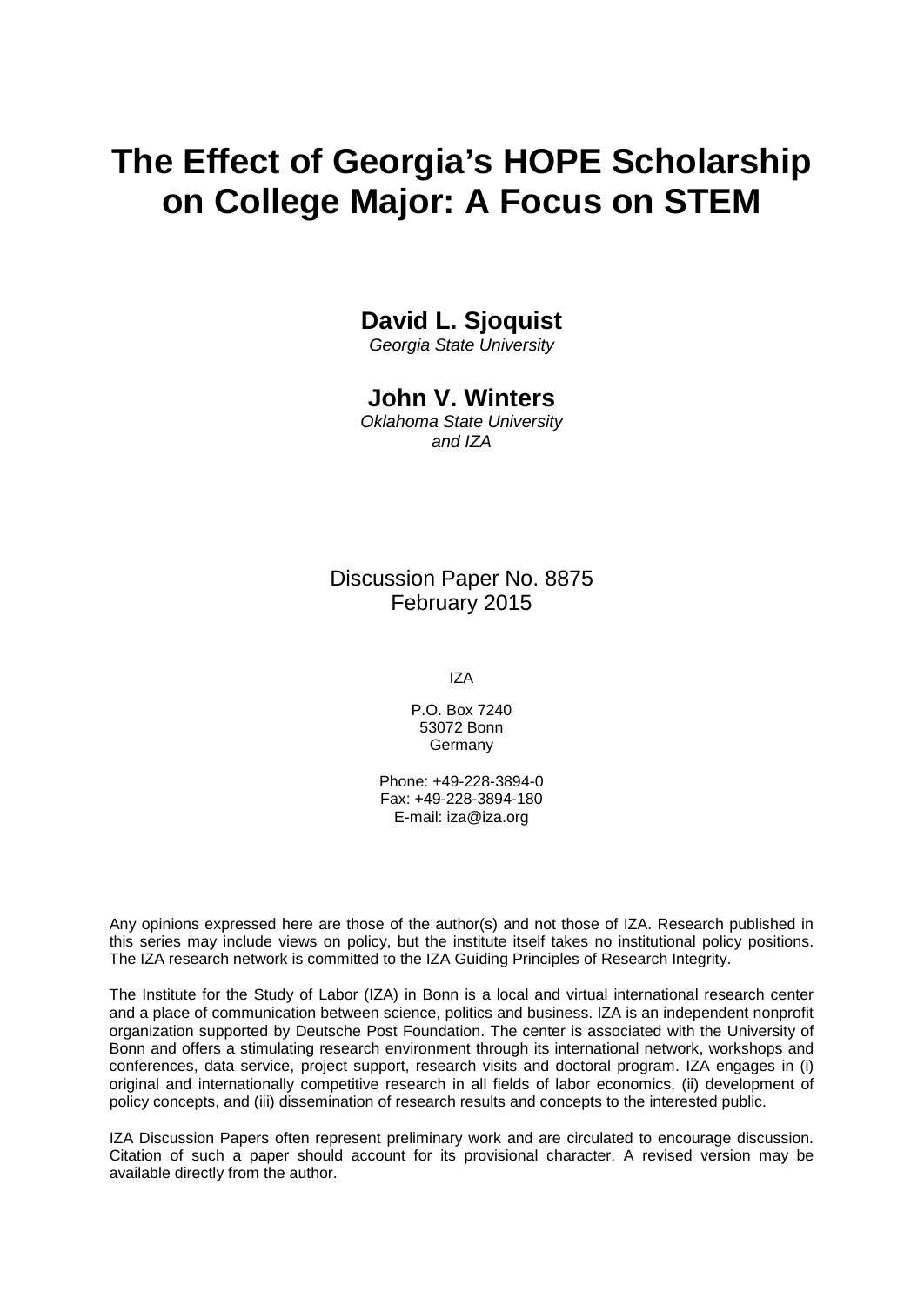IZA Discussion Paper No. 8875 February 2015

# **ABSTRACT**

# **The Effect of Georgia's HOPE Scholarship on College Major: A Focus on STEM**

There is growing concern in the U.S. that the nation is producing too few college graduates in science, technology, engineering, and mathematics (STEM) fields and there is a desire to understand how various policies affect college major decisions. This paper first uses student administrative records from the University System of Georgia to examine whether Georgia's HOPE Scholarship has affected students' college major decisions, with a focus on STEM majors. We find consistent evidence that HOPE reduced the likelihood that a USG student earned a degree with a major in a STEM field. The paper explores alternative reasons why HOPE reduced the likelihood of earning a STEM major.

JEL Classification: 123, J24

Keywords: merit aid, HOPE Scholarship, college major, STEM

Corresponding author:

John V. Winters Spears School of Business Oklahoma State University 331 Business Building Stillwater, OK 74078-4011 USA E-mail: [jvwinte@okstate.edu](mailto:jvwinte@okstate.edu)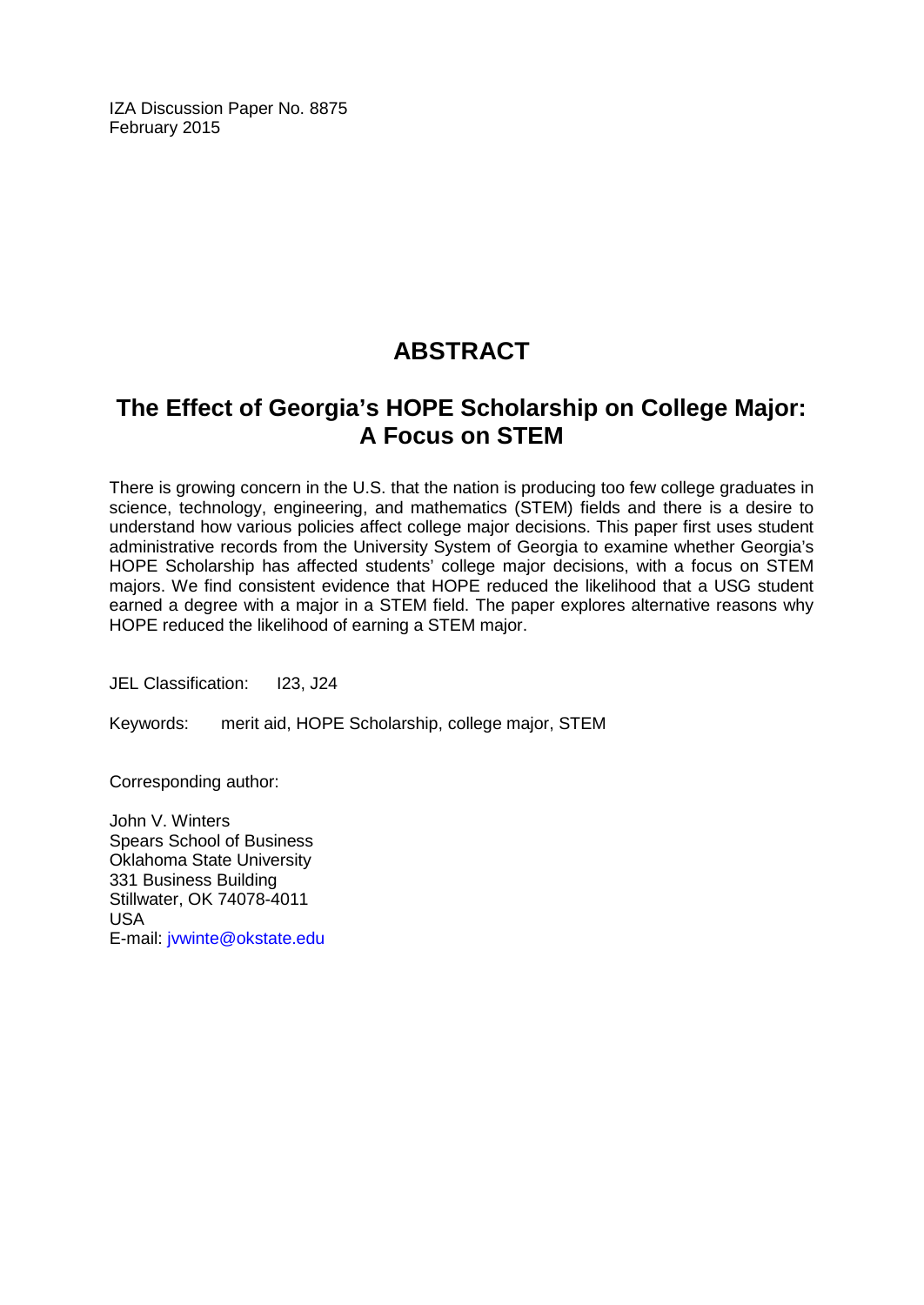#### **1. Introduction**

 $\overline{a}$ 

There is a substantial literature spanning several disciplines that attempts to explain students' choice of and persistence in a college major. More recently, this literature has focused on majors in science, technology, engineering, and math (STEM). The literature from education focuses on factors such as role models (including parents, teachers, and peers), exposure to math and science courses, and math self-efficacy beliefs; Delaney (2007), Crisp, Nora, and Taggart (2009) and Wang (2012) provide surveys of the education literature.

Economists have also explored this issue. In a life-cycle utility maximization framework a student's choice of major depends on the student's preferences, the cost of completing various majors, the student's ability, that is, the probability of successfully completing the course of study for various majors, and the expected earnings after graduation (Berger 1988). Montmarquet, Cannings, and Mahseredjian (2002) extend the model to include uncertainty regarding the successful completing of each major. While the cost of college has been shown to affect the probability of attending college, it has also been found to affect the choice of major; see for example, Stater (2011), Denning and Turley (2013), and Stange (2013). See Arcidiacono (2004), Kinsler and Pavan (2013), Griffith (2010), Beffy, Fougere, and Maurel (2011), Arcidiacono, Hotz, and Kang (2012), and Wiswall and Zafar (2011) for other economic studies of the choice of college major.

We consider how Georgia's merit-based financial aid program, i.e., the HOPE Scholarship, affects student decisions to major in STEM fields. State merit aid programs have grown substantially since the early 1990s, with Georgia's HOPE Scholarship program adopted in 1993 being among the largest and most notable.<sup>1</sup> A large research literature has emerged that

 $1$  HOPE (Helping Outstanding Pupils Educationally) is a universal merit-based post-secondary scholarship and grant program for Georgia students enrolled in college or a technical school. To be eligible a student must be a U.S.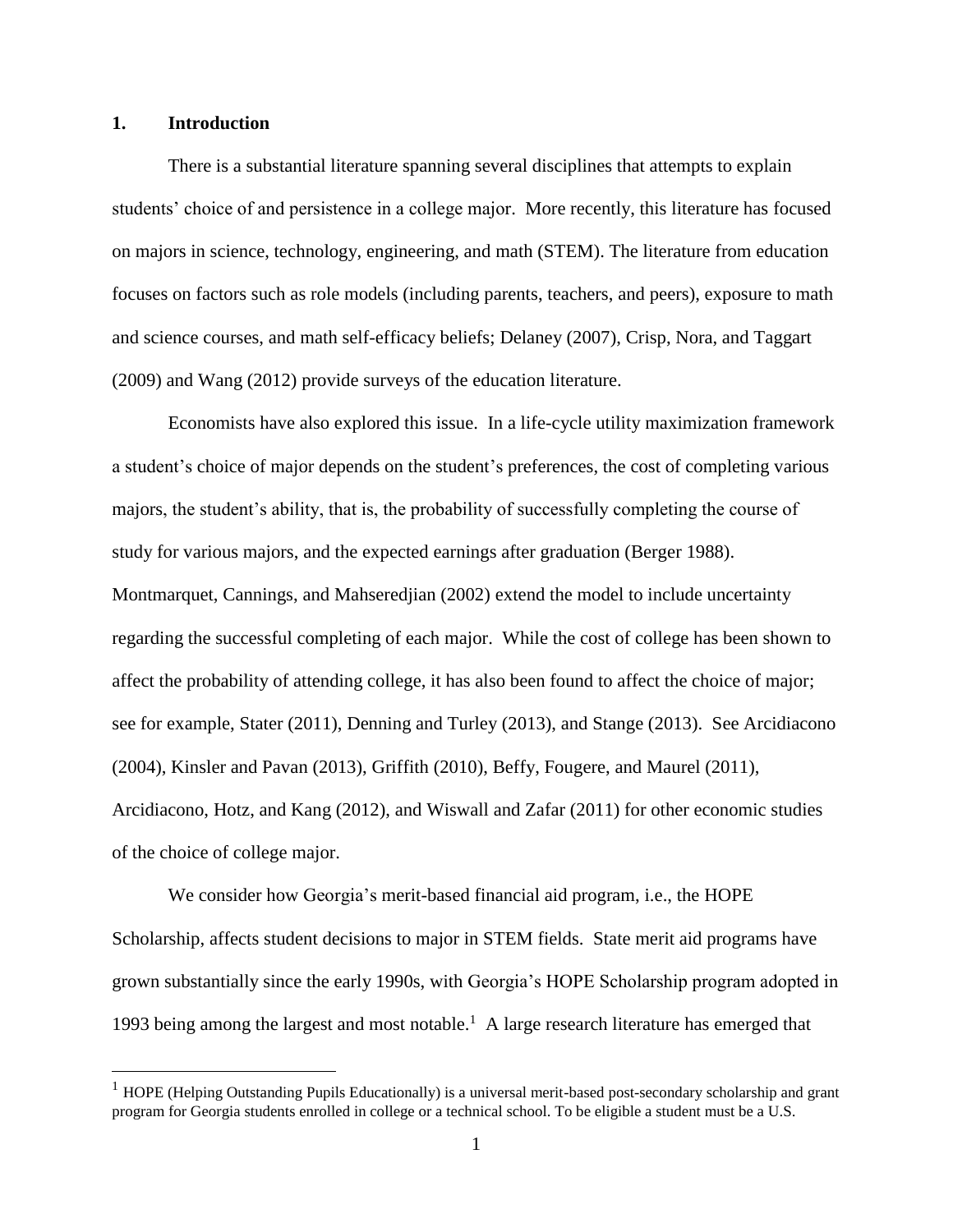examines the effects of these merit aid programs on college outcomes such as enrollment, persistence, completion, and post-college retention in the state. 2 One outcome receiving limited attention thus far is the effect of merit aid on college major decisions.

We identified three studies that examine the effects of state merit aid programs on college majors. Cornwell, Lee, and Mustard (2008) investigate the effect of Georgia's HOPE Scholarship on the college major choices of freshmen enrolled at the University of Georgia. They find that HOPE significantly increased the probability of majoring in education but find no significant effect of HOPE on other majors. The current paper differs substantively from theirs in two major ways. First, our administrative data includes all 35 public colleges and universities in Georgia, not just one university as with Cornwell, Lee, and Mustard (2008). Furthermore, we consider not just freshman major but also the major upon graduation.

Zhang (2011) examines the effects of merit aid programs in Florida and Georgia on annual statewide STEM degree conferrals computed from the Integrated Postsecondary Education Data System's (IPEDS) Completion Survey. He generally finds statistically insignificant effects of merit aid on the percentage of STEM graduates in each state, with the one exception being a 1.6 percentage point increase for Florida private institutions. However, merit aid programs likely affect where students attend college and have been shown to increase the average academic ability of students in the state. STEM fields require greater academic ability,

citizen or eligible non-citizen, a Georgia resident, enrolled in an eligible institution (either full or part time), and have a 3.0 GPA in high school, and maintain a GPA of 3.0 in college. For more details see Sjoquist and Walker (2010). As Sjoquist and Walker note, the motivation for HOPE was Governor Miller's desire to elevate the importance of education to Georgians. As best we can determine, there were no other policies adopted at that time that might have affected student choice of major.

<sup>&</sup>lt;sup>2</sup> Sjoquist and Winters (2012, 2015) find small and insignificant average effects of merit aid on college attendance and completion rates. Welch (2014) finds minimal effects of merit aid on persistence and degree completion for students at community colleges. Sjoquist and Winters (2014) find that on average merit aid does increase the percentage of college attendees residing in their native state post-college, but there are meaningful differences in the effects across states.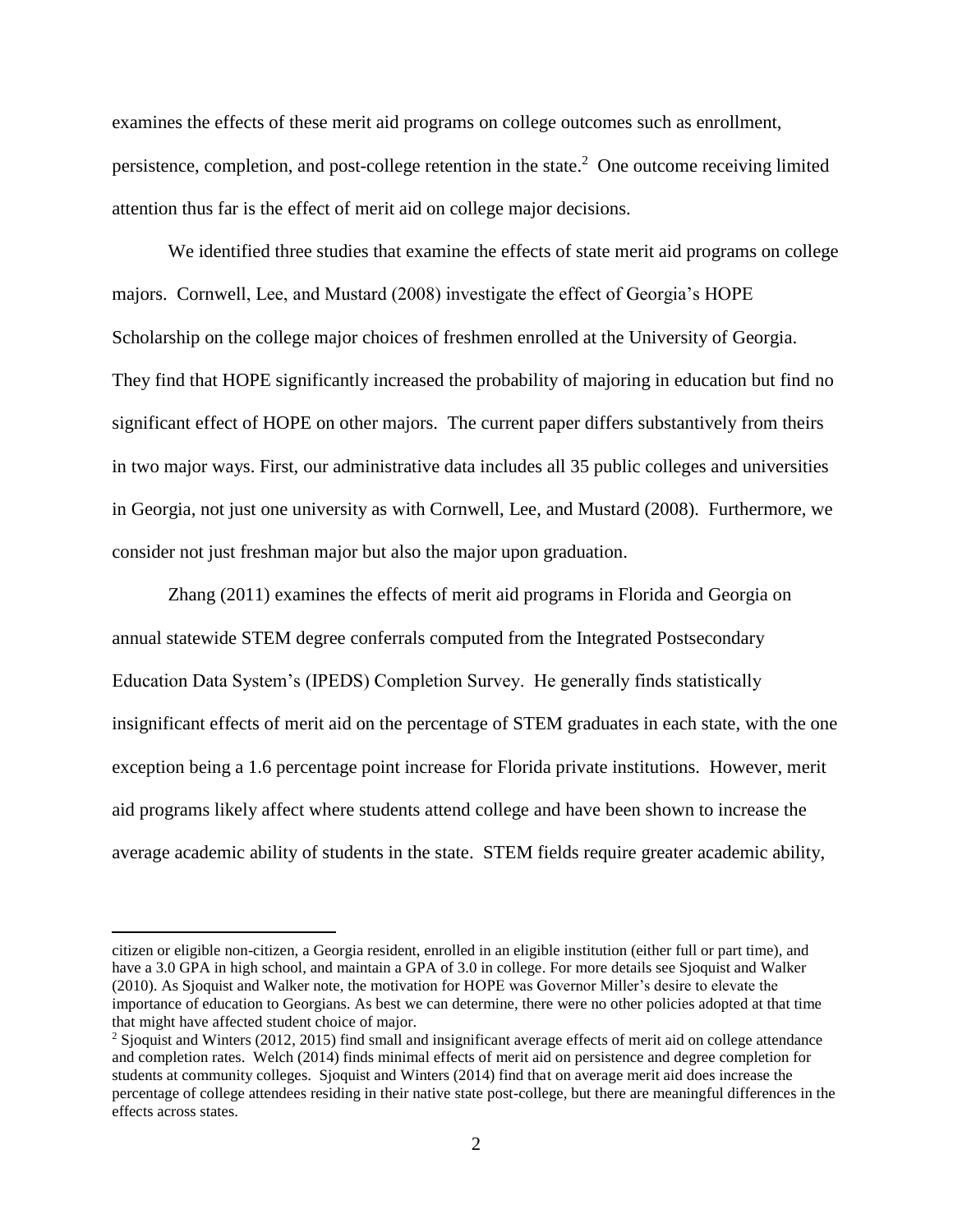especially in math, so merit-induced increases in average student quality need to be accounted for, but using aggregate data prevents Zhang from doing so.

Sjoquist and Winters (forthcoming) use American Community Survey (ACS) microdata to examine the average effects of merit aid programs across 25 states adopting them since 1991. Their analysis focuses on nine states with relatively large and generous merit aid programs and uses a difference-in-differences (DD) approach, comparing states with and without merit aid programs pre- and post-merit aid adoption. They find that the merit programs in these states substantially reduced the likelihood that an individual earned a degree in a STEM field. Their baseline estimate suggests that strong merit programs reduce the likelihood of earning a STEM degree by 1.3 percentage points (which corresponds to a 6.5 percent decrease in the number of STEM graduates), but alternative specifications suggest that the magnitude could be larger.

In this paper we use administrative records from the University System of Georgia (USG) to first examine the effect of Georgia's HOPE Scholarship on students' college major choices, focusing on STEM majors. We use a pre- and post-policy time difference identification strategy to estimate the model. Our analysis complements that of Sjoquist and Winters (forthcoming), but the current paper differs from Sjoquist and Winters in several fundamental ways. Examining USG administrative data allows us to explore possible mechanisms that might explain the effect of merit aid on STEM majors, something that cannot be explored as well with the ACS data used by Sjoquist and Winters. Thus, we consider the roles played by factors such as student ability, student performance in college, the transition between initial major and major at graduation, and how the effect on major differs by type of college. Using USG administrative data also offers a more precise measure of treatment than with the ACS, which requires defining treatment based on being born in a state with a merit-aid program at the time the student should have graduated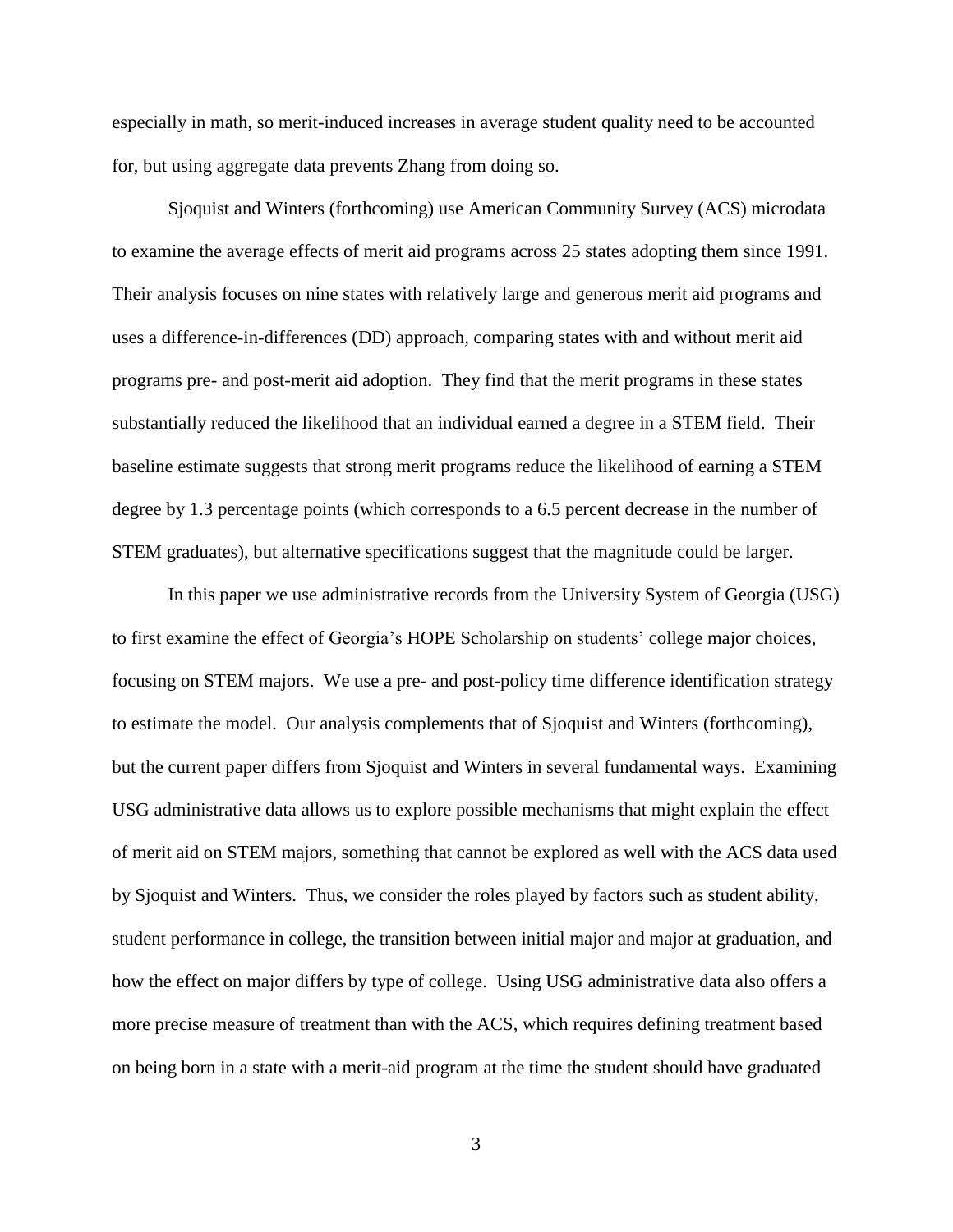from high school. Finally, Georgia's HOPE Scholarship is one of the largest and most generous merit aid programs in the nation and it could have stronger effects than the average effect of the nine strong merit aid programs estimated by Sjoquist and Winters (forthcoming). This paper provides evidence for and against some specific potential mechanisms through which HOPE could affect the likelihood of being a STEM major that Sjoquist and Winters (forthcoming) could not.

To preview our results, we find consistent evidence that Georgia's HOPE Scholarship reduced the probability that a young person would complete a bachelor's degree with a major in a STEM field. Our baseline specification yields an estimate of a 12.6 percent decrease in the number of STEM graduates, with the effects being larger for males than females. This estimate is larger than that found by Sjoquist and Winters (forthcoming) for their baseline specification, possibly because HOPE is an especially large merit program. The USG data include detailed student information that allows us to take a closer look at which students are shifting away from STEM. We estimated the effect by ability and found that the relative effects were most pronounced for students with good but unexceptional math skills. Our data do not allow us to precisely identify the exact mechanisms driving the negative results, but we do offer some evidence for or against specific mechanisms. The decrease in STEM degree probabilities in Georgia appears to be driven largely by the decreased likelihood that initial STEM majors actually go on to earn a STEM degree; HOPE did not significantly affect the likelihood that a USG student chooses STEM as their initial major.

There are several possible mechanisms through which HOPE could reduce the probability of earning a STEM degree; we discuss these mechanisms more fully in section 5, where we summarize the evidence for and against specific mechanisms. First, financial aid

4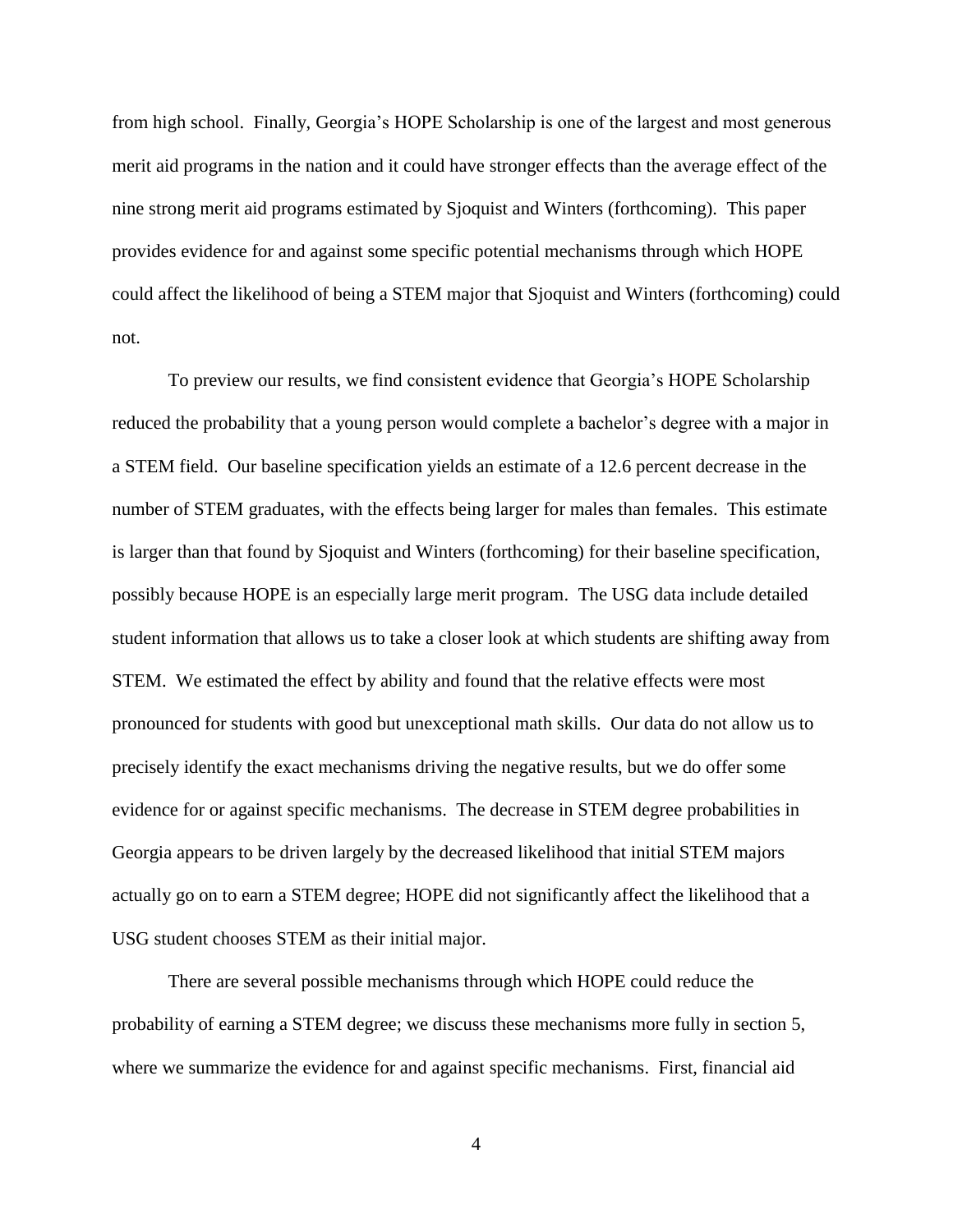reduces the cost of tuition but not the other costs. To the extent that other costs differ across majors, financial aid changes the relative prices of majors, which could affect a student's choice of major.<sup>3</sup> Second, financial aid reduces the need for a student to take out loans. The magnitude of a student's loans might affect the student's major if the student plans to choose an occupation that would allow him to pay off the debt quickly. Third, the mechanism that is perhaps most intuitive are student actions to maintain eligibility for HOPE, and in particular students might select or switch to a major for which it is easier to maintain a 3.0 GPA required to maintain HOPE.<sup>4</sup> Fourth, the high school GPA requirements for merit aid eligibility may create incentives for students to enroll in less challenging courses in high school, which might make them less prepared for more difficult majors in college. Fifth, HOPE has been shown to alter the type of in-state institution students attend and to increase the likelihood that students stay in-state to attend college. As we discuss in section 5, this could affect the college major opportunities that are available and alter the relative attractiveness of specific majors. While we are unable to fully explain the exact mechanisms driving the results, we do provide evidence in support of some potential mechanisms over others.

#### **2. Data and Empirical Framework**

<sup>&</sup>lt;sup>3</sup> Other researchers have found that relatively small changes in the total cost of college can significantly affect the choice of major. Denning and Turley (2013) explore the effects of the SMART Grant program on choice of major. The SMART program provided financial aid to college juniors and seniors majoring in STEM and foreign languages. They find that the SMART Grant program induced students to major and take courses in incentivized fields; a roughly 3 percentage point increase in Texas and a 10 percentage point increase at BYU. Stange (2013) studies the effects on the choice of major resulting from differential tuition across undergraduate majors, and finds that differential tuition altered the allocation of students across majors.

<sup>4</sup> Dee and Jackson (1999) report that students majoring in science, engineering, and computing are significantly more likely to lose the Georgia HOPE scholarship than those in other majors, but do not examine how this might affect students college major choices.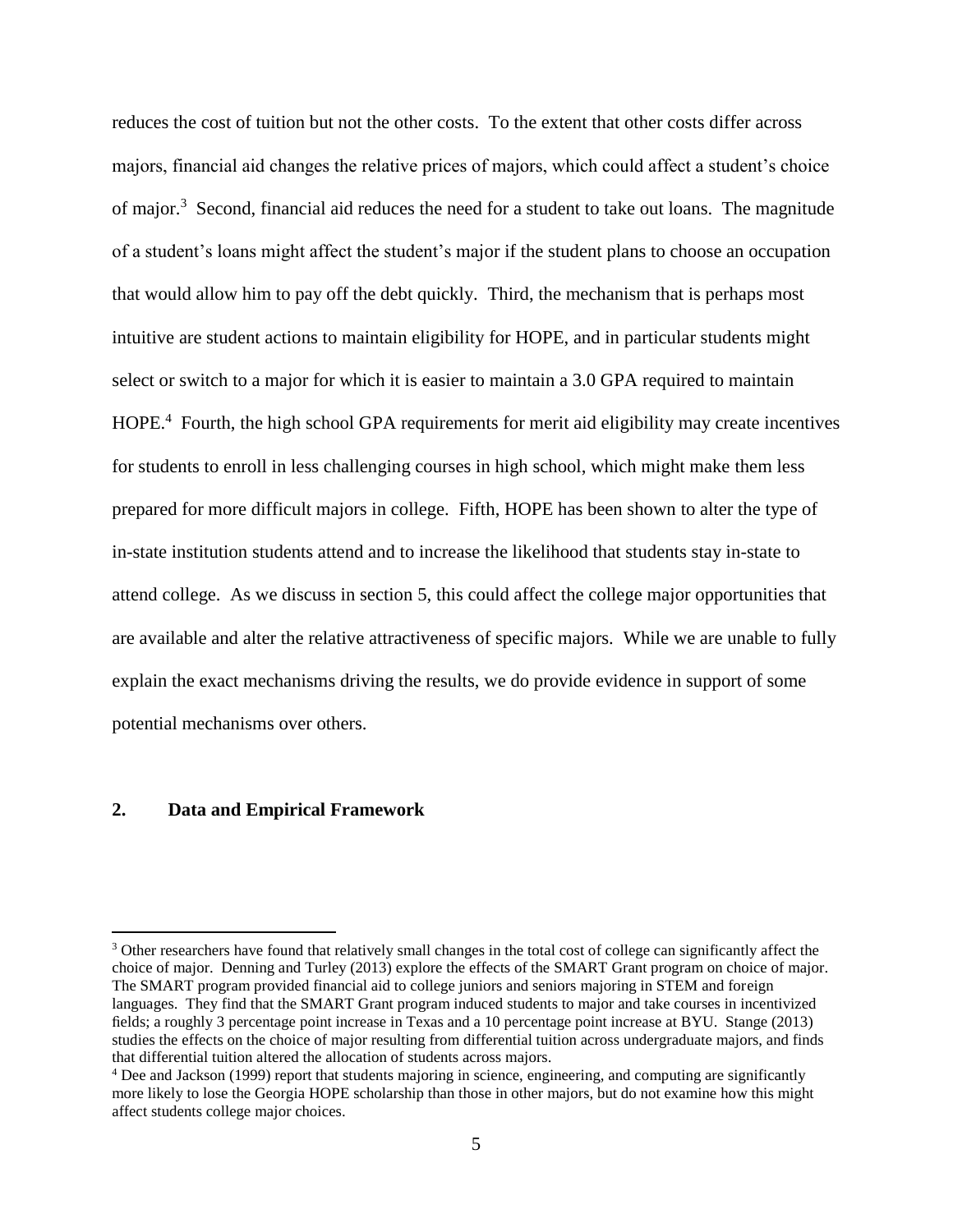We explore the effects of the Georgia HOPE Scholarship on college major using administrative data for the University System of Georgia (USG). The USG is a statewide system that at the time consisted of 35 public higher education institutions including two- and four-year colleges and universities in Georgia. From the USG Board of Regents we obtained data on four cohorts of entering students to the USG. The four cohorts include all students who graduated from a Georgia high school during the years 1990, 1991, 1995 and 1996 and enrolled in a USG institution in the same year (i.e., students who enrolled in the summer or fall terms immediately after graduating high school). Data were obtained for the 1995 and 1996 cohorts instead of the 1993 and 1994 cohorts because these first two post-HOPE cohorts were initially subject to an income cap for eligibility. The 1992 cohort of students was avoided out of concern that some of these students might have anticipated the passage of HOPE and altered their behavior in response. The 1990-1991 cohorts are therefore the pre-HOPE control group and the 1995-1996 cohorts are the post-HOPE treatment group. <sup>5</sup>

The USG sample is also restricted to Georgia residents who graduated high school in Georgia because non-residents and graduates of schools outside of Georgia were not eligible for HOPE. Of particular importance, we know the major declared as a freshman and the earned major upon graduation. Our main sample is restricted to students who eventually earn a bachelor's degree from the USG. We first consider the effect of HOPE on majoring in a STEM field, and then consider the effects on other broad majors. Descriptive statistics by sex and preand post-HOPE are presented in Table 1.

We estimate a linear probability model as follows:

 $P(Y_{it} = 1) = \beta X_{it} + \theta PostH OPE_t + \varepsilon_{it},$ 

<sup>5</sup> Appendix Table A shows how the composition of the student body changed pre- and post-HOPE.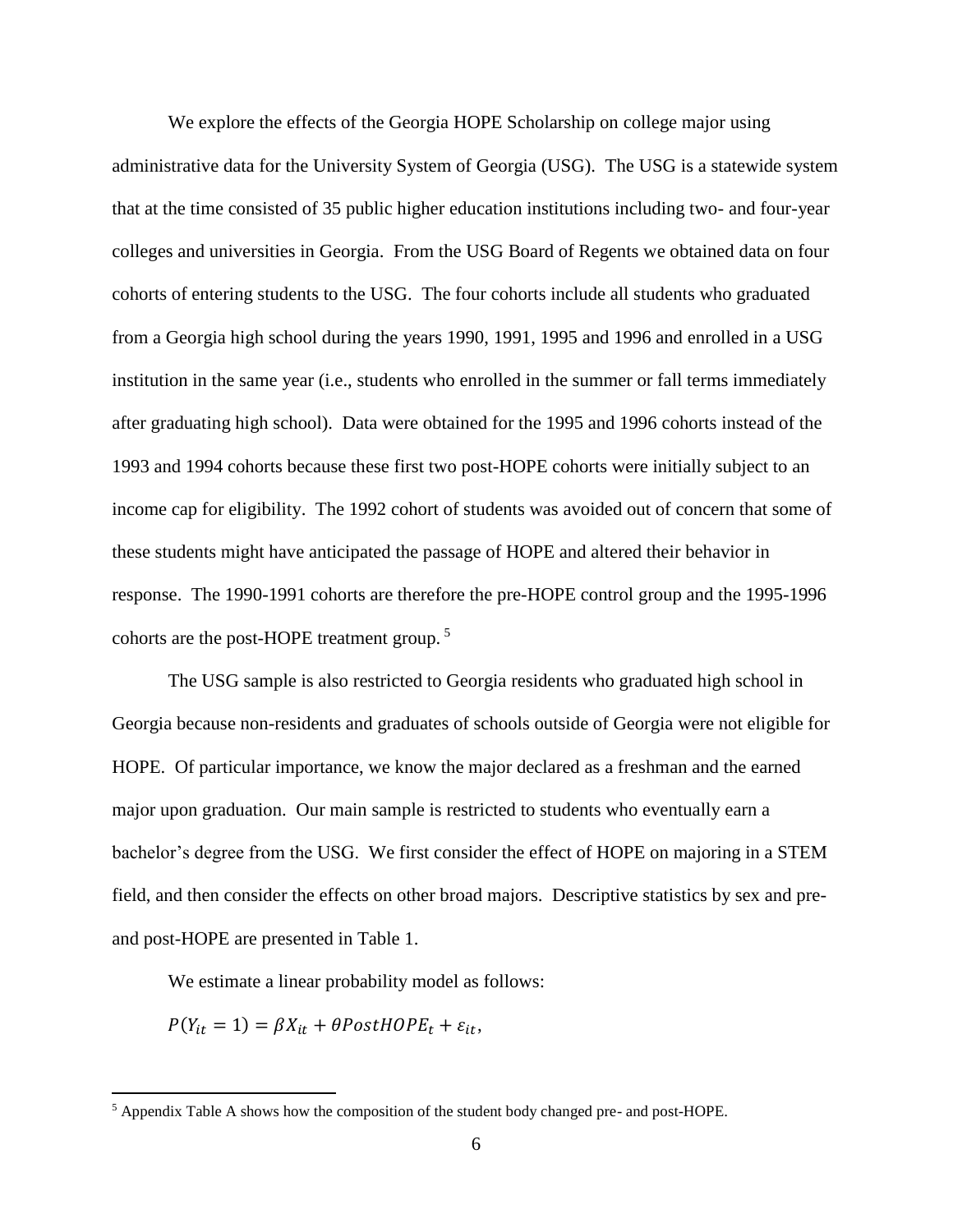where  $Y$  is an indicator variable equal to one if the individual's major is in a STEM field<sup>6</sup>,  $X$ includes dummy variables for sex, race, Hispanic origin, high school attended, SAT score, and high school GPA, and *PostHOPE* is a dummy equal to one for the 1995-96 cohorts and zero for the 1990-91 cohorts.<sup>7</sup> We used a set of GPA and SAT dummy variables since we did not want to assume that their effects are linear.<sup>8</sup> Therefore,  $\theta$  measures the effect of the HOPE program on the probability of being a STEM major holding student quality and demographics constant. We consider both the major at time of matriculation (initial major) and the final major (earned major). Sjoquist and Winters (2015) use the same preferred specification and confirm that there was no significant effect on degree completion in the USG dataset.

A concern with the use of these data is that HOPE could have affected the composition of the student body post-HOPE, resulting in a possible endogeneity problem. Dynarski (2000) and Cornwell, Mustard, and Sridhar (2006), for example, find that the HOPE program enticed students who would have gone to college out-of-state in the absence of HOPE to go to college in-state. Denote these students by  $H<sub>O</sub>$  and HOPE students who would have gone to college instate without HOPE by  $H<sub>I</sub>$ . (Obviously, we cannot identify which students are  $H<sub>O</sub>$  students.) If

<sup>6</sup> We follow Sjoquist and Winters (forthcoming) definition of STEM majors based on the Immigration and Customs Enforcement list; see table A.1 in Sjoquist and Winters (forthcoming).

<sup>&</sup>lt;sup>7</sup> Note that the  $PostHOPE$  dummy equals one for all students in the post-HOPE cohort and not just students who received the HOPE Scholarship. We do not have the HOPE GPA needed to determine if pre-HOPE students would have qualified for HOPE had it existed. The high school GPA calculated to determine HOPE eligibility is not the same GPA that USG schools use to determine whether to admit a student; we have the admission GPA for the pre-HOPE period and cannot calculate the HOPE GPA. However, 86 percent of our post-HOPE sample of graduates received HOPE as freshmen as did 92 percent of post-HOPE graduates with initial STEM majors, so the post-HOPE dummy is a reasonably good approximation for HOPE receipt. We also considered an event-style analysis by replacing the post-hope dummy with three dummies for matriculation year. Results, reported in Appendix Table B, are qualitatively similar to using the simple post-HOPE dummy.

<sup>8</sup>Specifically, we define 13 groups for both math and verbal SAT scores and define a dummy variable for each (excluding the lowest as the base group). The groups are 200-340, 350-390, 400-430, 440-460, 470-490, 500-520, 530-550, 560-580, 590-610, 620-650, 660-690, 700-750, and 760-800. We control for math and verbal scores separately because they are expected to have differing effects on the probability of being a STEM major. We also define 26 high school GPA groups; students with GPA below 1.5 are the base group. We then round GPAs to the nearest tenth and include a dummy for each tenth, e.g., dummies for 1.6, 1.7, 1.8, …, 3.9, and 4.0.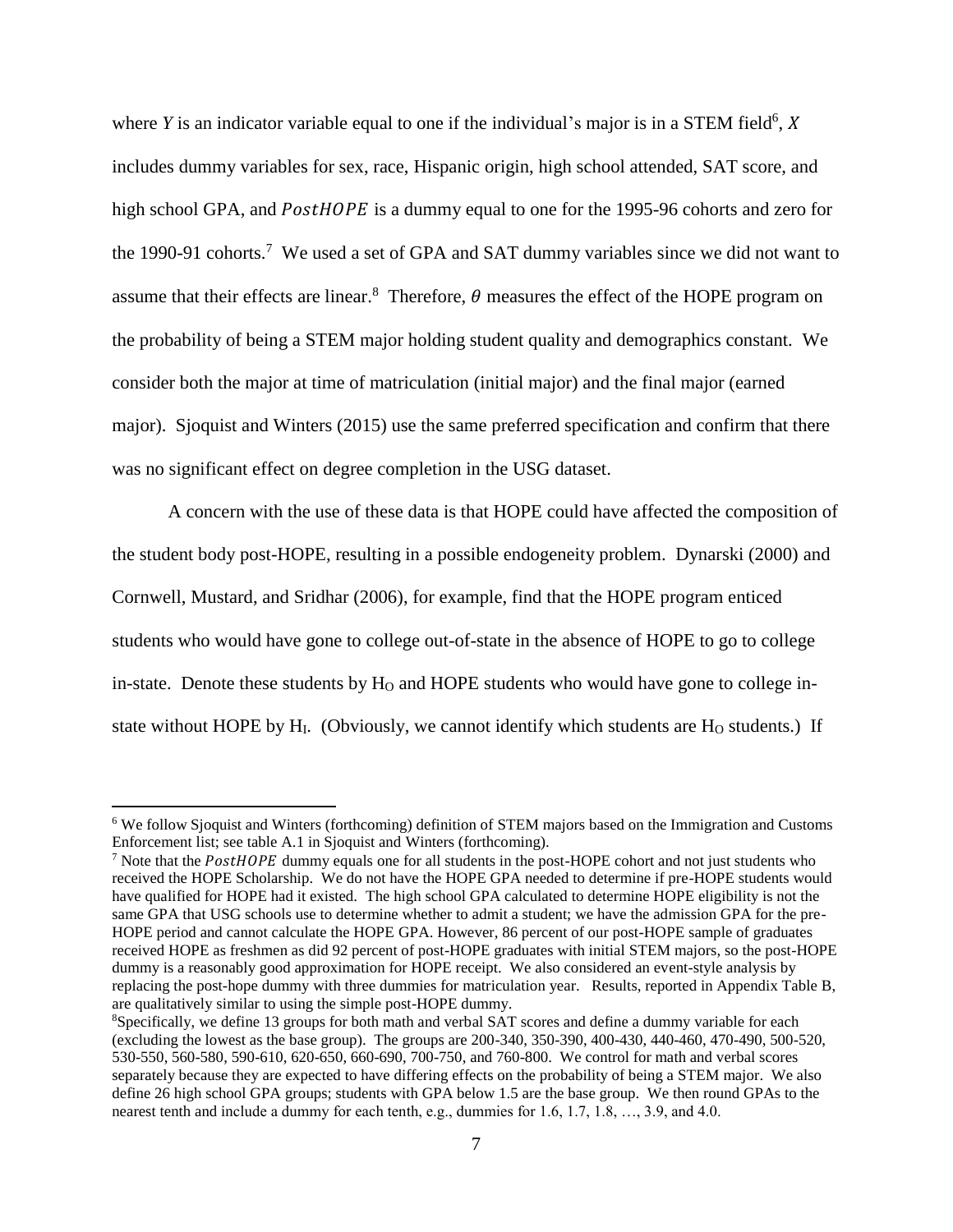the  $H_0$  students are equivalent to the  $H_I$  students, then endogeneity should not be a problem. However, if H<sub>O</sub> students are less inclined to major in a STEM field, then our estimate of the effect of HOPE on STEM majors will be overstated. We control for the quality of students, which should reduce the importance of the endogeneity, although there may be unmeasured differences. On the other hand, if  $H_0$  are more likely to be STEM majors than  $H_1$  students, then we will underestimate the effect of HOPE on STEM majors. While we don't know which of these three alternatives is correct, we believe that  $H<sub>0</sub>$  students are not less likely to major in  $STEM$  than  $H<sub>I</sub>$  since the students who in the absence of HOPE would have gone to college outof-state are likely to be higher quality students, and thus more likely to be STEM majors.<sup>9</sup>

There is some indirect support for this supposition. First, there is some evidence that the probability of being a STEM major is positively related to family income. For example, Moore (2014) finds that students from higher income families are more likely to major in STEM than low-income.<sup>10</sup> Additionally, Jaquette, Curs, and Posselt (2014) suggest that the probability that a student will attend an out-of-state school increases with family income.<sup>11</sup> Sjoquist and Winters (2013) report that average SAT scores in the USG increased post-HOPE, and we find that STEM majors have higher average SAT scores. If the increase in SAT scores is due to higher-SAT students staying in-state for college as a result of HOPE, the implication is that these students are more likely to major in STEM. We also partially address this issue empirically below by examining the differential effects of HOPE on initial and earned STEM majors. If H<sub>O</sub> students

<sup>&</sup>lt;sup>9</sup> To explore the effect of the possible change in the student body due to HOPE we considered students from high schools for which the number of students attending USG schools changed by less than 5 percent pre- and post-HOPE and that did not change at all. The results for both groups are similar to our main results (Table 2), but because of the small sample size the coefficients are noisier.

 $10$  However, Stater (2011) finds that higher family income reduces the probability of being a science major.

 $11$  In addition, Kinsler and Pavan (2011) find that the probability that a student attends a high-quality college increases with family income. Fuller, Manski, and Wise (1982) find that high income households are less sensitive to the cost of college.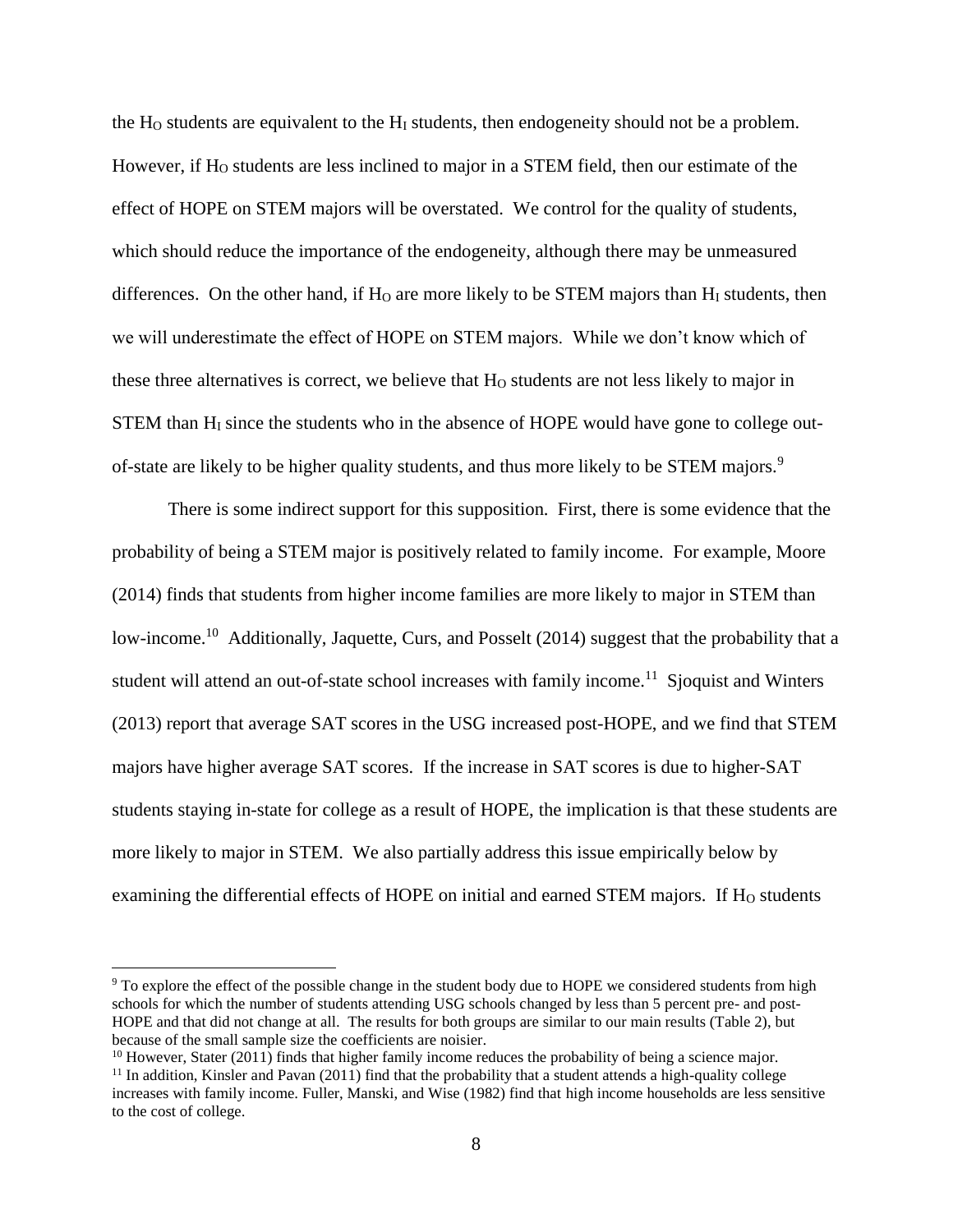have unobservables that less incline them toward STEM, the post-HOPE dummy should reduce both initial and earned STEM majors.

We are essentially estimating a time-differenced model. This raises identification concerns that the observed differences over time that we attribute to the effects of HOPE may be affected by other factors that vary over time and affect the probability of being a STEM major. As noted below, we address these concerns in several ways. We use ACS data that do not suffer problems from changes in student body composition to check the robustness of our basic results. We also use ACS data to confirm that other states did not experience a decrease in STEM during this time period that could confound our USG results. Finally, we explore using non-resident students in the USG as a control group. None of these alternatives suggest that HOPE did not cause a reduction in the likelihood that a student majors in STEM. These results are discussed in more detail below.

#### **3. The Effects of HOPE on Majoring in STEM**

 $\overline{a}$ 

In this section we present estimates of the effects of HOPE on the probability of being a STEM major. The USG data, unlike the ACS data used in Sjoquist and Winters (forthcoming), allow us to consider the effect of merit aid on both initial majors and earned majors, and to control for student quality. Note that the sample sizes for the main results are equivalent to those in Table 2. However, for several of the tables we consider various subsamples and there are multiple samples sizes, but we do not report these sample sizes.<sup>12</sup>

 $12$  Reporting sample sizes for each subsample would clutter the tables. The sizes of the various subsamples almost always exceed 1000; the exception is for Table 7 (results by SAT) for initial STEM majors in which there are only 356 female initial STEM majors with SAT math scores in the 700-800 range and only 839 male initial STEM majors with SAT math<400.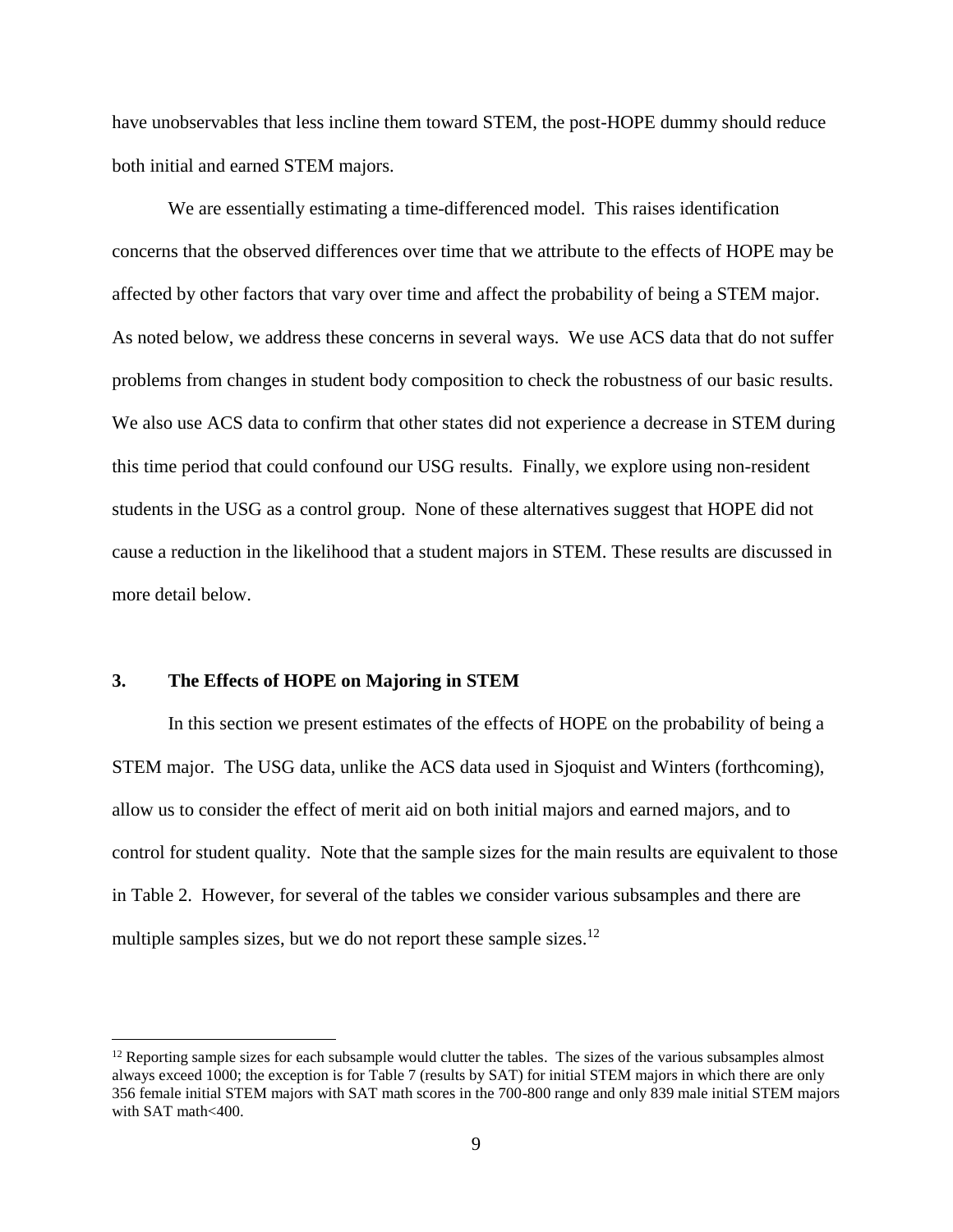#### **3.1.** *Initial STEM Major*

 $\overline{a}$ 

Columns 1-4 of Table 2 present the results for the USG analysis in which the dependent variable is whether a student initially declared a STEM major as a freshman. The first column includes dummies for sex, race, Hispanic origin, and high school attended, but not SAT, high school GPA, or institution. The second column adds SAT dummies, the third adds high school GPA dummies, and the fourth adds dummies for initial USG institution attended. There are important caveats for the last two columns. There is evidence of high school grade inflation for post-HOPE cohorts in Georgia. Appendix Table C, which presents regressions of high school GPA for college graduates against a post-HOPE dummy using various controls, shows that high school GPA increased post-HOPE by 0.15 points for all majors and 0.11 points for STEM majors.<sup>13</sup> Inflated high school GPAs for post-HOPE students mean that one should be cautious interpreting results that control for high school GPA because looking at students with the same GPA compares lower quality post-HOPE students to higher quality pre-HOPE students.<sup>14</sup> Since student quality is positively correlated with the probability of majoring in a STEM field, grade inflation will create a negative bias in  $\theta$  when controlling for high school GPA. Furthermore, HOPE likely changed which institution students attend and this may affect their majors.<sup>15</sup> Our primary interest is in the overall effects of HOPE, but controlling for HOPE-induced changes in institution may partial out some of the effect. Our preferred estimates, therefore, do not control

<sup>&</sup>lt;sup>13</sup> Sjoquist and Winters (2013) also find evidence of high school grade inflation for the full population of students enrolled in the USG, i.e., the result is not unique to the sample of graduates. The increase in high school GPAs over time could also be partially attributable to factors other than HOPE. However, regardless of the source, grade inflation over time makes high school GPA a problematic control variable for our analysis.

<sup>&</sup>lt;sup>14</sup> Castleman (2012) also finds that students in Florida take strategic actions to help ensure that their high school GPAs and SAT/ACT scores are above the cutoffs.

<sup>&</sup>lt;sup>15</sup> If applicants perceive that admissions at selective institutions are becoming more competitive post-HOPE, they may report more challenging intended majors in order to bolster their chances of admission. However, the period that we consider is early in the life of the HOPE program, and it was not until later that admissions to some of the colleges became much more difficult. So, we do not believe that perceived admission standards would have induced applicants to alter their reported major.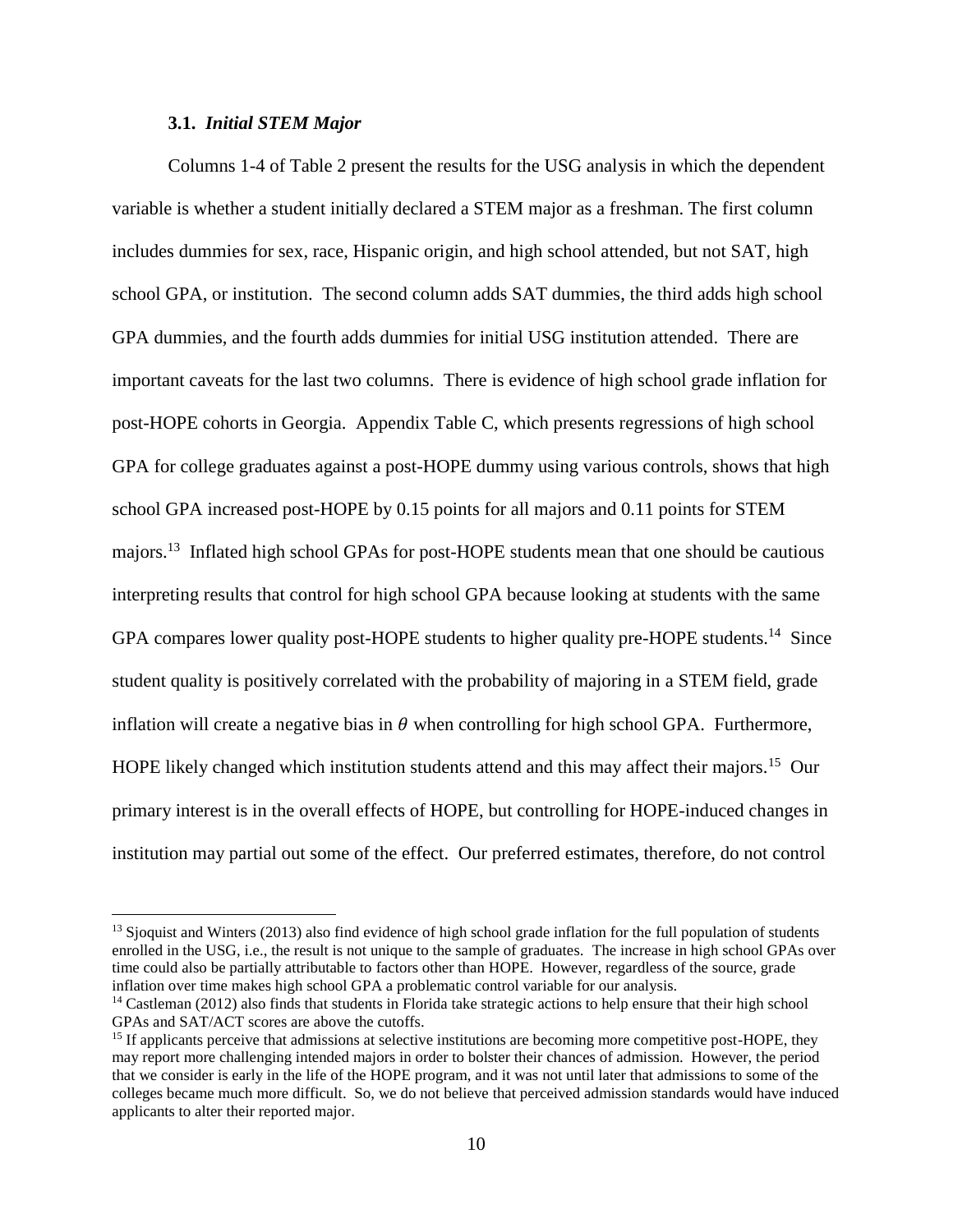for high school GPA or institution, but we also report results that do. SAT score increases are likely to represent actual increases in student quality and should be controlled for, so our preferred specification is the second column that includes all of the controls except for high school GPA and institution.<sup>16</sup>

The results in the first column of Table 2 suggest that the HOPE Scholarship program increased the probability of declaring a STEM major as a freshman. The second column in which we control for student quality by adding the SAT score dummies results in a very small negative coefficient that is statistically insignificant. When we add the high school GPA dummies in the third column, the coefficient estimates increase in magnitude (i.e., become larger negatively) and become statistically significant. Adding institution dummies (column 4) turns the coefficient positive, and though relatively small it is statistically significant. However, we cluster by cohort, but there are only 4 cohorts and we have only one state so the clustered standard errors should be interpreted with some caution.<sup>17</sup> The results for our preferred specification in column 2 suggest that controlling for changes in student quality using SAT scores HOPE had no meaningful effect on the likelihood that freshmen declared a STEM major.<sup>18</sup>

#### **3.2***. Earned STEM Major*

<sup>&</sup>lt;sup>16</sup> Note that the SAT is not part of the HOPE eligibility condition and thus not subject to merit-induced strategic manipulation.

<sup>&</sup>lt;sup>17</sup> In results not shown, we also experimented with several alternative procedures for estimating standard errors for our baseline results including individual OLS, individual bootstrapped, clustering by origin county, the Donald and Lang (2007) mean residual by cluster OLS standard error procedure, and a cluster-bootstrap procedure. Inferences are qualitatively consistent across the various standard error estimates.

 $18$  One limitation of the analysis using the initial major is that a very large percentage of students, almost 40 percent, do not have a declared major. This is much larger than the 19.9 percent reported by Stater (2011) for the three universities in Colorado, Indiana, and Oregon (1994-1996) and 29.5 percent reported by Carruthers and Özek (2012) for 4-year schools in Tennessee. In results not shown, we examined using a dummy for "ever held a STEM major" as an outcome variable; results were similar to those using the initial STEM major dummy.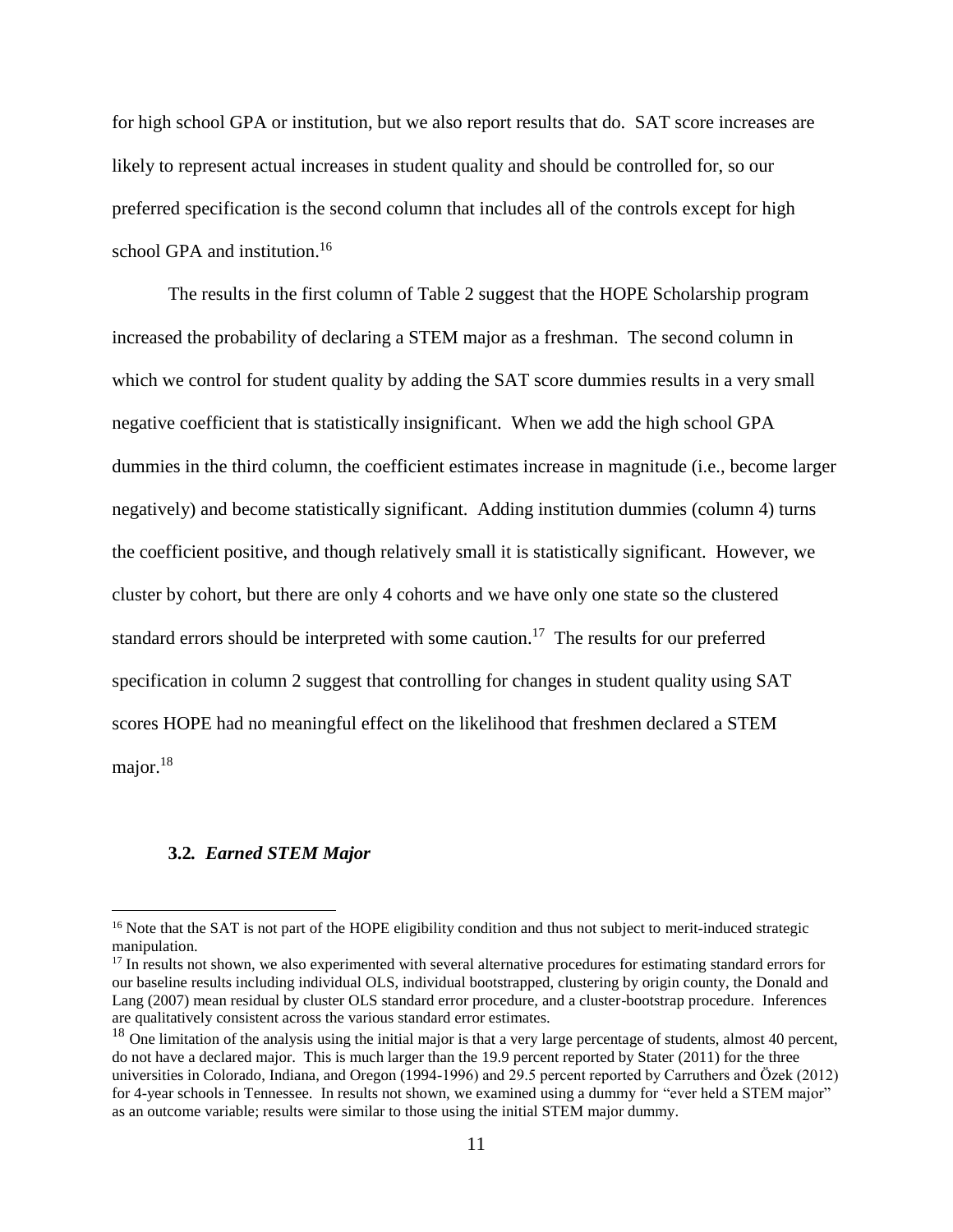Columns 5-8 of Table 2 report the effects of HOPE on the probability of earning a bachelor's degree in a STEM field. The coefficient on the post-HOPE dummy is statistically insignificant in column 5, but the effect is significantly negative for all regressions in columns 6- 8. For our preferred regression in column 6, the coefficient of -0.0253 implies that HOPE reduced the number of STEM graduates by 12.6 percent. Controlling for high school GPA again decreases the size of the coefficient. Controlling for institution again makes the coefficient smaller (i.e., less negative). If HOPE causes some students to go to college in state rather than out-of-state and if these students are more likely to major in STEM than other students, then the reported decrease in earned STEM majors is smaller than what would occur if there was no change in the composition of students.

Comparing columns 1 and 2 and 5 and 6 in Table 2 shows that including SAT makes the effect of HOPE on the probability of being a STEM major substantially more negative, both as a freshman and upon graduation. If HOPE resulted in higher-SAT students staying in-state, controlling for SAT reduces some of the potential bias from the changing composition of the student body due to HOPE. Given the effect of SAT on the HOPE coefficient, more casual analysis that does not control for SAT will find that HOPE had no effect on the probability of earning a STEM degree and not find a reduction in this probability due to HOPE because of the influx of high-ability students into the USG that was also due to HOPE.

Grades in STEM courses are lower than in other majors, which might reduce the likelihood that initial STEM majors eventually graduate relative to equal ability students not initially majoring in a STEM field. But that may not be the case for HOPE recipients. Furthermore, it is possible that HOPE could have altered the composition of college graduates by initial college major. Thus, we consider the effect of HOPE on degree completion for students

12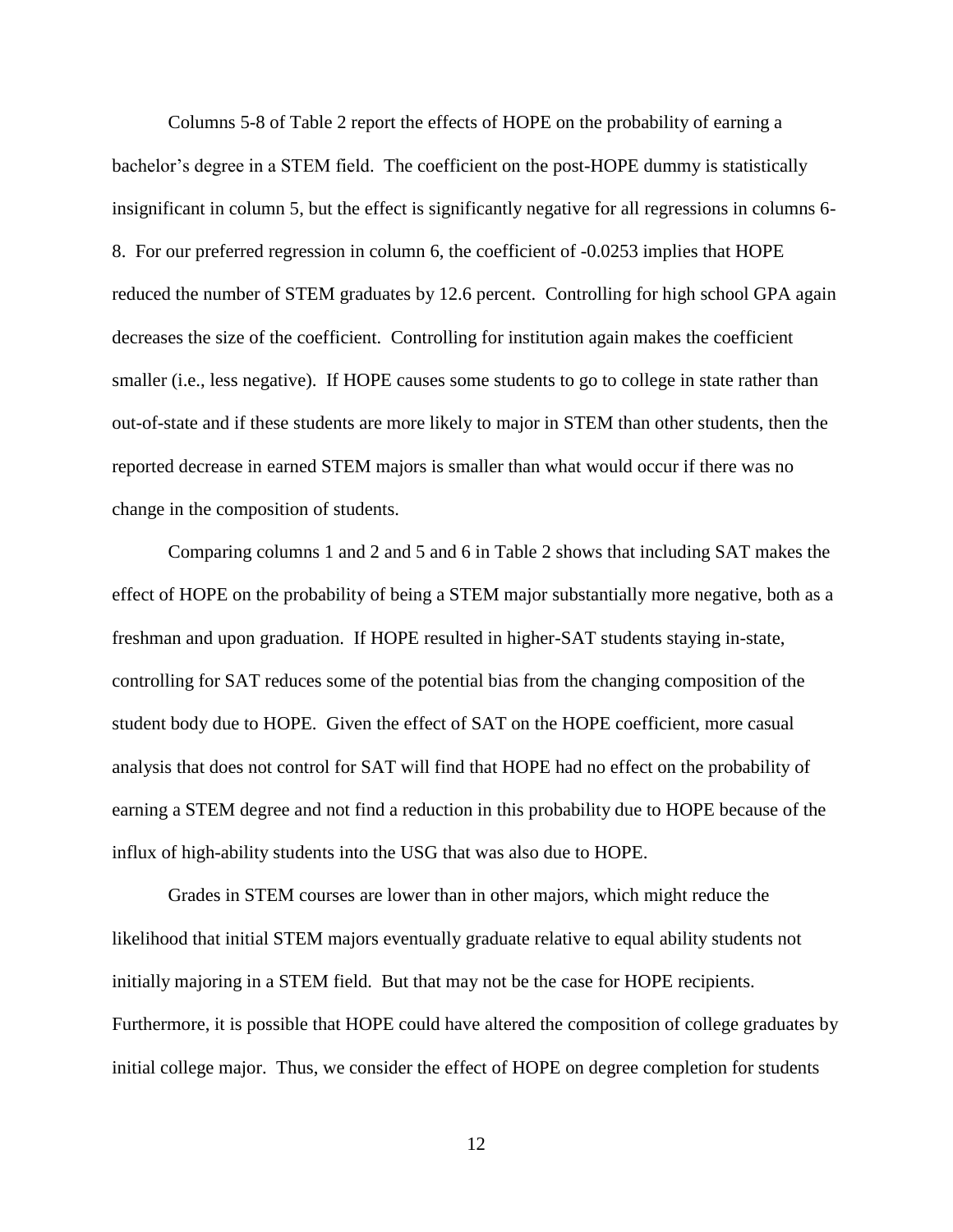with an initial STEM major (Table 3).<sup>19</sup> The regressions suggest that HOPE had either no or a negative effect on graduation of initial STEM majors. For our preferred specification (column 2) the coefficients are negative but not statistically significant.

The pattern of coefficients by sex is also of interest. The coefficient for males is considerably larger than that for females and the difference is statistically significant in columns 6-8. In column 6 the coefficient for males is -0.0416, while the coefficient for females is only -0.0121. The larger decrease for men is partially attributable to their higher prevalence in STEM fields, but the relative magnitude for men is even greater than would be expected based on relative means. We also explored the effect of HOPE on subfields within STEM and found that the results reported above are not being driven by a particular subfield.

A possible concern with our results is that there may have been other policies that affected the choice of college major. We have surveyed policy changes that were adopted around the same time as HOPE and did not identify any policy that would be expected to change the choice of college major. Another important concern with attributing the pre- and post-HOPE differences to the merit program is that the economy could have experienced broader shifts over time that altered the relative desirability of STEM and non-STEM majors. Unfortunately, our administrative dataset includes only Georgia, and so we cannot estimate a difference-indifferences (DD) model to account for time differences in comparable states. We do, however, explore several alternatives.

We first used data from IPEDS on college major and do not observe any pre-HOPE downward trend in STEM majors in Georgia. We then explored separately including a linear

 $19$  Appendix Table D presents results corresponding to the specifications in Table 2 that include the full sample of USG enrollees unconditional on eventual degree completion. Results are qualitatively similar to those in Table 2.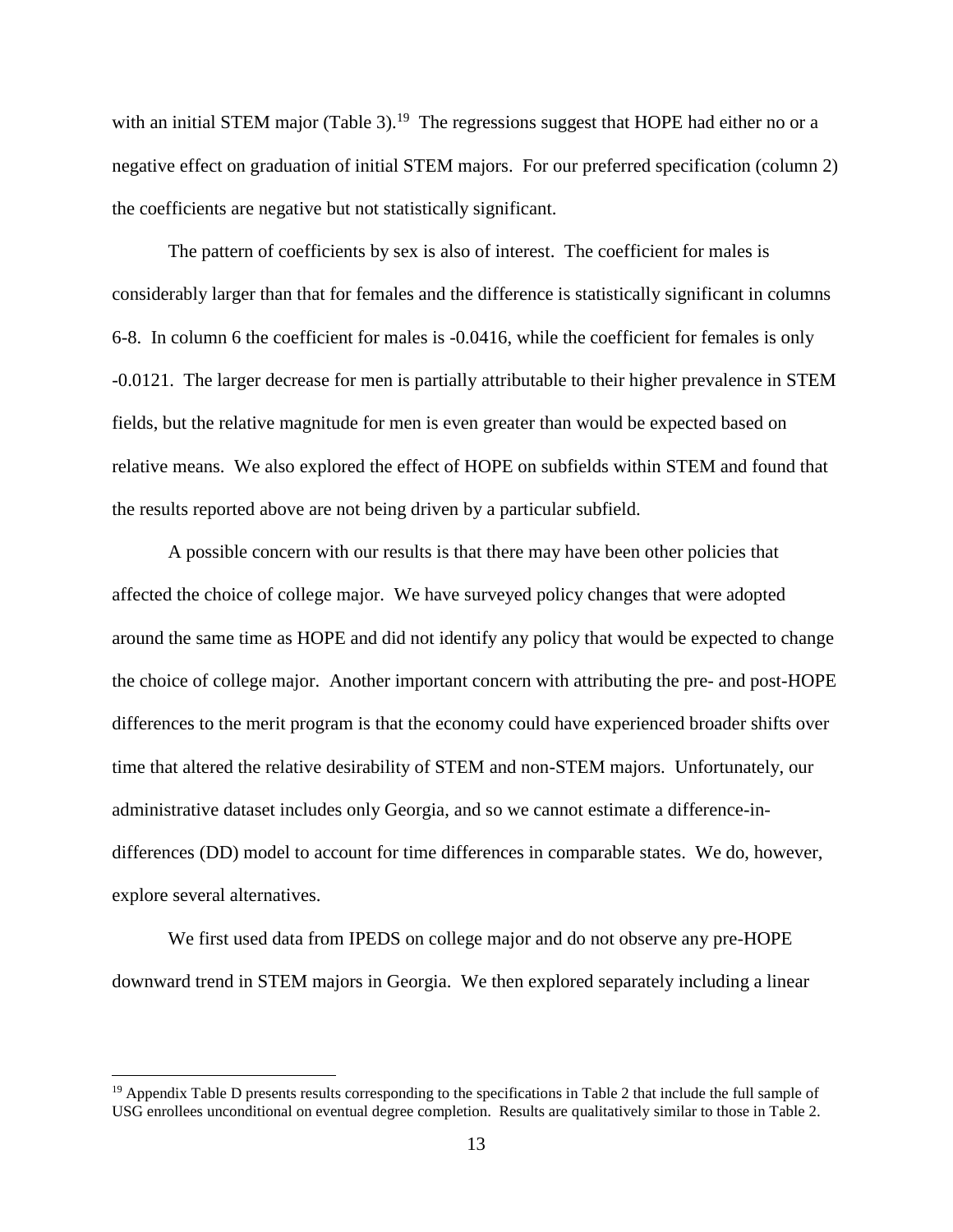time trend and the state unemployment rate in the regression model<sup>20</sup>; doing so actually makes the negative coefficient on earning a STEM degree larger in magnitude, but including such variables is somewhat problematic with only four cohort years, so our preferred results exclude them. In addition, given that the size of the student body changed pre- and post-HOPE, we reestimated the regression in column 6 of Table 2 using weights so that the pre- and post-HOPE periods are weighted equally. The results, which are not reported here, are qualitatively similar to those reported in Table 2.

One possible control group for a DD estimator is non-resident USG students. Unfortunately, non-residents are an imperfect control group since HOPE could have created a variety of spillover effects onto non-residents, including changes in the composition of such students. Furthermore, among USG institutions, non-residents only enroll in large numbers at Georgia Institute of Technology (Georgia Tech) and the University of Georgia. Therefore, we cautiously explore the effects of HOPE on earning a STEM degree for students initially enrolling at these two institutions using both the residents-only time-differenced approach and a DD approach using non-residents as a control group; results are provided in Appendix Table E. We further consider differences by initial institution type in a sub-section below. The results in Table E show large negative effects of HOPE on earning a STEM degree using both approaches. The DD estimates are smaller and somewhat noisier, but possible spillover effects may render non-residents an inaccurate counterfactual.

We also examined American Community Survey (ACS) microdata to help assess whether earned college majors changed significantly over this time period in other states. The ACS

<sup>&</sup>lt;sup>20</sup> Over the period 1983 to 2000, the unemployment rate in Georgia decreased almost uniformly (1992 was the exception); the correlation between the unemployment rate and a time trend over this period is -0.84. This strongly suggests that the unemployment rate did not have an effect separate from the time trend.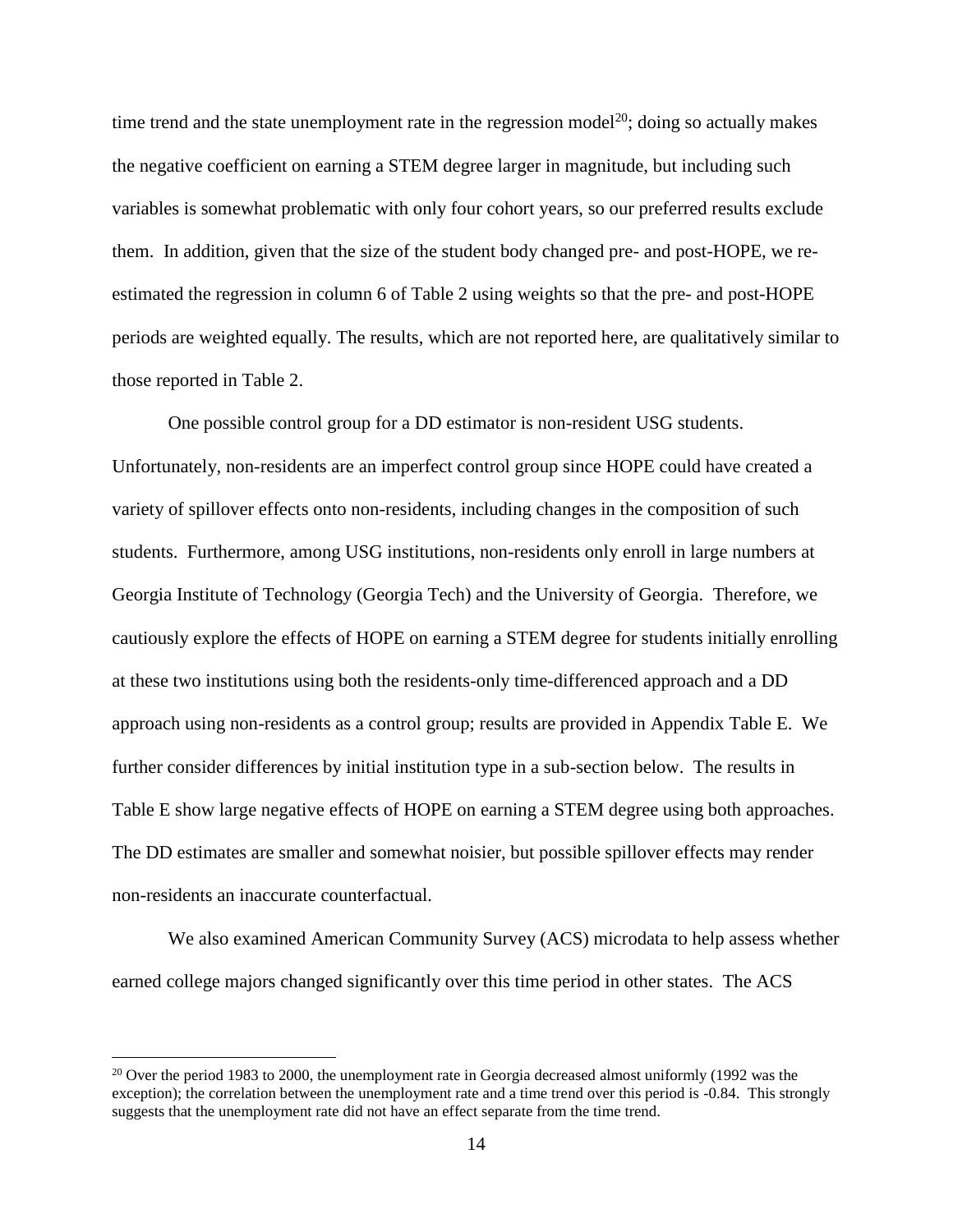reports earned college majors for bachelor's degree recipients, but it does not report initial college majors or majors for non-graduates. We use the 2009-13 ACS to construct a sample of college graduates who were age 18 in 1990, 1991, 1995, or 1996 and born outside of Georgia. Persons age 18 in 1990-91 and in 1995-96 likely finished high school at the same time as our pre- and post-HOPE USG cohorts, respectively. Thus, these ACS cohorts likely attended college and faced similar macroeconomic conditions as our USG cohorts, and their major decisions should have been affected similarly by any significant changes over this period. We then compute differences in the percentage of STEM graduates for the 1990-91 and 1995-96 ACS cohorts. In contrast to what we find in the USG, the percentage of STEM graduates for the ACS comparison group actually increased slightly over time for the rest of the U.S. and for Southern non-merit aid states. Additional details are available from the authors. These results support our contention that HOPE caused the observed negative effect on the probability of earning a STEM degree for Georgia resident USG graduates.

Sjoquist and Winters (forthcoming) use the 2009-11 ACS to estimate average treatment effects for the 9 states with strong merit programs. We also experimented with computing a difference-in-difference estimate for the specific effect of Georgia' HOPE Scholarship using the 2009-2013 ACS. Results are reported in Appendix Table  $F<sup>21</sup>$  Unfortunately, examining ACS

<sup>&</sup>lt;sup>21</sup> Persons are assigned to the HOPE treatment group if they were born in Georgia and were age 18 in 1993 or later. Regression controls include dummies for year age 18, survey year, age, birth state, sex, race, and ethnicity. The control group includes persons born in states not adopting a merit aid program prior to 1998. We estimate the effects for 4-year, 5-year, and 6-year policy windows; an X-Year Window means that cohorts included were age 18 X years before or after the policy was adopted. Including cohorts that are very far from the policy adoption weakens the identification since DD assumes a break right at policy adoption; using a 7- or 8-year window produces results similar to the 6-year window. However, examining a less than 4-year window is problematic because it yields few observations and focuses on treated observations in the very first post-HOPE cohorts. The 1993 and 1994 cohorts of entering freshmen were subject to an income cap for eligibility which reduced the percentage of Georgia students in these first cohorts who were affected by HOPE. Furthermore, focusing very close to the policy adoption exacerbates measurement error issues resulting from some students finishing high school at an age other than 18. Standard errors are clustered by year age 18, but significance levels are unchanged under several reasonable alternative inference procedures.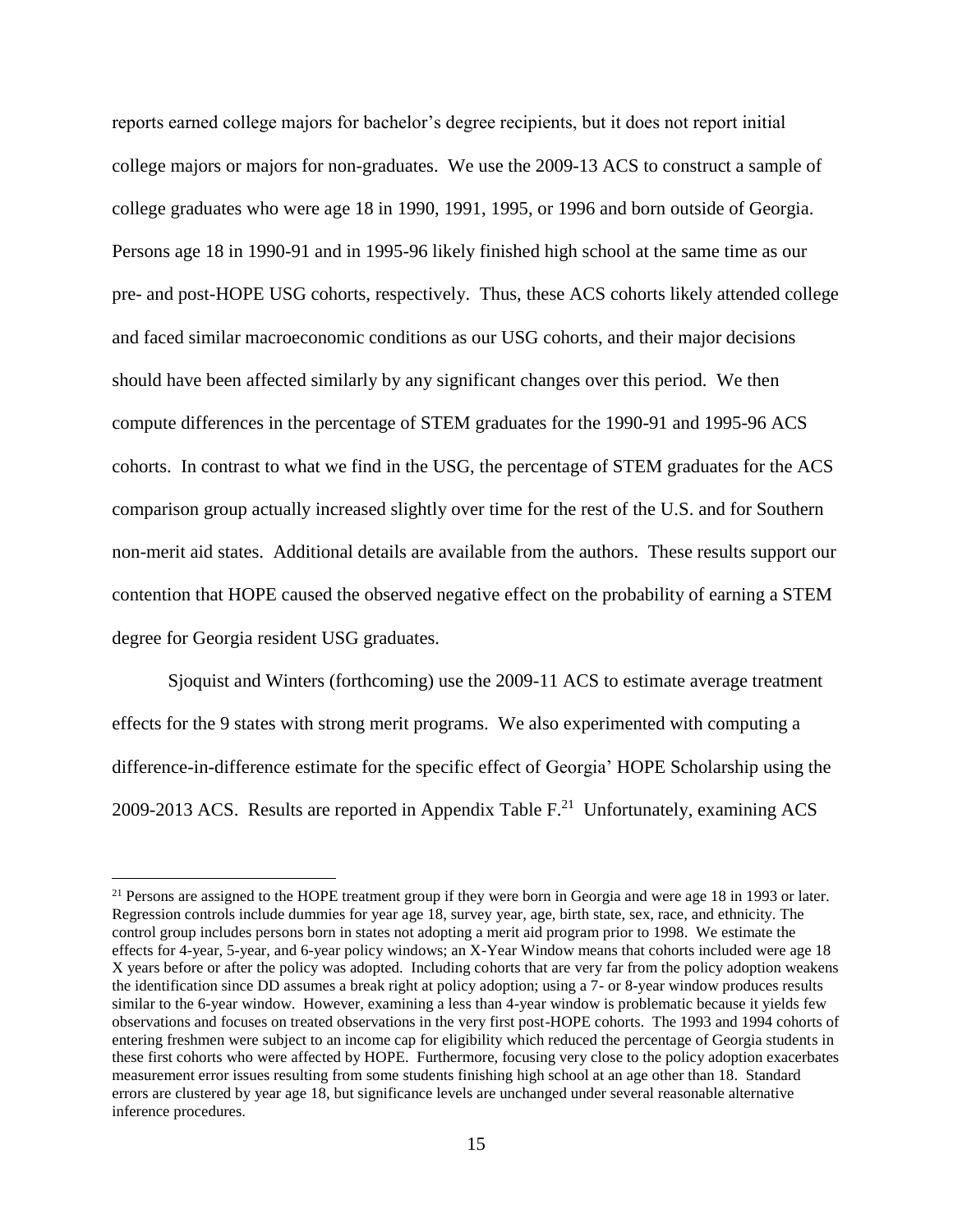data for only one merit-adopting state produces noisy estimates, and the results are not statistically significant at the ten percent level. However, the coefficient estimates are negative and of similar magnitude to the estimates in Sjoquist and Winters (forthcoming), and not very different from our preferred estimates using the USG data in column 6 of Table 2.

#### **4. Additional Issues**

The USG data allows us to explore several additional questions or issues that are not possible to consider with the ACS. In this section we consider these issues.

#### **4.1***. Changing Majors*

Our preferred specification in Table 2 suggests that the HOPE Scholarship did not affect the initial choice of a STEM major, but did negatively affect the probability of earning a STEM degree. We explore the relationship between the initial major and the earned major, considering just two categories of majors, STEM and non-STEM. The upper panel of Table 4 is a simple crosstab between initial major and earned major, while the second panel shows for each of the two initial majors the fraction of students with earned degrees with STEM and non-STEM majors. (Table 4 considers only students who earned a college degree but uses students from all 4 cohorts.) Note that 13.7 percent of students with an undeclared initial major earned a STEM degree, while only 8.4 percent of students who declared a non-STEM major as a freshman earned a degree with a STEM major. In other words, students who do not initially declare a STEM major have a relatively low probability of eventually earning a STEM degree. On the other hand, 57.4 percent of students with an initial STEM major actually earned a STEM degree,

16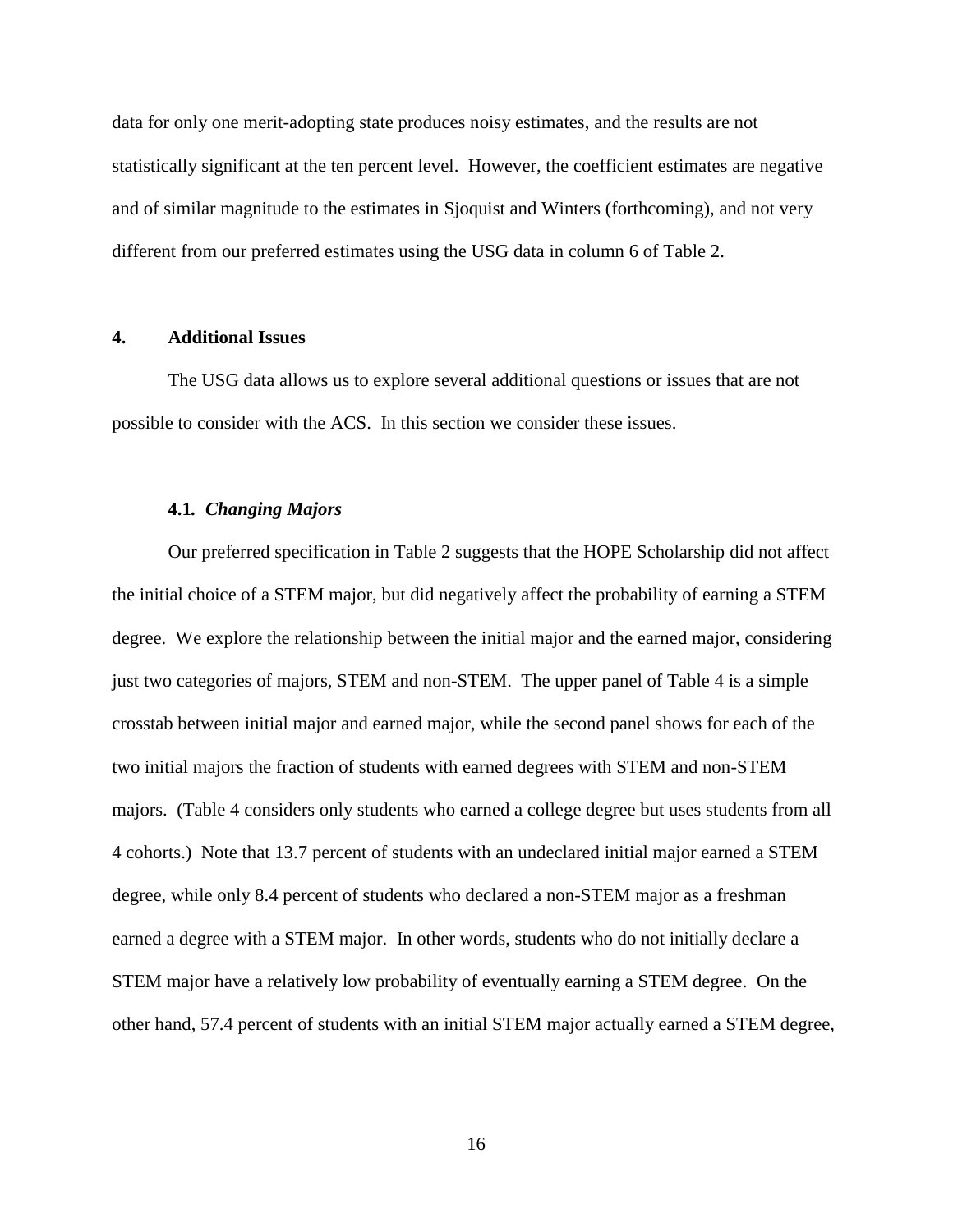so that 42.6 percent of freshmen STEM majors switched to another major before they graduated.<sup>22</sup>

Given this pattern it is of interest to consider the effect of the HOPE Scholarship on the student's earned major given the student's initial major (Table 5). Column 1 of Table 5 reproduces column 6 from Table 2, and is presented for convenience. Column 2 considers students who declared a STEM major as a freshman. The results imply, as we would expect, that the HOPE Scholarship caused a reduction in the percentage of initial STEM majors who earned a degree in a STEM field. The coefficients are statistically significant for the entire sample as well as for females and males. The magnitude of the effect of the HOPE Scholarship is larger for initial STEM majors than for the entire sample (column 1), and is larger for males than females.

Columns 3 and 4 examine the effects of HOPE on earning a STEM degree for students with an initial non-STEM major and with an initial undeclared major. For these two groups, the coefficient estimates are negative for the total population as well as for females and males separately, but the coefficients are much smaller in magnitude than for initial STEM majors and they are not statistically significant. Thus, the negative effect of HOPE on STEM degree production is primarily driven by initial STEM majors deciding not to complete degrees in STEM fields. HOPE is somehow causing additional initial STEM majors to switch away from STEM at some point before they graduate.

#### **4.2.** *Type of College*

<sup>&</sup>lt;sup>22</sup> See Stinebrickner and Stinebrickner (2014) for an analysis of the attrition of STEM majors. They focus on the effect of changes in students' beliefs about their likely grade point average as STEM majors as the students take STEM courses.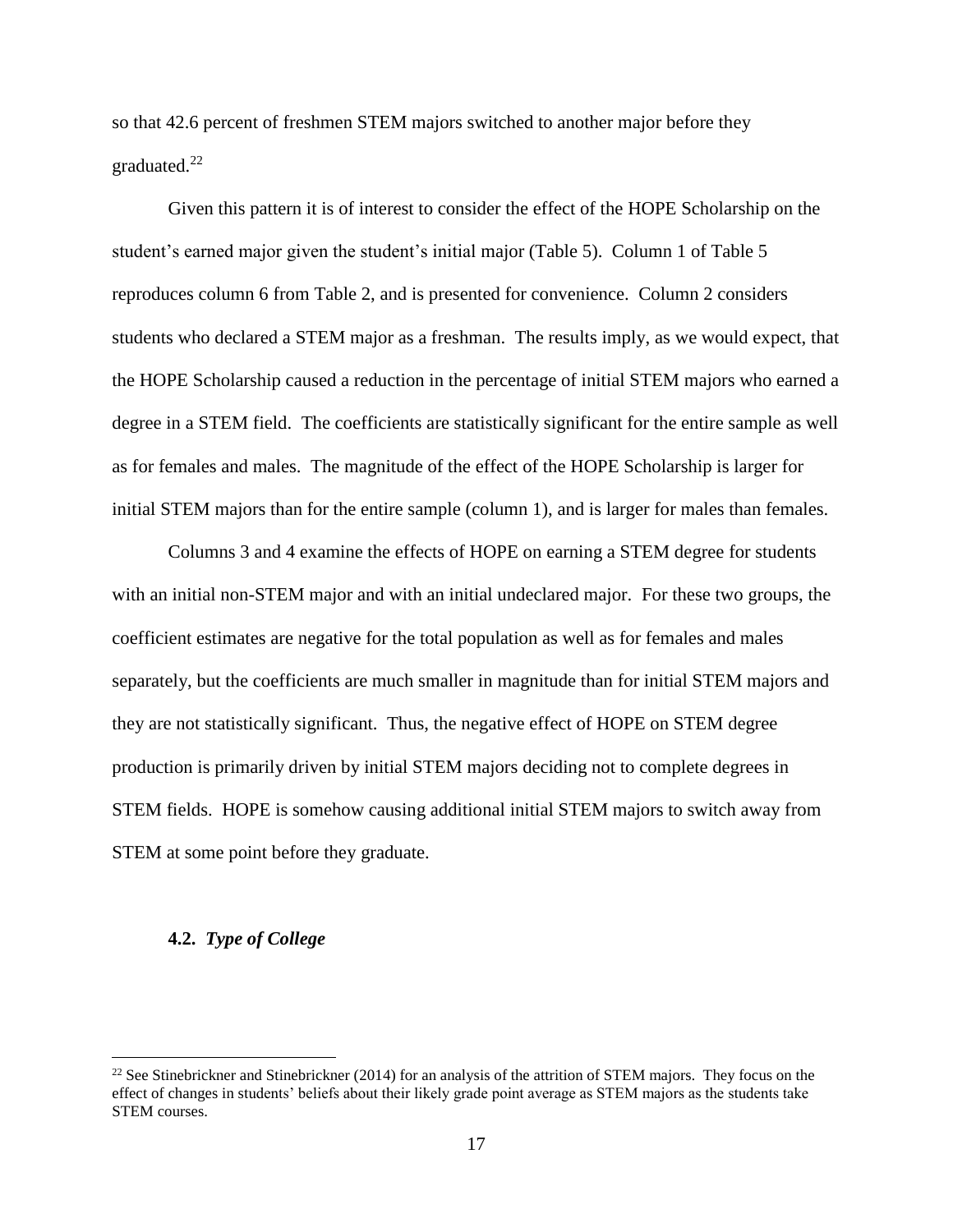The University System of Georgia consists of both 2-year and 4-year schools. One might expect that the effect of merit aid would differ between 2-year and 4-year institutions, perhaps because of differences in the type of students who enroll in the two types of schools, so we consider 2-year and 4-year colleges separately. Similarly, there are three large research universities, Georgia Institute of Technology, Georgia State University, and the University of Georgia. Given that the culture and other characteristics of large research universities might differ from smaller 4-year colleges, we explore whether there are differences in the effect of HOPE on STEM majors between 4-year non-research colleges and the three research universities. In addition, the Georgia Institute of Technology is the primary engineering school in the University System of Georgia; Georgia Tech accounted for 32.6 percent of STEM degrees in the sample. Given the difference in the environment in an engineering college, we consider the effect of HOPE on STEM majors at Georgia Tech. We assign the student to the school at which they initially enrolled and use the control variables in our preferred specification.

Table 6 considers the effect of HOPE on the probability of earning a STEM degree by type of school. The results for all schools and for just 4-year schools are very similar, and in particular the effect of HOPE is negative. For 4-year non-research schools, the three research universities, and for Georgia Tech, the coefficients for HOPE for all students and for males are negative and statistically significant, but the magnitude of the effect is much larger for Georgia Tech and somewhat larger for the research universities than for the 4-year non-research schools. The coefficient for females is statistically insignificant in column 3, but negative and statistically significant in columns 4 and 5. It thus appears that the effect of HOPE on the probability of being a STEM major is greater at research universities, and GA Tech in particular.<sup>23</sup> In results

 $^{23}$  This is consistent with arguments that the state's research universities have tougher grading standards than other institutions and may have increased grading standards in STEM fields post-HOPE. In results not shown available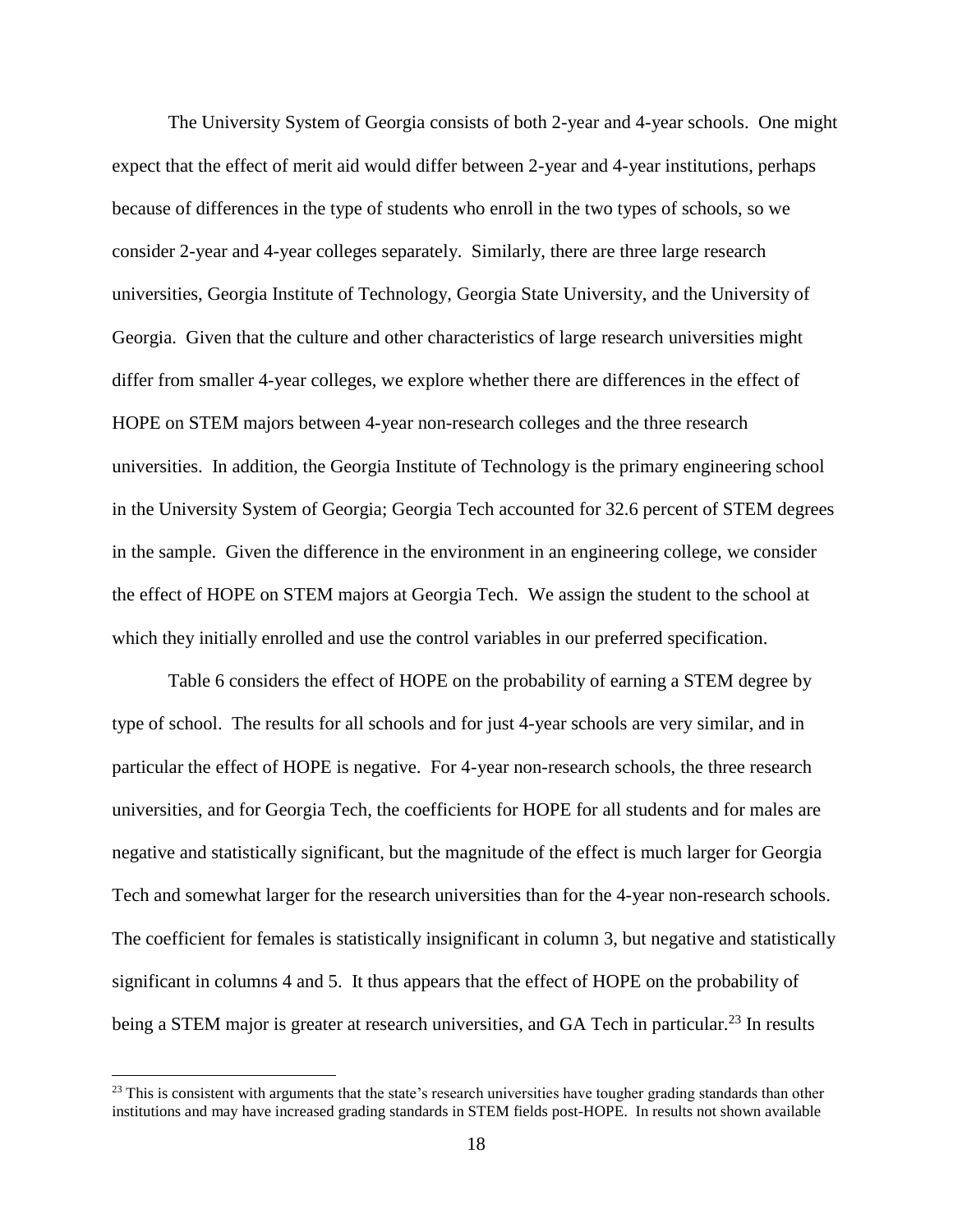not shown, we also estimated the effect of the post-HOPE dummy on earning a STEM degree for students initially enrolling at two-year schools. The coefficient was positive but small and noisily estimated and potentially affected by student re-sorting across institution types post-HOPE.

#### **4.3.** *STEM Persistence by SAT*

 $\overline{a}$ 

There is a substantial literature that attempts to explain the choice of a STEM major and the lack of persistence in earning a degree with a STEM major. The research reports that students with stronger academic ability as measured, for example, by SAT scores are more likely to initially major in a STEM field and to persist (Ost, 2010; Rask, 2010; Griffith, 2010). Here we consider the effect of HOPE on earned STEM degrees for initial STEM majors by SAT math score using our preferred specification.

Table 7 presents the results by SAT math score<sup>24</sup>; for each panel, the first row is the coefficient on the post-HOPE dummy, the second row in parentheses is the standard error, the third row in braces is the implied percentage change in STEM degrees, that is, the coefficient divided by the sample mean for the SAT group.<sup>25</sup> The coefficients on the post-HOPE dummy are generally negative and are statistically significant for higher SAT math scores. HOPE reduced the probability that an initial STEM major would have an earned STEM degree, and the percentage of initial STEM major students who fail to get a STEM degree due to HOPE is

from the authors by request, we also examined the effect of initial institution and initial major on the probability of keeping HOPE for four years for the sample of students who received HOPE as freshmen, controlling for students quality and individual characteristics. As one might expect, students starting at more selective institutions were less likely to keep HOPE for four years than comparable students starting at less selective institutions. Similarly, initial STEM majors were less likely to keep HOPE than comparable non-STEM majors.

 $^{24}$  A few individuals do not have SAT scores. Examination of their GPAs shows that they are on average low performing students, so we include them in the lowest SAT group.

 $25$  Though not the focus of our study, the simple means are consistent with previous literature suggesting that STEM persistence rates increase with student ability and are generally lower for women than men.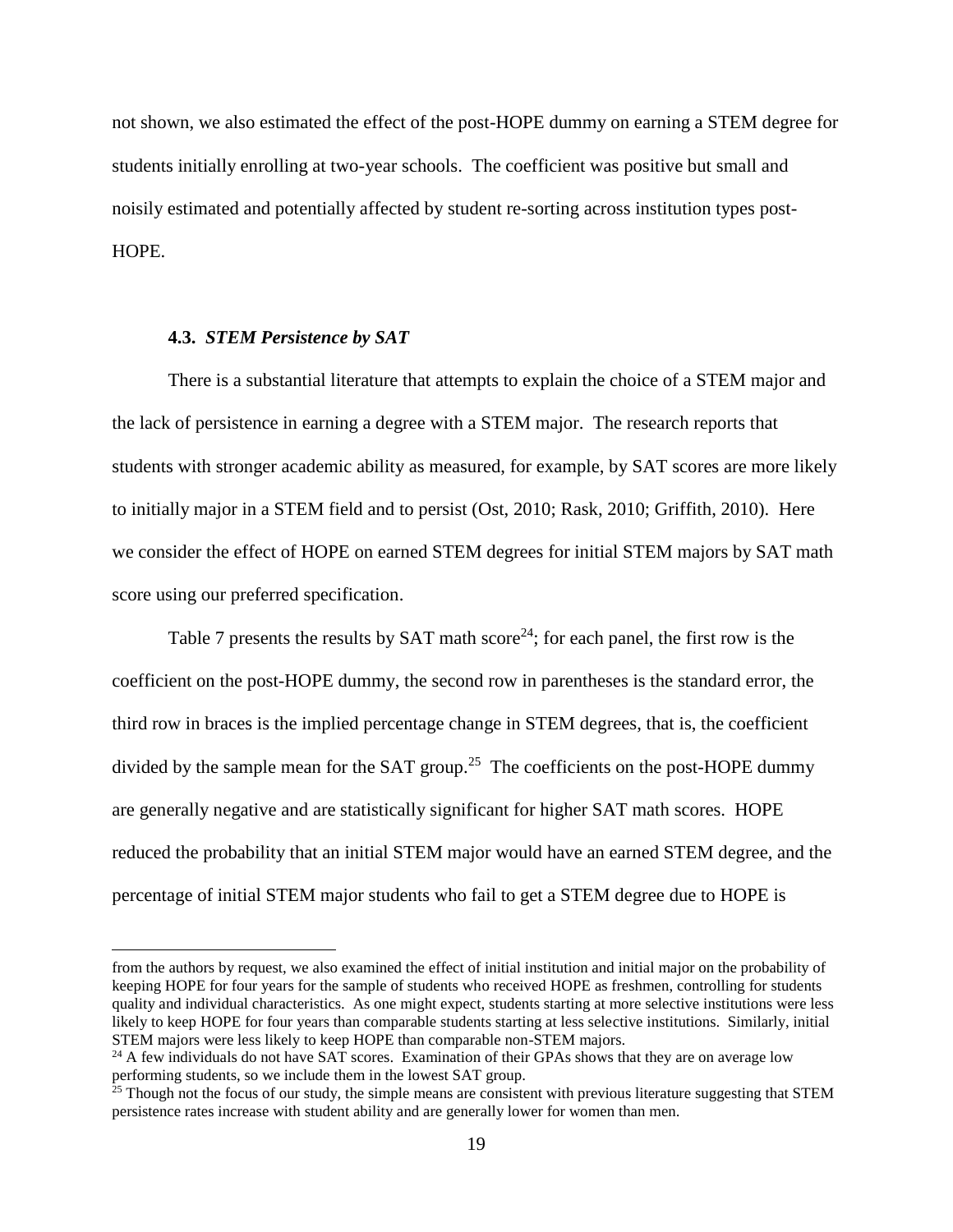smaller for higher SAT score students. This is not unexpected given existing research that finds that students with higher SAT scores are more likely to initially major in STEM and are more likely to persist and earn a STEM degree. Thus, we expect these students to be less influenced by HOPE. However, while we observe the same pattern for males, for females the relationship is reversed, with the larger percentage change being for females with high SAT math scores.<sup>26</sup> It should be of concern for policymakers that HOPE appears to reduce the probability of earning a STEM degree even for students with high SAT math scores.<sup>27</sup>

#### **4.4.** *Non-STEM Majors*

 $\overline{a}$ 

Table 8 considers the effects of the post-HOPE dummy on initial non-STEM majors. The only statistically significant coefficients are for health (positive coefficients) and social sciences (negative coefficients). It is unclear *a priori* why HOPE would affect these initial majors in this way. To some extent, the growth in health majors may reflect new programs created to meet the growing demand for healthcare.

Table 9 considers the effects of the post-HOPE dummy on earned non-STEM majors; the upper panel considers all students while the lower panel considers just initial STEM majors. For the full sample, the post-HOPE period exhibits an increase in the probability of majoring in

<sup>&</sup>lt;sup>26</sup> The large magnitude for females with high SAT math scores was not expected. One possible explanation is that this effect could be caused by an increase in female students at Georgia Tech, which as Table 4 shows had a larger effect on STEM majors. However, the increase in the percentage of female students at Georgia Tech pre- and post-HOPE was no larger than that experienced in the rest of the USG. Furthermore, the number of females with 700 or better SAT-Math scores is relatively small, so the coefficient is not precisely estimated.

<sup>&</sup>lt;sup>27</sup> In results not shown, we also examined heterogeneous effects by SAT score of the post-HOPE dummy on the probability of an earned STEM major unconditional on initial major. The results are qualitatively similar to the results for initial STEM majors except that the coefficient for students with SAT math below 400 goes from insignificantly negative to insignificantly positive. The small sample size, low rates of STEM majors, and inclusion of persons with missing SAT among this group of low ability students leads to considerable noise in the estimation.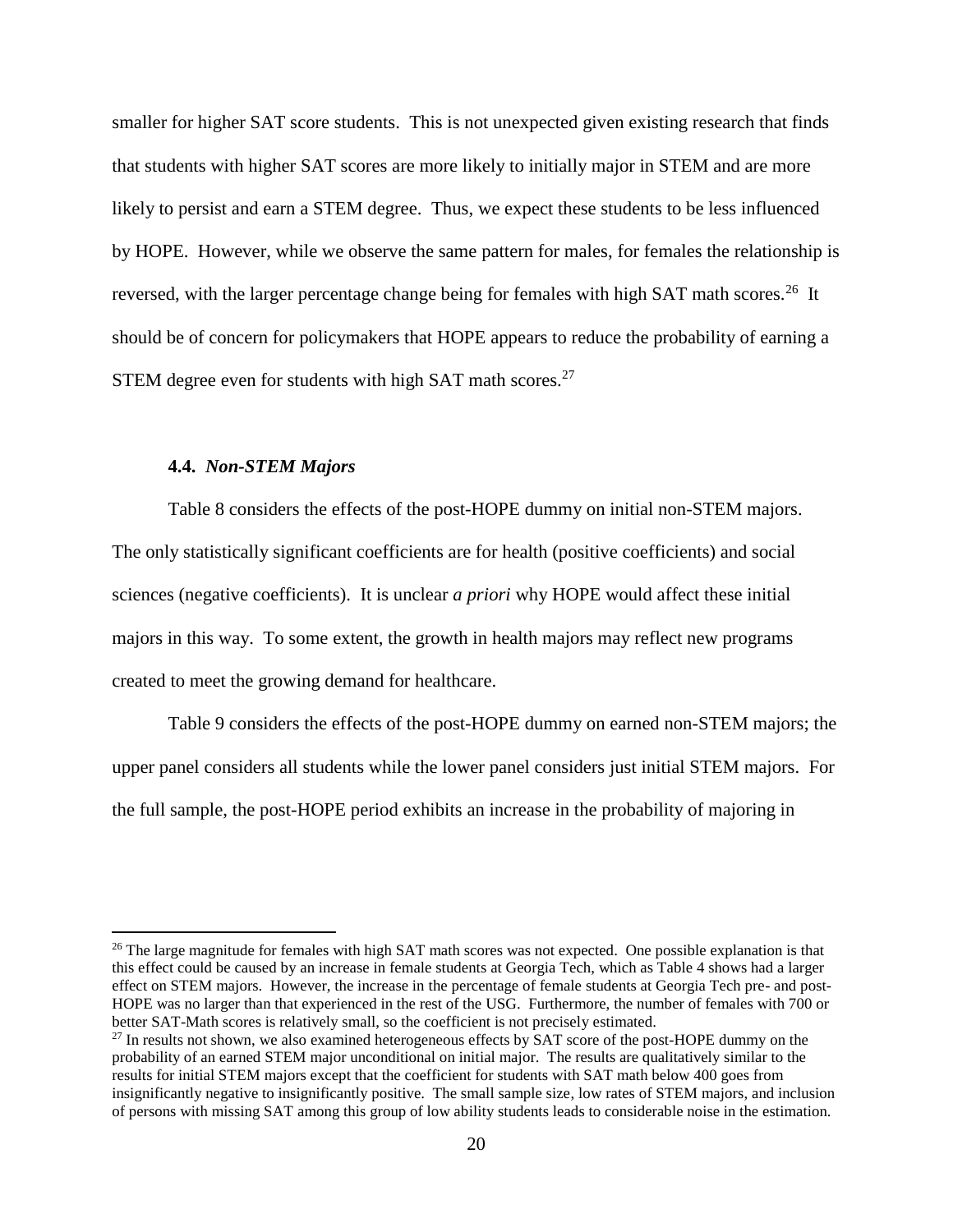business and in health and a decrease in education and social science majors.<sup>28</sup> The coefficient on the post-HOPE dummy for liberal arts majors is positive but statistically insignificant. There are differences in the pattern by gender.

The bottom panel of Table 9 contains results using just those students who declared a STEM major as a freshman. These results suggests that initial STEM majors who changed major likely shifted into business and liberal arts, although there are differences in the patterns by gender.

Cornwell, Lee and Mustard (2008), using data from the University of Georgia, find that HOPE led to an increase in the probability of an initial education major. We also find a positive but statistically insignificant effect on initial education major (Table 8). This leads to an expectation that merit-aid programs would also increase the probability of an earned major in education, but we find that merit aid reduces the probability of an earned major in education. To explore this a bit further, we redid our analysis using just data for the University of Georgia and find that HOPE had no effect on the probability of an earned major in education. When we consider the initial education major for University of Georgia students, we obtain a positive, but statistically insignificant, coefficient on HOPE that is similar in magnitude to that found by Cornwell, Lee, and Mustard. Thus, there may have been a slight positive effect of HOPE on initial education majors for students at the University of Georgia, but there appears to be no effect of HOPE on education degrees conferred.

<sup>&</sup>lt;sup>28</sup> We also considered specific majors within business to explore the premise that the post-HOPE increase in business majors might be STEM majors shifting to the more mathematically oriented business majors. In results not presented we find statistically significant positive effects on MIS and finance majors, which is supportive of the shift from STEM to more technical business majors. However, we find negative effects for economics and accounting and especially large positive effects on marketing and management (probably the least technical business majors), which is contrary to the premise.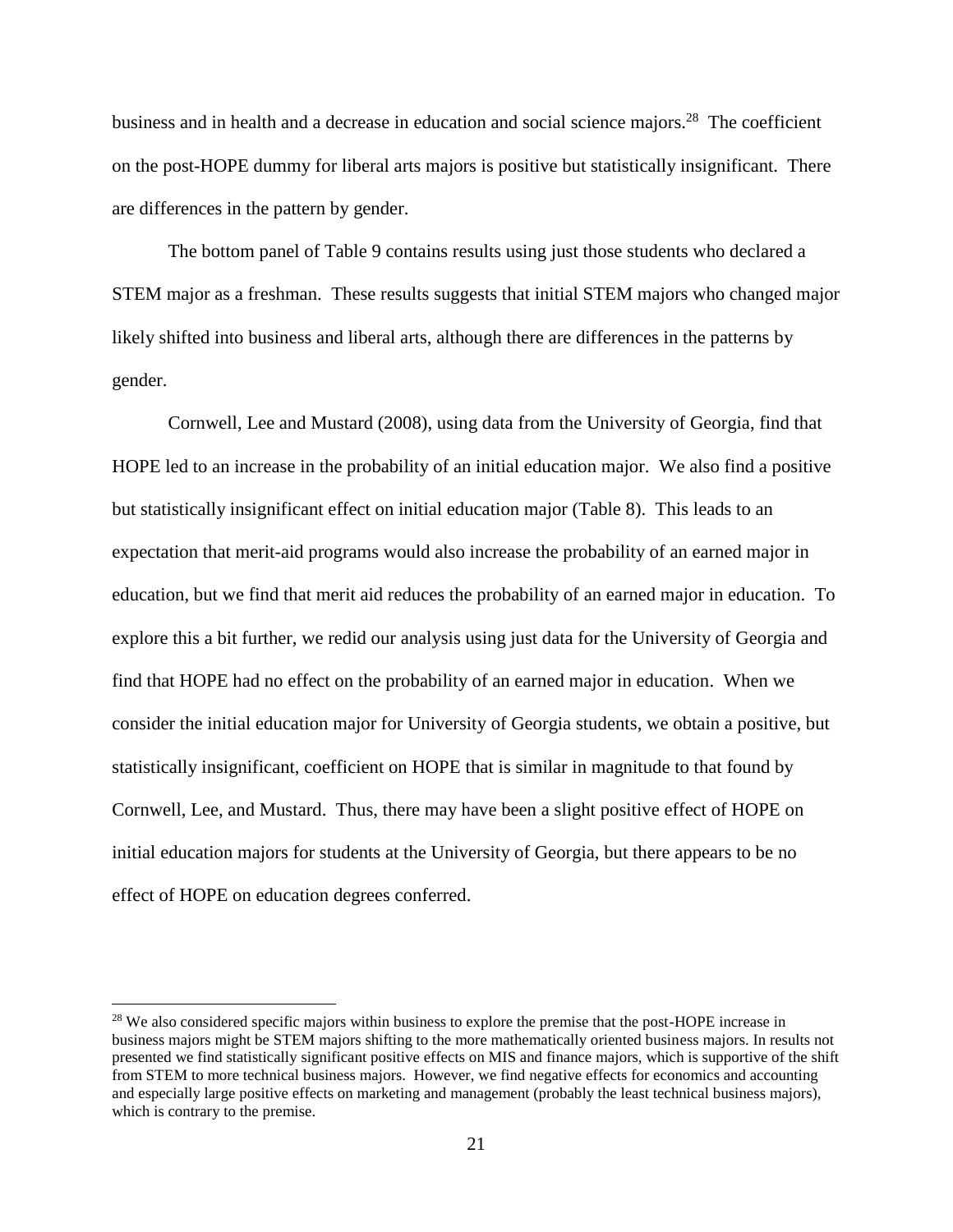#### **5. Mechanisms**

 $\overline{a}$ 

There are a number of possible mechanisms through which HOPE could reduce the probability of earning a STEM degree. We are unable to say conclusively which mechanisms are driving the results, but we do offer some evidence and insights.

#### **5.1. Costs and Benefits of a Major**

The first two mechanisms relate to the effect of merit aid on the relative costs and benefits of a major. First, Stater (2011) argues that an increase in financial aid lowers the price of majors that offer current consumption benefits and encourages student substitution toward such majors, and finds that merit aid affects the choice of the student's first-year major.<sup>29</sup>

Second, Rothstein and Rouse (2011) suggest that student loan debt might affect a student's choice of college major and future occupation due to debt aversion and credit constraints. Students who are debt averse may choose high earning majors and occupations to pay off debt quickly after graduation. Post-graduation credit constraints may make it difficult to finance large purchases like cars and houses, and individuals may pursue high earning majors and occupations to make these more attainable. Financial aid should decrease student loan debt and may reduce the importance of future earnings in college major decisions.

The mechanisms suggested by Stater (2011) and Rothstein and Rouse (2011) predict that financial aid will encourage students to shift away from high paying majors such as STEM fields, but the expected magnitudes are uncertain. Our findings for earned STEM majors are

 $^{29}$  Similarly, financial aid could be viewed as a transitory income shock that could lead to more current consumption oriented majors. Riegle-Crumb, King, Grodsky, and Muller (2012), using the NELS and HS&B, find that an additional \$10,000 of real family income reduces the probability that a student will declare a physical science/engineering major by 0.2 to 0.5 percentage points. However, \$10,000 of permanent family income might have very different effects than transitory income from student financial aid.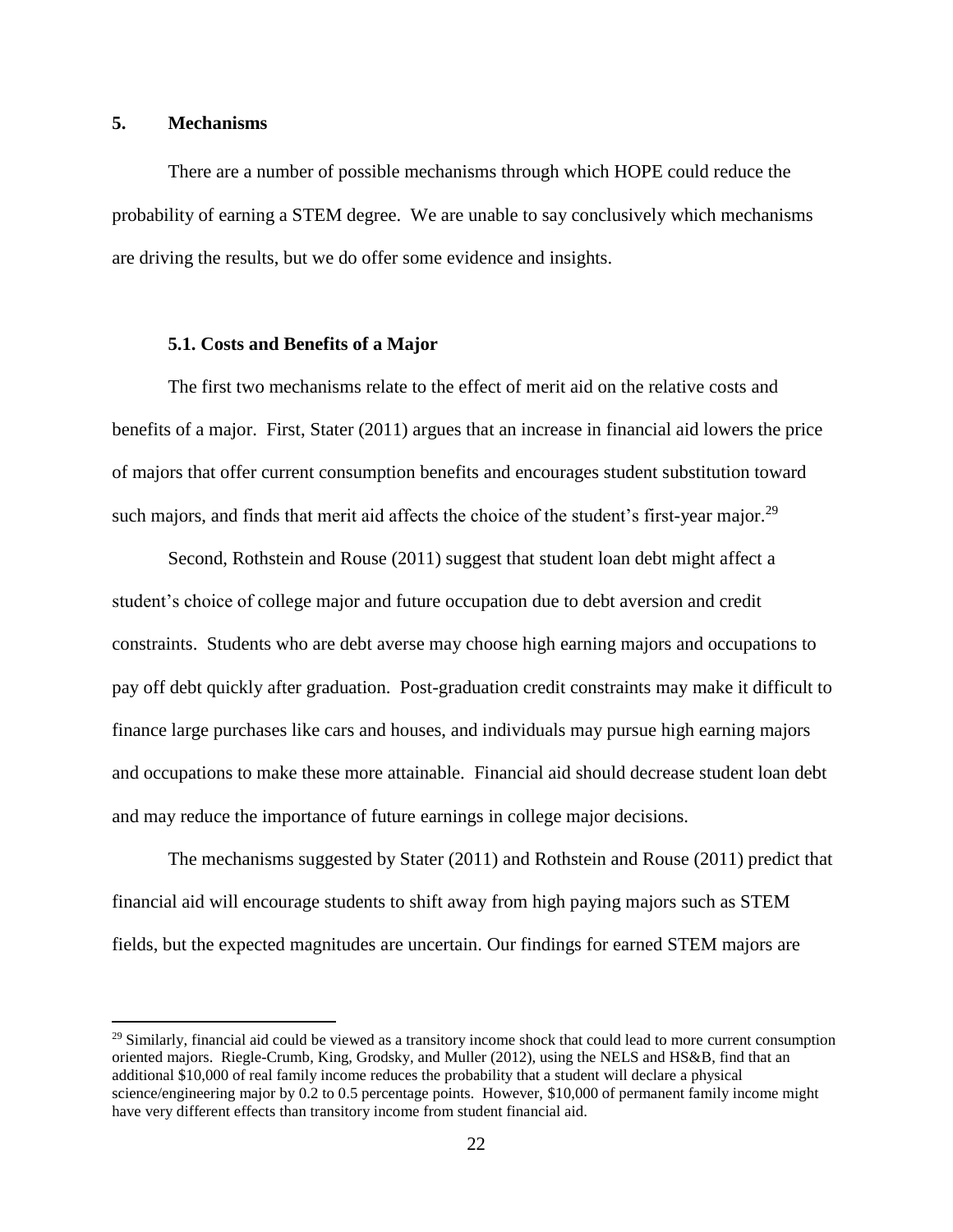consistent with this mechanism. However, business majors also earn relatively high salaries, but we do not observe a shift away from business majors; we actually see a strong shift toward business. The large shift toward business is seemingly inconsistent with the mechanisms suggested by Stater (2011) and Rothstein and Rouse (2011). Additionally, their mechanisms would suggest a decrease in initial STEM majors, but we observe no such decrease in our preferred specification. So while we cannot rule out the Stater (2011) and Rothstein and Rouse (2011) mechanisms, they seem unlikely to be a significant explanation for the relatively large decrease in STEM degrees that we find.

#### **5.2. Required 3.0 GPA**

 $\overline{a}$ 

Student actions to maintain a 3.0 GPA in order to retain their HOPE Scholarship is a third possible mechanism. Cornwell, Lee, and Mustard (2005, 2008) suggest that the requirement that students maintain a 3.0 GPA causes students to engage in strategic behavior such as taking lighter course loads, easier courses, and changing majors if the student is close to a 3.0 GPA. This suggests that students might avoid majors for which maintaining a 3.0 GPA is harder, like STEM, when they first enter college. However, we see little effect of HOPE on choice of freshman major, which is inconsistent with this mechanism.

To examine this mechanism further we explore how the effect of HOPE differs by firstyear GPA (for initial STEM majors), that is, after 45 quarter credit hours.<sup>30</sup> The results are presented in Table 10. The coefficients on the HOPE variable are negative, with one exception, but less than half are statistically significant. There is no consistent pattern in the size of the coefficients on HOPE or the percentage change in the number of students who fail to earn a

<sup>&</sup>lt;sup>30</sup> As with high school GPA, there is concern that there has been a general upward trend in college GPA's.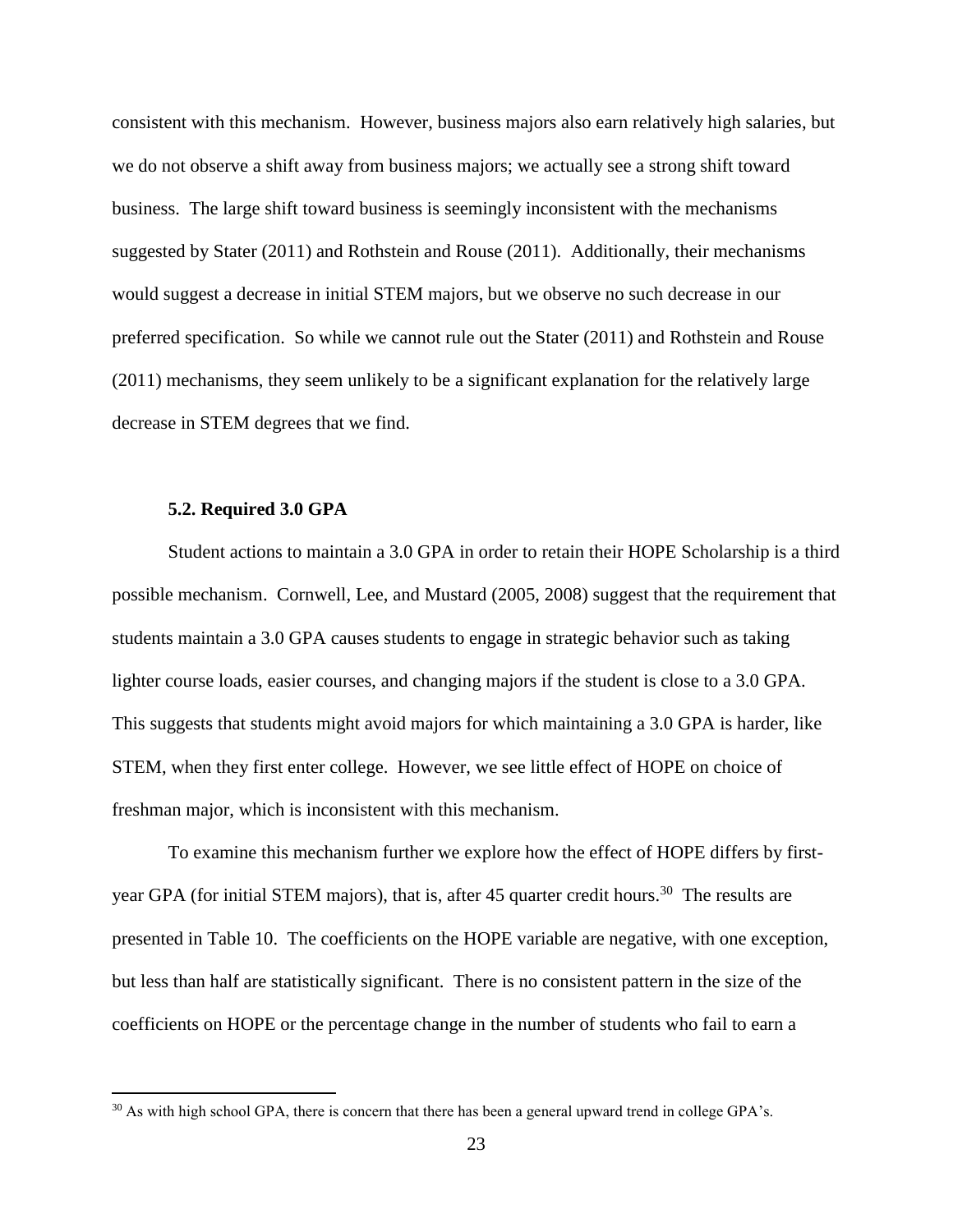STEM degree because of HOPE. The results suggest that the HOPE Scholarship reduced the probability of an earned STEM major regardless of first-year GPA, and that in general the magnitude of the effect does not depend on the first-year GPA. We do not find a larger effect of HOPE for students with a first-year GPA near 3.0, but some students may have already changed majors and others may have padded their first year schedule with easier courses. As Ost (2010) reports, grades both push students away from a major and pull them towards a major, and since first year grades are not necessarily in STEM courses, the effect by grade may reflect the pull of grades into non-STEM fields.

A further difficulty with using first year GPAs is that it appears that HOPE led to an increase in grades, which is consistent with students taking actions to improve their grades, and that the increase was larger for non-STEM majors than for STEM majors. Table 11 explores how the post-HOPE dummy affected students' first year GPAs, by category of majors. In general, the results imply that the HOPE Scholarship program increased students' GPAs, but the effects for initial STEM majors who earn STEM degrees are smaller than the effects for initial STEM majors earning degrees in other fields. This suggests that many of the latter group may have already begun taking a non-STEM curriculum. These results are consistent with the suggestion that students take actions to improve their grades in an attempt to meet HOPE's 3.0 GPA renewal requirement, although we cannot precisely assess the relative contribution of these student actions to the overall decrease in  $STEM$ <sup>31</sup> Although Table 10 parallels the format of Table 7, because college GPA is subject to various forms of manipulation, GPA cannot be

<sup>&</sup>lt;sup>31</sup> The observed increase in college GPAs could also be partially attributable to other factors besides HOPE driving an upward trend over time.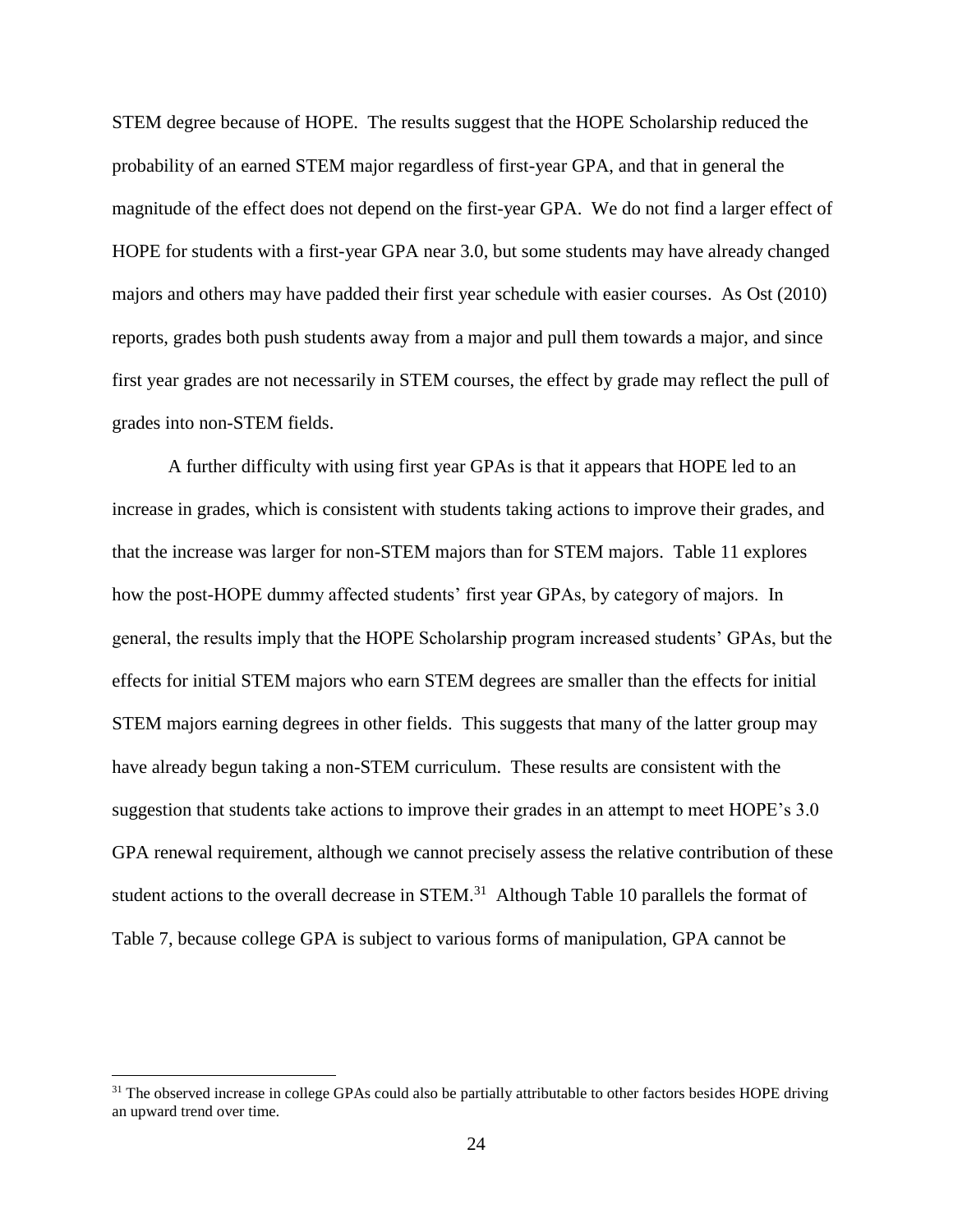viewed as an exogenous measure of student ability for our analysis as is the SAT score used in Table  $7.^{32}$ 

This mechanism is also consistent with our findings that HOPE did not have a negative effect on STEM majors of students who enrolled in two-year schools. Since grading standards at two-year schools are lower, students should have less concern with how a STEM major will affect their GPA.

#### **5.3. Behavioral Economics**

 $\overline{a}$ 

If students are lifetime utility maximizers, one might wonder why so many would leave STEM majors to keep HOPE, when the lifetime gains from earning a STEM degree are so large compared to the value of the Scholarship for a few additional years. This mechanism is not inconsistent with the life-cycle utility maximization framework if the financial gains of STEM relative to the next best alternative are not especially great. It appears that HOPE induces many students to switch to business fields, which offer the second highest national average salaries among broad major groups behind STEM (Sjoquist and Winters, forthcoming). To the extent that business programs provide greater flexibility for keeping HOPE, switching from STEM to business may be rational for marginal USG students. Furthermore, Arcidiacono (2004) suggests that students in STEM fields are differentially selected, implying that the private return to majoring in STEM for marginal students may not be very large, especially compared to majoring in business.

While the life-cycle utility maximization framework is useful for framing the effects of merit aid on college major, behavioral economics suggests alternative explanations. Efforts to

<sup>&</sup>lt;sup>32</sup> We also explored the effects of controlling for USG institution in Tables 8 and 9; the results are qualitatively similar to the reported results and are available from the authors by request.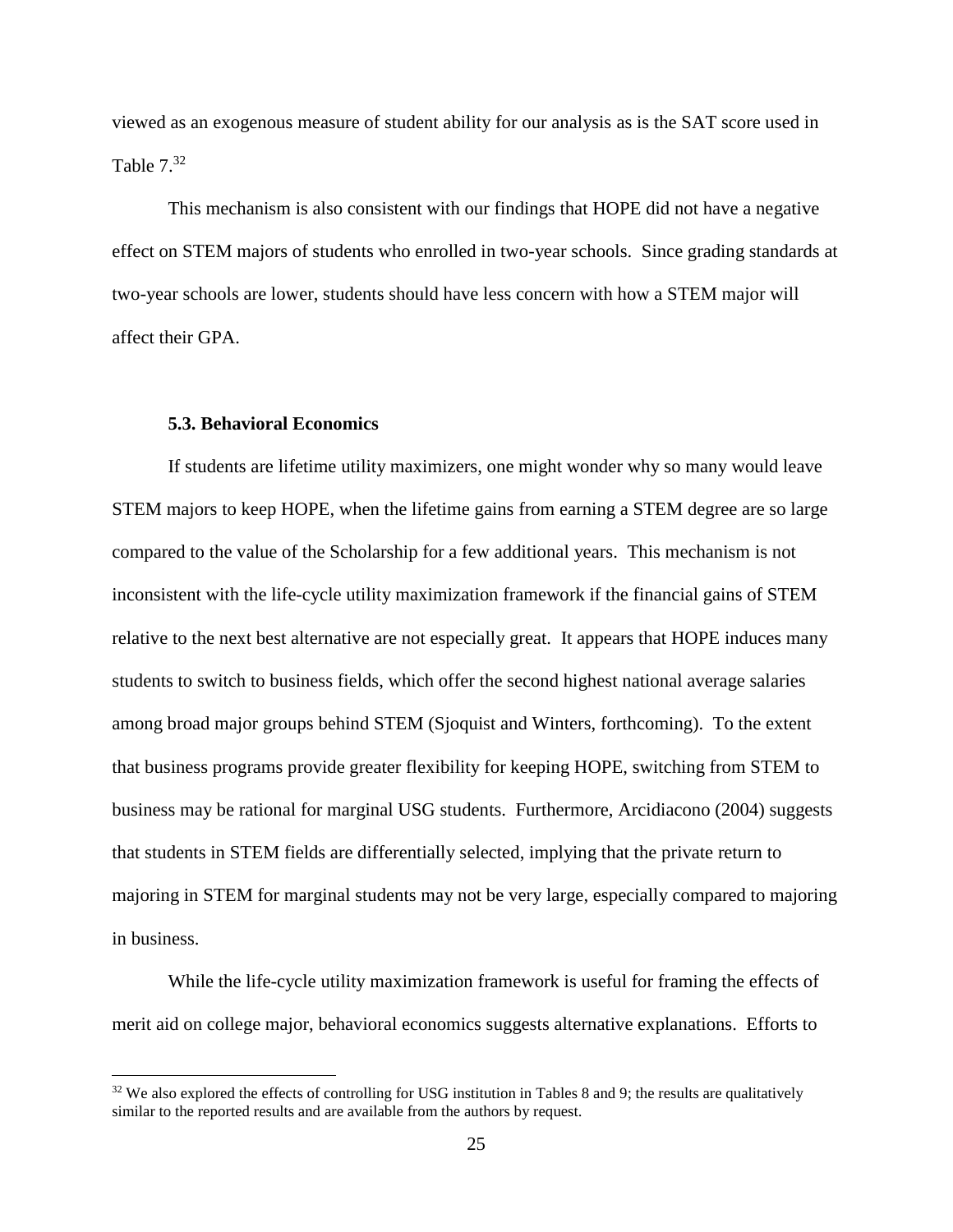maintain a 3.0 GPA may be consistent with behavioral mechanisms such as loss aversion, hyperbolic discounting, and rules of thumb. According to the theory of loss aversion, people weigh potential losses much more heavily than potential gains when making choices under uncertainty. If students view higher future earnings from a STEM degree as a gain and are especially averse to losing HOPE, their college major decisions will be much more affected than would be predicted by the lifetime utility model. Hyperbolic discounting suggests that some people make time-inconsistent choices because of preferences that heavily discount the future relative to the present. Hyperbolic discounting may affect students' college major decisions because losing HOPE has a present cost while the costs of switching to a lower earning major are born further in the future. The HOPE Scholarship 3.0 GPA renewal requirement may also provide a rule of thumb for student major choices; a student who loses HOPE may interpret it to suggest that they are not a good enough student for their current major and that they should switch to a less challenging major. While behavioral economics provides possible explanations for the observed decrease in STEM majors, we can offer no empirical evidence.

#### **5.4. High School Courses**

High school GPA requirements for merit aid eligibility may create incentives for students to enroll in less challenging courses in high school, which might make them less prepared for more difficult majors in college; alternatively, if merit programs increase student effort in high school, they could cause students to be better prepared for college, which is consistent with the findings of Henry and Rubenstein (2002). We have no evidence on high school course taking, but the high school grade inflation we observe is consistent with students taking easier courses in high school.

26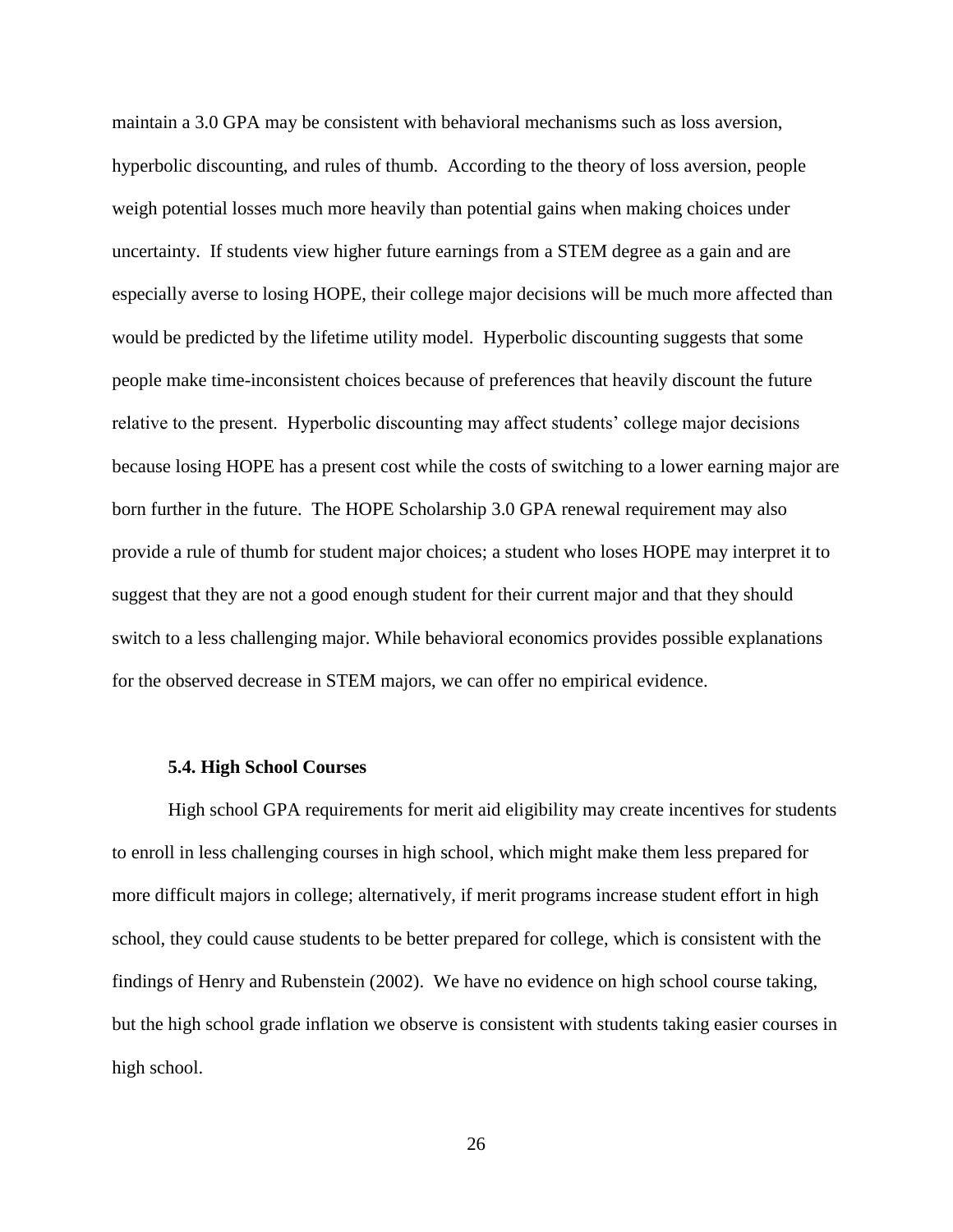#### **5.5. Change in Enrollment Patterns**

It is likely that the probability that a student earns a major in a STEM field differs across colleges. For example, Griffin (2010) finds that persistence of STEM majors varies inversely with the importance of research at the school. Webber (2012) reports that college completion is affected by a college's expenditures on student services and instruction, while Price (2010) finds that black students are more likely to persist in STEM majors if they have a course taught by a black professor.

In addition to these empirical findings, there are other possible reasons why the probability of earning a STEM major might differ across colleges. The strength of STEM fields can differ across colleges, making them more or less desirable majors. Grading standards in STEM fields likely differ across colleges so that maintaining the HOPE required 3.0 GPA could be easier at some colleges, thus affecting the likelihood that a student of a given quality majors in a STEM field or the likelihood that students shift to other majors. Colleges and departments can differ in the intensity of the advising and mentoring that students are provided, which can possibly influence a student's field of study and might affect the attachment to the field for initial STEM majors, so that fewer students switch major as a result of HOPE.

Thus, to the extent that HOPE affected the pattern of enrollment across colleges, the percent of students who earn a STEM major could have changed as a result. In fact, previous researchers (Dynarski, 2000; Cornwell, Mustard, and Sridhar, 2006) have found that merit aid increases the likelihood that students stay in-state to attend college and alters the type of in-state institution students attend.

27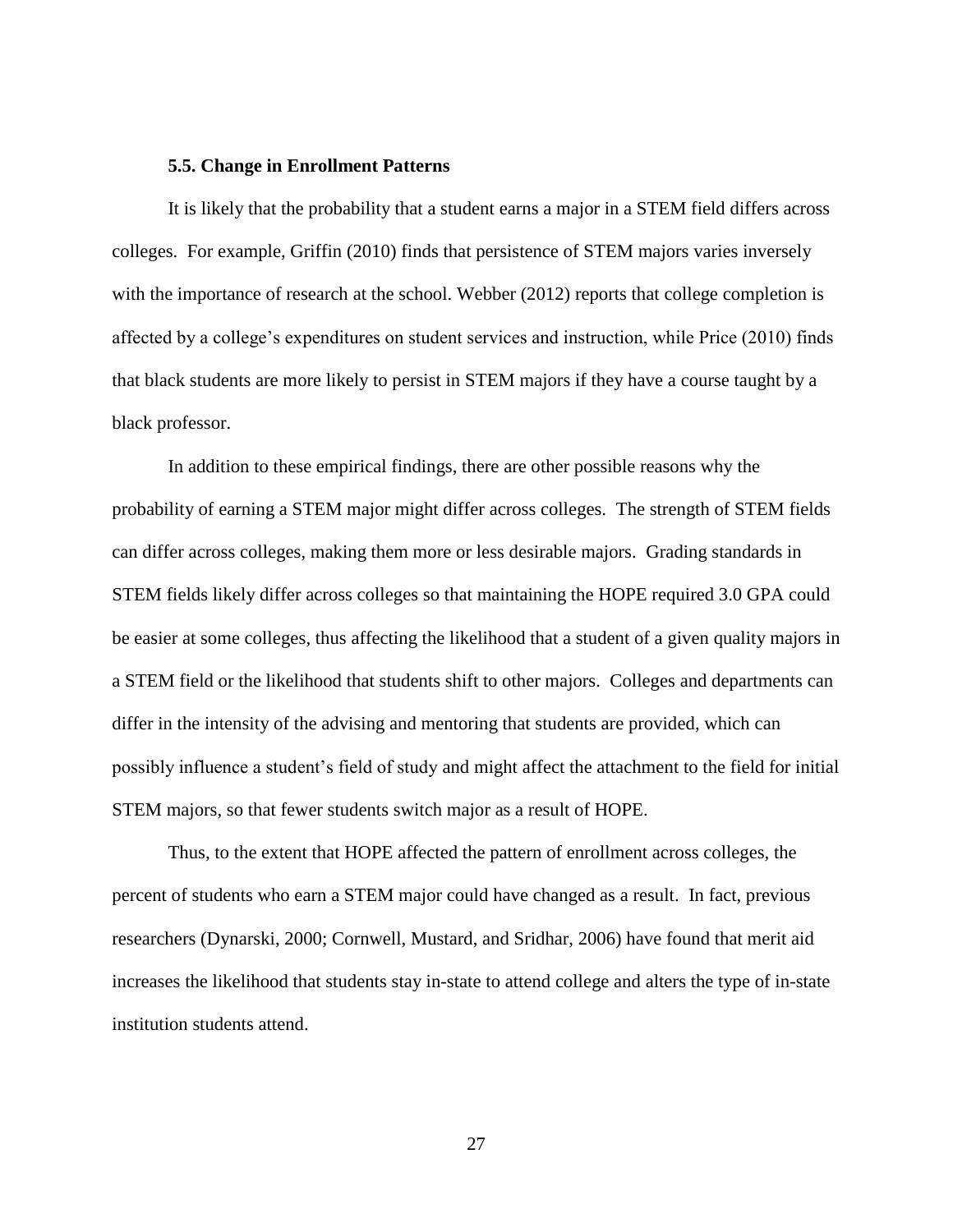Suppose as Dynarski (2000) finds that HOPE did increase the proportion of high ability students who stay in-state, and that these students enroll in the state's more selective universities.<sup>33</sup> If supply at these institutions is relatively inelastic, HOPE could make it more difficult for moderate ability students to gain admission to these universities. The alternative colleges and universities attended by moderate ability students do not in general have engineering programs and may have weaker math and science programs. Many of these students who may have been likely to major in STEM at a selective university may decide not to major in STEM when pushed into the less selective alternative colleges with less desirable STEM options.<sup>34</sup> As indirect and weak evidence, we find (in results not shown) that math SAT scores for earned STEM majors did not change at 4-year non-research schools but did increase by about 16 points at the research universities, although that increase was similar to other majors.

While our preferred results in Table 2 do not control for institution (or high school GPA), adding institution dummies to our regressions in Table 2 makes the effect of HOPE more positive for both initial and earned STEM major outcomes. This change in the coefficients suggests that there are differences across colleges in the effect of HOPE on STEM majors. These results further suggest that some of the negative effect of HOPE on earned STEM degrees for our preferred specification is due to changes in the institutions that students attend. Specifically, it appears that HOPE induced students of a given academic ability to enroll in institutions that make them less likely to earn a STEM degree. This may have resulted in part

<sup>&</sup>lt;sup>33</sup> Cornwell and Mustard (2006) note that over the period 1990 to 2003 average SAT scores for Georgia college freshmen increase significantly more than the average for either U.S. or Georgia high school seniors. Average SAT math scores for in-state students increased between our pre and post-HOPE periods by 24 points at Georgia Tech and by 29 points at the University of Georgia, but by only 5 points for all other schools. The share of USG students with high SAT math scores that enrolled at Georgia Tech decreased over the period; 29.3 percent of students with SAT math scores between 600 and 800 attended Georgia Tech in the pre-HOPE period, but only 22.2 percent in the post-HOPE period.

<sup>&</sup>lt;sup>34</sup> However, these alternative colleges may have stronger student advising and support programs that increase retention in STEM fields, or have weaker academic standards that make earning a 3.0 GPA easier.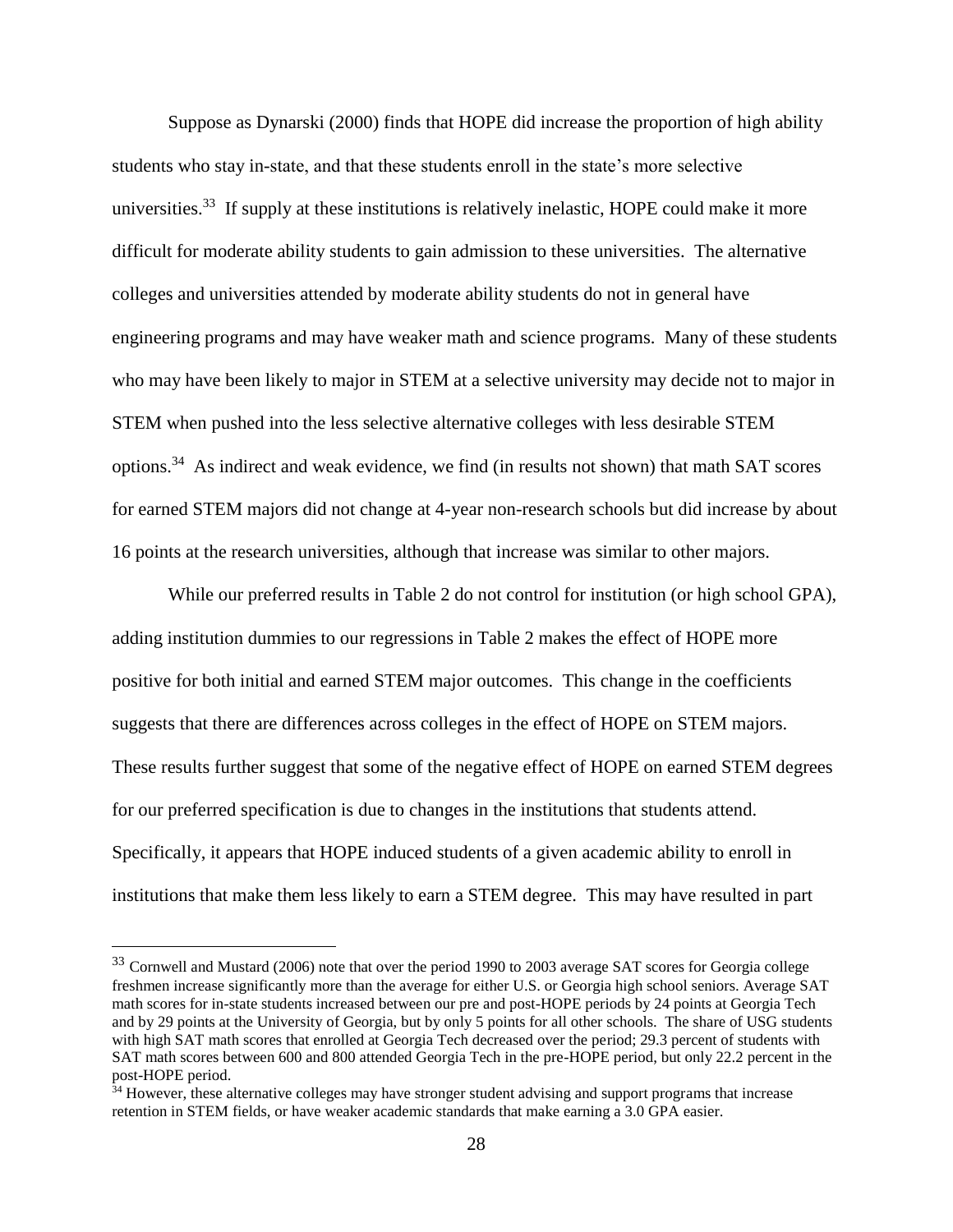from merit-induced increases in average student quality at top universities like Georgia Tech, which may have caused more moderate ability students to enroll elsewhere, as implied by the increased SAT scores at USG research universities. However, the movement toward institutions with weaker STEM programs could also be consistent with students enrolling at less competitive institutions to increase their chances of keeping a 3.0 GPA to retain HOPE.

Additionally, to the extent that students are graded relative to their peers, the meritinduced influx of high ability students may cause more moderate ability students to receive lower grades in challenging majors and cause them to shift toward less challenging majors. Furthermore, colleges and universities experiencing merit-induced increased enrollment pressure may respond by raising academic standards in particular fields, e.g. STEM, thereby shifting lower quality students into other majors that require less student effort. We do not have data on student grades for particular courses and are unable to provide evidence regarding these particular mechanisms. However, Luppino and Sander (2012) and Arcidiacono, Aucejo, and Hotz (2013) provide evidence of peer competition effects in the University of California system; they find that attending a more competitive campus makes a student of a given quality less likely to earn a degree in the sciences.

#### **5.6. Summary**

While we are unable to identify the exact mechanisms driving our results, the above discussion does provide evidence in support of some potential mechanisms over others. Specifically, we find evidence consistent with two mechanisms: students taking actions to increase their GPAs to retain HOPE and students enrolling at less competitive institutions that make them less likely to major in STEM. The policy implications differ somewhat depending on

29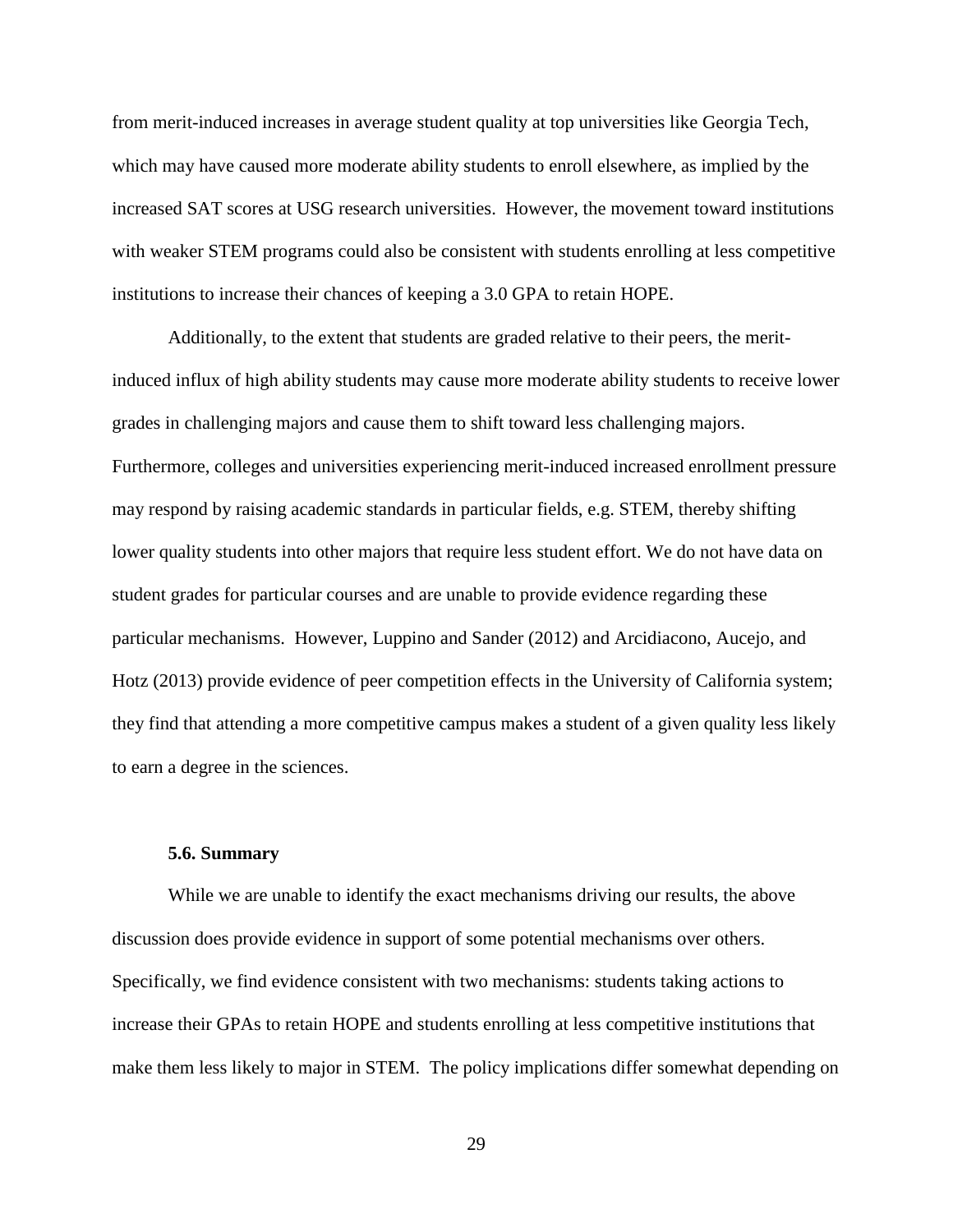how important each of these mechanisms are. If student actions are the primary mechanism, policymakers should consider reducing the incentives to take such actions, perhaps by allowing the renewal GPA to differ by major and even institution. To the extent that the effect is driven by inelastic supply at selective universities, states with or considering adopting merit aid programs should be aware that the potential benefits may not be realized if their program crowds some students into less selective institutions with weaker STEM programs.

#### **6. Summary and Conclusions**

State merit aid programs have grown significantly since the early 1990s, but these programs could have unintended effects that harm the economic interests of the state and the nation. In particular, merit programs may inadvertently cause students to choose different college majors than they would have in the absence of merit aid. The U.S. has experienced increasing concern that the nation is producing too few graduates with degrees in science, technology, engineering, and mathematics (STEM) fields. STEM graduates play an important role in creating new technologies that lead to new production processes and increased productivity (Winters, 2014a, b). Producing too few STEM graduates could have very harmful economic effects for the nation and individual states.

This paper uses student records from the University System of Georgia (USG) to examine whether Georgia's HOPE Scholarship program altered students' college major decisions. We focus on the effects on STEM fields but also examine the effects on other majors. We find significant evidence that HOPE reduced the likelihood that a young person earned a degree in a STEM field. Our baseline specification gives a coefficient of -0.025, which corresponds to a 12.6 percent decrease in the number of STEM graduates. The effect of HOPE is in contrast to evidence from ACS data that the likelihood of an individual being a STEM

30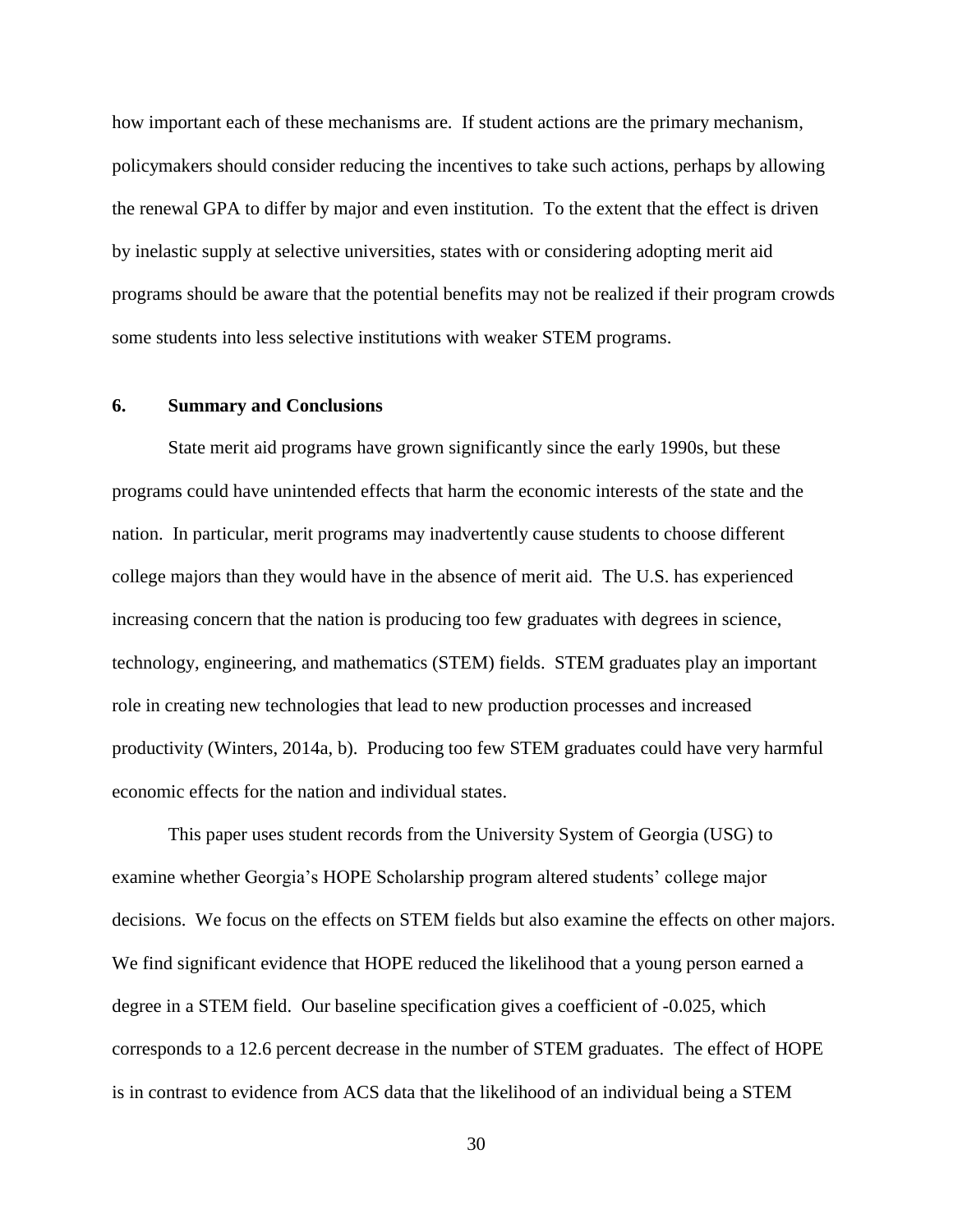major increased over the period in states without merit aid programs. We also find that although Georgia's HOPE Scholarship reduced STEM degree completion, it did not affect the likelihood that a student chose STEM as their initial major. Instead, HOPE appears to have resulted in some students to change majors out of STEM fields at some point in their college career. Furthermore, the decrease in STEM degrees was driven largely by the decrease in initial STEM majors actually earning a STEM degree (not by fewer students switching into a STEM field) and by the decrease in earned STEM degrees by students enrolled at the state's research universities. The decrease in STEM degrees also occurred throughout the ability distribution, but the relative effects were most pronounced for students with good but unexceptional math skills. Our finding that merit aid programs such as Georgia's HOPE Scholarship reduce the likelihood that students earn degrees in STEM fields has important policy implications for both states and the nation and should be considered in debates on the merits of merit programs.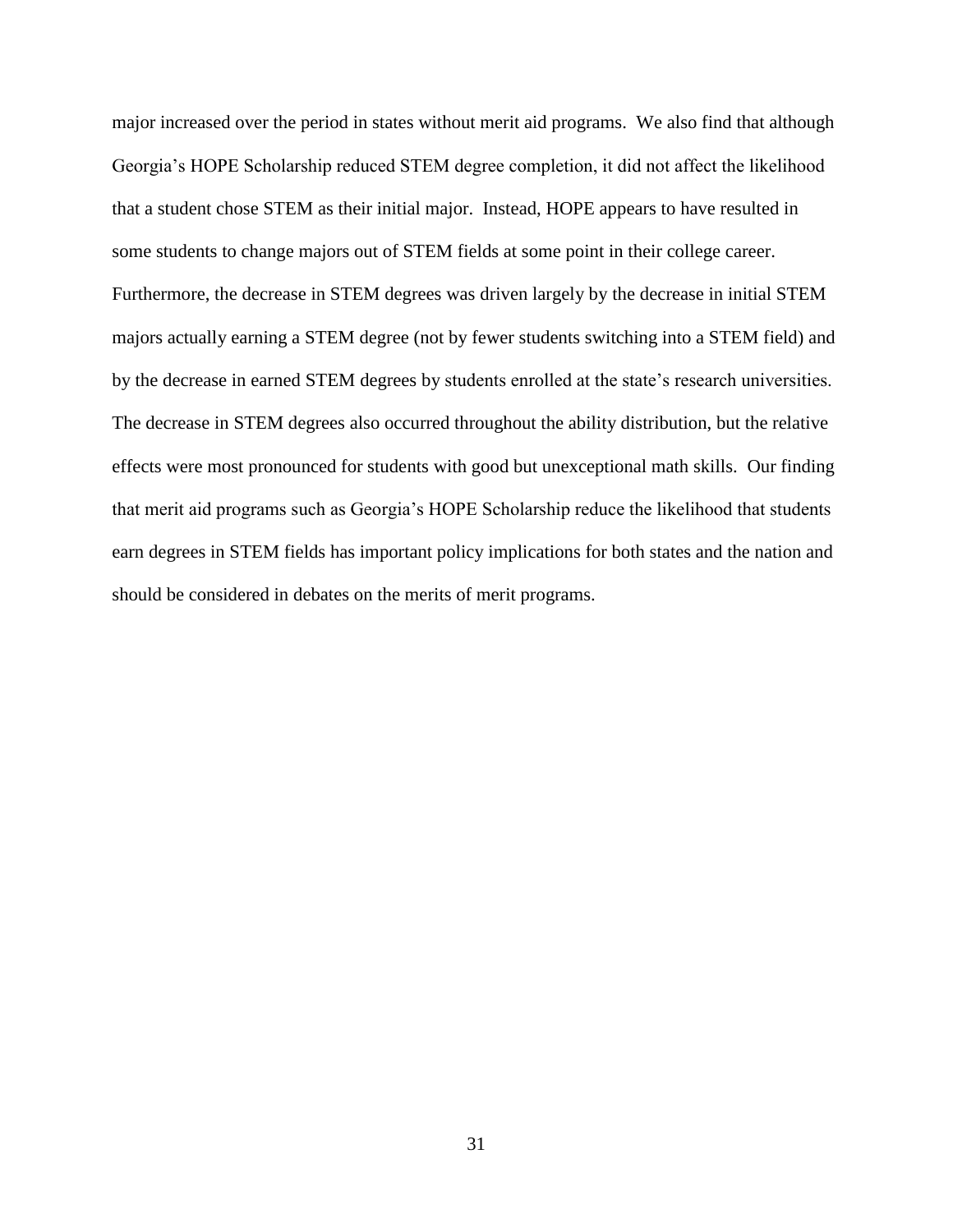Acknowledgments: We thank Rob Watts from the Georgia Board of Regents for his assistance in providing data, Lakshmi Pandey for technical assistance, and Peter Arcidiacono, Celeste Carruthers, Chris Cornwell, Julie Cullen, Bill Even, Barry Hirsch, Larry Katz, seminar participants at Miami University, and session participants at the 2013 Southern Economic Association Annual Meetings for helpful comments. The data from the University System of Georgia were provided under a confidential agreement, and thus we cannot make them available; researchers interested in acquiring these data should contact the Georgia Board of Regents.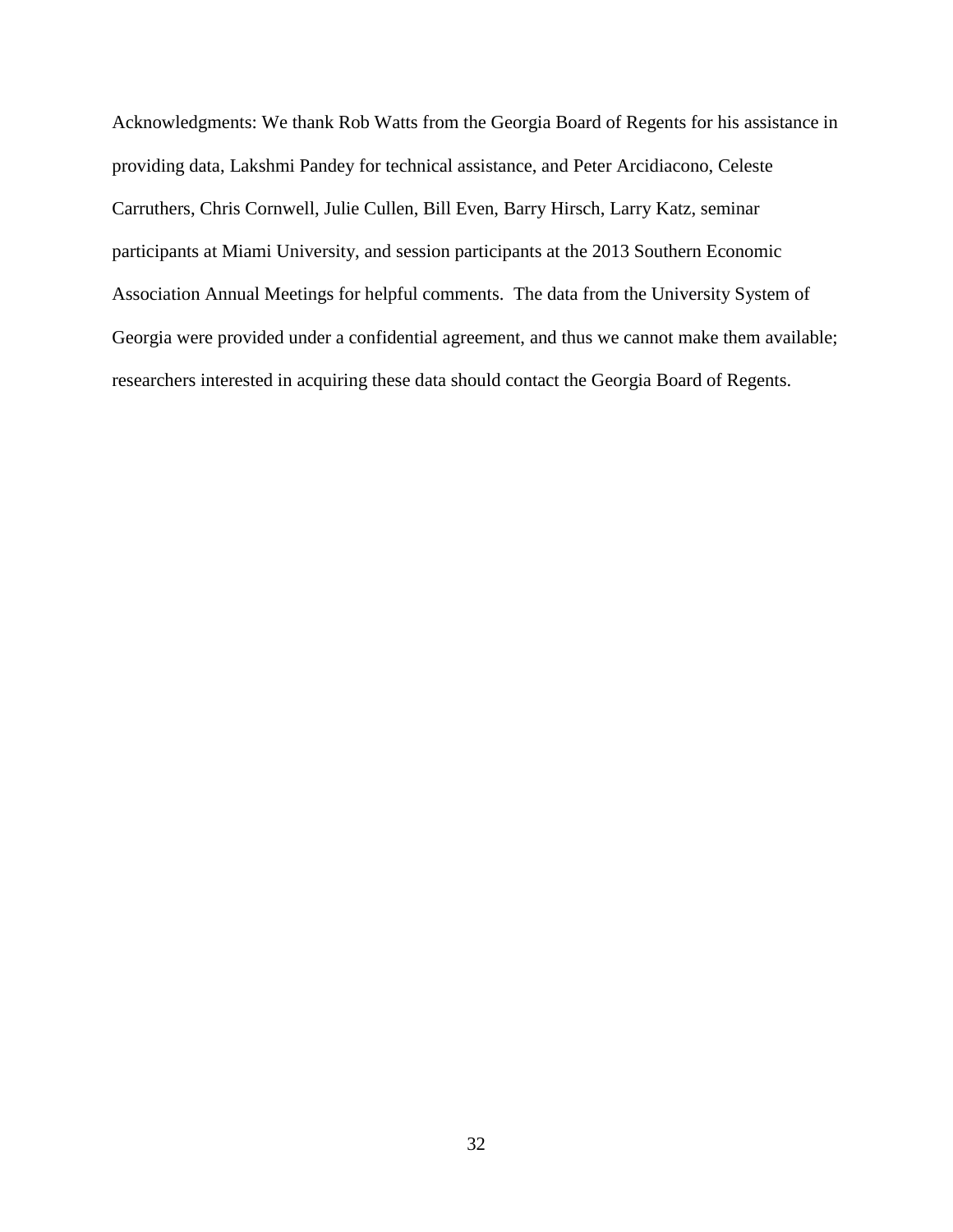#### **References**

- Arcidiacono, P. (2004). Ability sorting and the returns to college major. *Journal of Econometrics, 121*(1-2), 343–375.
- Arcidiacono, P., Aucejo, E. M., & Hotz, V. J. (2013). University differences in the graduation of minorities in STEM fields: Evidence from California. NBER Working Paper No. 18799.
- Arcidiacono, P., Hotz, V. J., & Kang, S. (2012). Modeling college major choices using elicited measures of expectations and counterfactuals. *Journal of Econometrics, 166*(1), 3–16.
- Atkinson, R. D. & Mayo, M. (2010). *Refueling the U.S. innovation economy: Fresh approaches to science, technology, engineering and mathematics (STEM) education*. Information Technology and Innovation Foundation Report.
- Beffy, M., Fougere, D., & Maurel, A. (2012). Choosing the field of study in post-secondary education: Do expected earnings matter? *Review of Economics and Statistics, 94*(1), 334– 347.
- Berger, M. (1988). Predicted future earnings and choice of college major. *Industrial and Labor Relations Review, 41*(3), 418–29.
- Carruthers, C. K., & Umut Ӧzek (2012). Losing HOPE: Financial aid and the line between college and work. Working Paper, University of Tennessee.
- Castleman, B. L. (2012). All or nothing: The impact of partial vs. full merit scholarships on college entry and success. Working Paper, Harvard University.
- Cornwell, C. M., Lee, K. H., & Mustard, D. B. (2005). Student responses to merit scholarship retention rules. *Journal of Human Resources, 40*(4), 895–917.
- Cornwell, C. M., Lee, K. H., & Mustard, D. B. (2008). The effects of state-sponsored merit scholarships on course selection and major choice in college. Working Paper, University of Georgia.
- Cornwell, C., Mustard, D. B., & Sridhar, D. (2006). The enrollment effects of merit-based financial aid: Evidence from Georgia's HOPE program. *Journal of Labor Economics, 24*(4), 761–86.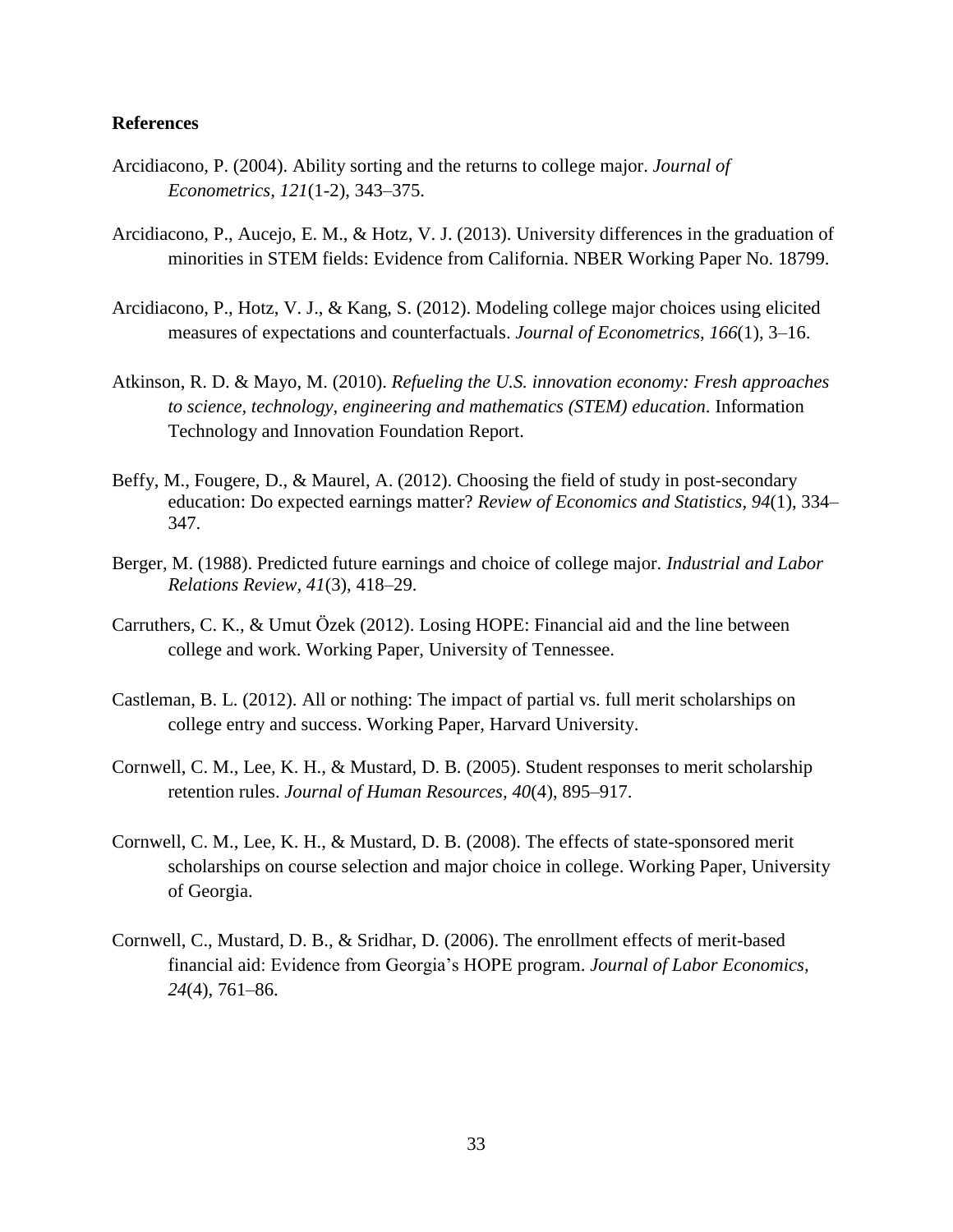- Crisp, G., Nora, A., & Taggart, A. (2009). Student characteristics, pre-college, college, and environmental factors as predictors of majoring in and earning a STEM degree: An analysis of students attending a Hispanic serving institution. *American Education Research Journal, 46*(4), 924–942.
- Dee, T. S., & Jackson, L. A. (1999). Who loses HOPE? Attrition from Georgia's college scholarship program. *Southern Economic Journal, 66*(2), 379–390.
- Delaney, J. A. (2007). *The academic consequences of state merit aid: The case of Kentucky*. Ph.D. Dissertation, School of Education, Stanford University.
- Denning, J. T., & Turley, P. (2013). Was that SMART? Institutional financial incentives and field of study. Working paper, Department of Economics, University of Texas at Austin.
- Donald, S. G., & Lang, K. (2007). Inference with difference-in-differences and other panel data. *Review of Economics and Statistics*, *89*(2), 221–233.
- Dynarski, S. (2000). Hope for whom? Financial aid for the middle class and its impact on college attendance. *National Tax Journal Part 2, 53*(3), 629–61.
- Griffith, A. (2010). Persistence of women and minorities in STEM field majors: Is it the school that matters? *Economics of Education Review, 29*(6), 911–922.
- Henry, G. T., & Rubenstein, R. (2002). Paying for grades: Impact of merit-based financial aid on educational quality. *Journal of Policy Analysis and Management, 21*(1), 93–109.
- Jaquette, O., Curs, B. R., & Posselt, J. R. (2014). Tuition rich, mission poor: Nonresident enrollment and the changing proportions of low-income and underrepresented minority students at public research universities. Working Paper.
- Kinsler, J., & Pavan, R. (2011). Family income and higher education choices: The importance of accounting for college quality. *Journal of Human Capital, 5*(4), 453–477.
- Kinsler, J., & Pavan, R. (2013). The specificity of general human capital: Evidence from college major choice. Working Paper, Department of Economics, University of Rochester.
- Luppino, M., & Sander, R. (2012). College major competitiveness and attrition from the sciences. Working Paper, Federal Trade Commission.
- Montmarquette, C., Cannings, K., & Mahseredjian, S. (2002). How do young people choose college majors? *Economics of Education Review, 21*(6), 543–556.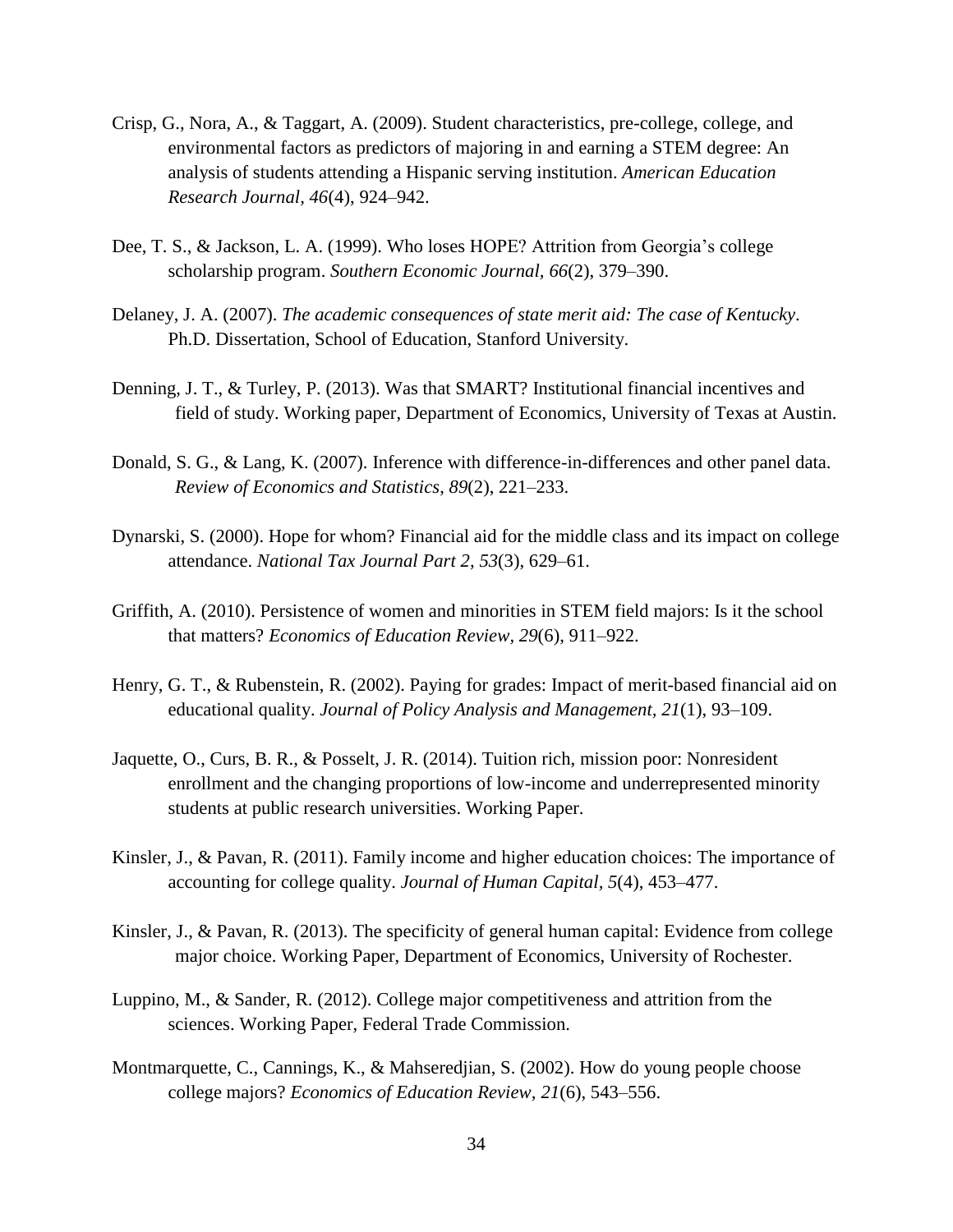- Moore, C. D. (2014). *Socioeconomic stratification in the stem pathway from college to the labor market.* Ph.D. Dissertation, University of Texas at Austin.
- National Academies (2010). *Rising above the gathering storm: Rapidly approaching category 5: Revised*. 2005 Rising Above the Storm Committee. Washington, DC: National Academies Press.
- Ost, B. (2010). The role of peers and grades in determining major persistence in the sciences. *Economics of Education Review, 29*(6), 923–934.
- Price, J. (2010). The effect of instructor race and gender on student persistence in STEM fields. *Economics of Education Review, 29*(6), 901–910.
- Rask, K. (2010). Attrition in STEM fields at a liberal arts college: The importance of grades and pre-collegiate preferences. *Economics of Education Review, 29*(6), 892–900.
- Riegle-Crumb, C., King, B., Grodsky, E., & Muller, C. (2012). The more things change, the more they stay the same? Prior achievement fails to explain gender inequality in entry into STEM college majors over time. *American Educational Research Journal, 49*(6), 1048–1073.
- Rothstein, J., & Rouse, C. (2011). Constrained after college: Student loans and early-career occupational choices. *Journal of Public Economics, 95*, 149–163.
- Sjoquist, D. L., & Walker, M. B. (2010). *Informing lottery budget decisions: HOPE and Pre-K*. FRC Report 215, Atlanta, GA: Fiscal Research Center, Andrew Young School of Policy Studies, Georgia State University.
- Sjoquist, D. L., & Winters, J. V. (2012). Building the stock of college-educated labor revisited. *Journal of Human Resources, 47*(1), 270–285.
- Sjoquist, D. L., & Winters, J. V. (2013). The effects of hope on post-college retention in the Georgia workforce. *Regional Science and Urban Economics, 43*(3), 479–490.
- Sjoquist, D. L., & Winters, J. V. (2014). Merit aid and post-college retention in the state. *Journal of Urban Economics, 80*(1), 39–50.
- Sjoquist, D. L., & Winters, J. V. (2015). State merit-based financial aid programs and college attainment. *Journal of Regional Science*, DOI: 10.1111/jors.12161.
- Sjoquist, D. L., & Winters, J. V. (Forthcoming). State merit-aid programs and college major: A focus on STEM. *Journal of Labor Economics*.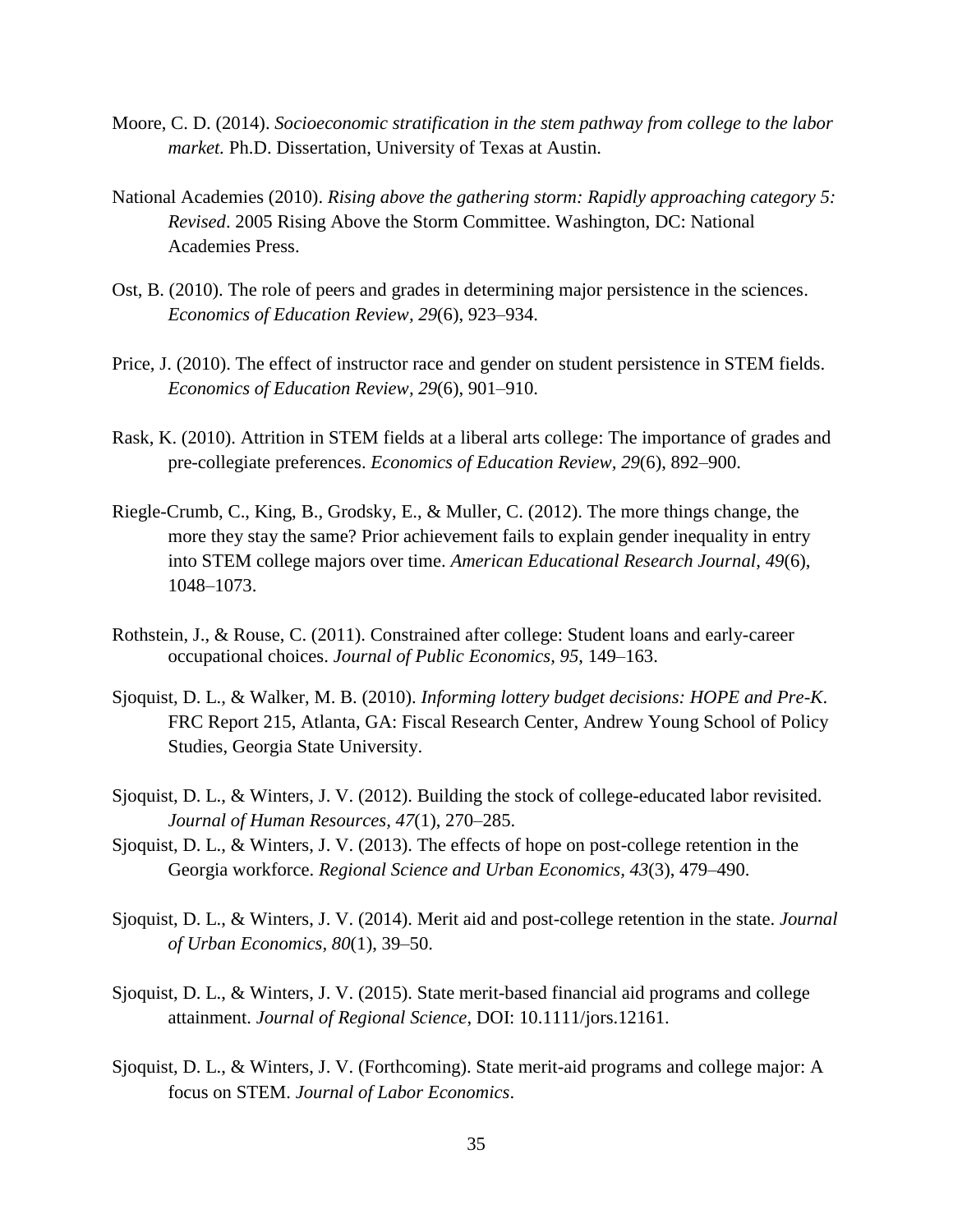- Stange, K. (2013). The effect of differential pricing on undergraduate degree production by field. NBER Working Paper No. 19183*.*
- Stater, M. (2011). Financial aid, student background, and the choice of first-year college major. *Eastern Economic Journal, 37*(3), 321–343.
- Stinebrickner, T. R., & Stinebrickner, R. (2014). A major in science? Initial beliefs and final outcomes for college major and dropout. *Review of Economic Studies, 81*(1), 426–472.
- Wang, X. (2012). Modeling student choice of STEM fields of study: Testing a conceptual framework of motivation, high school learning, and postsecondary context of support. Working paper, Wisconsin Center for the Advancement of Postsecondary Education, University of Wisconsin—Madison, Madison, WI.
- Webber, D. A. (2012). Expenditures and postsecondary graduation: An investigation using individual-level data from the state of Ohio. *Economics of Education Review, 31*, 615– 618.
- Welch, J. G. (2014). HOPE for community college students: The impact of merit aid on persistence, graduation, and earnings. *Economics of Education Review, 43*, 1–20.
- Winters, J. V. (2014a). STEM graduates, human capital externalities, and wages in the US. *Regional Science and Urban Economics, 48*, 190–198.
- Winters, J. V. (2014b). Foreign and native-born STEM graduates and innovation intensity in the United States. IZA Discussion Paper No. 8575.
- Wiswall, M., & Zafar, B. (2011). Determinants of college major choice: Identification using an information experiment. Staff report no. 500, Federal Reserve Bank of New York, New York, NY.
- Zhang, L. (2011). Does merit-based aid affect degree production in STEM fields: Evidence from Georgia and Florida. *Journal of Higher Education, 82*(4), 389–415.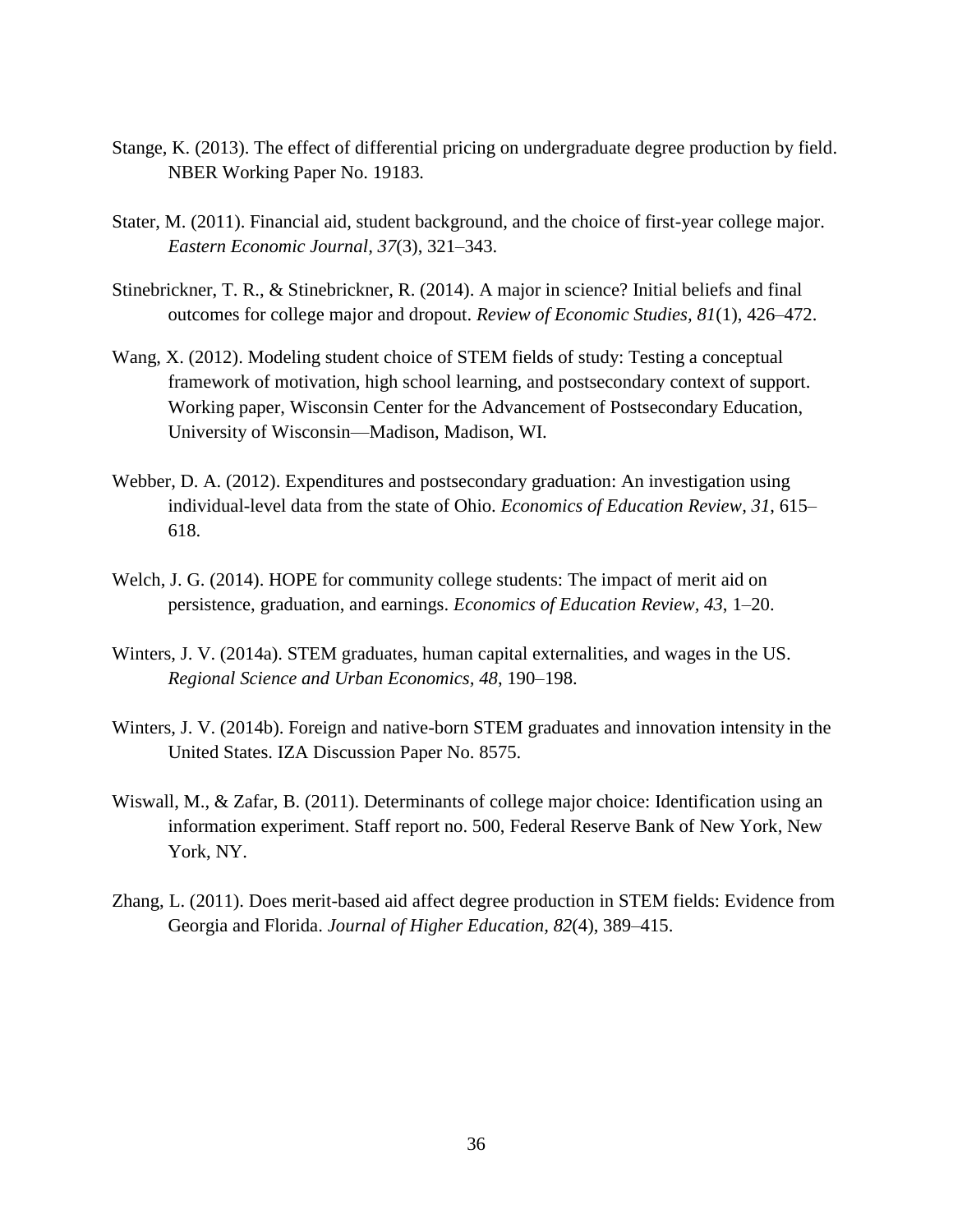| I avic 1. Sunnial y Statistics for OSO Data | All Graduates |       | Females |       | Males  |       | Pre-HOPE |       | Post-HOPE |       | Difference  |
|---------------------------------------------|---------------|-------|---------|-------|--------|-------|----------|-------|-----------|-------|-------------|
|                                             | Mean          | S.D.  | Mean    | S.D.  | Mean   | S.D.  | Mean     | S.D.  | Mean      | S.D.  | Pre/Post    |
| <b>Initial STEM Major</b>                   | 0.197         | 0.398 | 0.148   | 0.355 | 0.262  | 0.440 | 0.184    | 0.387 | 0.208     | 0.406 | $0.025***$  |
| Earned STEM Major                           | 0.197         | 0.398 | 0.128   | 0.334 | 0.289  | 0.453 | 0.201    | 0.400 | 0.193     | 0.395 | $-0.007*$   |
| <b>Initial Business Major</b>               | 0.107         | 0.309 | 0.094   | 0.292 | 0.125  | 0.331 | 0.107    | 0.310 | 0.107     | 0.309 | 0.000       |
| <b>Initial Education Major</b>              | 0.044         | 0.206 | 0.066   | 0.248 | 0.016  | 0.125 | 0.042    | 0.200 | 0.047     | 0.211 | $0.005**$   |
| Initial Health Major                        | 0.028         | 0.166 | 0.045   | 0.208 | 0.006  | 0.077 | 0.021    | 0.145 | 0.034     | 0.182 | $0.013***$  |
| Initial Liberal Arts Major                  | 0.185         | 0.388 | 0.183   | 0.387 | 0.188  | 0.391 | 0.191    | 0.393 | 0.180     | 0.385 | $-0.010***$ |
| Initial Social Science Major                | 0.060         | 0.237 | 0.069   | 0.254 | 0.047  | 0.212 | 0.063    | 0.243 | 0.057     | 0.231 | $-0.006***$ |
| Initial Undeclared Major                    | 0.378         | 0.485 | 0.393   | 0.488 | 0.357  | 0.479 | 0.391    | 0.488 | 0.367     | 0.482 | $-0.024***$ |
| <b>Earned Business Major</b>                | 0.261         | 0.439 | 0.213   | 0.410 | 0.324  | 0.468 | 0.241    | 0.428 | 0.278     | 0.448 | $0.037***$  |
| <b>Earned Education Major</b>               | 0.153         | 0.360 | 0.216   | 0.412 | 0.068  | 0.252 | 0.171    | 0.376 | 0.138     | 0.345 | $-0.033***$ |
| Earned Health Major                         | 0.057         | 0.232 | 0.090   | 0.286 | 0.013  | 0.114 | 0.056    | 0.229 | 0.059     | 0.235 | 0.003       |
| Earned Liberal Arts Major                   | 0.157         | 0.364 | 0.155   | 0.362 | 0.160  | 0.367 | 0.151    | 0.358 | 0.163     | 0.369 | $0.011***$  |
| Earned Social Science Major                 | 0.175         | 0.380 | 0.198   | 0.398 | 0.145  | 0.352 | 0.181    | 0.385 | 0.170     | 0.375 | $-0.012***$ |
| Post-HOPE Dummy                             | 0.540         | 0.498 | 0.554   | 0.497 | 0.521  | 0.500 |          |       |           |       |             |
| <b>SAT Math</b>                             | 518.4         | 92.8  | 498.9   | 85.8  | 544.3  | 95.4  | 513.1    | 89.8  | 523.0     | 95.1  | 9.953***    |
| <b>SAT Verbal</b>                           | 520.7         | 90.0  | 513.0   | 88.5  | 530.9  | 91.0  | 512.9    | 89.5  | 527.3     | 90.0  | 14.441***   |
| High School GPA                             | 3.037         | 0.620 | 3.092   | 0.600 | 2.963  | 0.639 | 2.925    | 0.636 | 3.133     | 0.589 | $0.208***$  |
| Female                                      | 0.572         | 0.495 | 1.000   | 0.000 | 0.000  | 0.000 | 0.555    | 0.497 | 0.587     | 0.492 | $0.032***$  |
| <b>Black</b>                                | 0.182         | 0.386 | 0.224   | 0.417 | 0.126  | 0.332 | 0.163    | 0.370 | 0.199     | 0.399 | $0.036***$  |
| Hispanic                                    | 0.010         | 0.102 | 0.010   | 0.099 | 0.011  | 0.105 | 0.009    | 0.092 | 0.012     | 0.110 | $0.004***$  |
| Asian                                       | 0.029         | 0.167 | 0.026   | 0.159 | 0.033  | 0.177 | 0.024    | 0.153 | 0.033     | 0.178 | $0.009***$  |
| Native American                             | 0.002         | 0.039 | 0.001   | 0.038 | 0.002  | 0.040 | 0.002    | 0.039 | 0.001     | 0.038 | 0.000       |
| Observations                                | 42,399        |       | 24,263  |       | 18,136 |       | 19,497   |       | 22,902    |       |             |

Table 1: Summary Statistics for USG Data

\*significant at10%; \*\*significant at 5%; \*\*\* significant at 1%.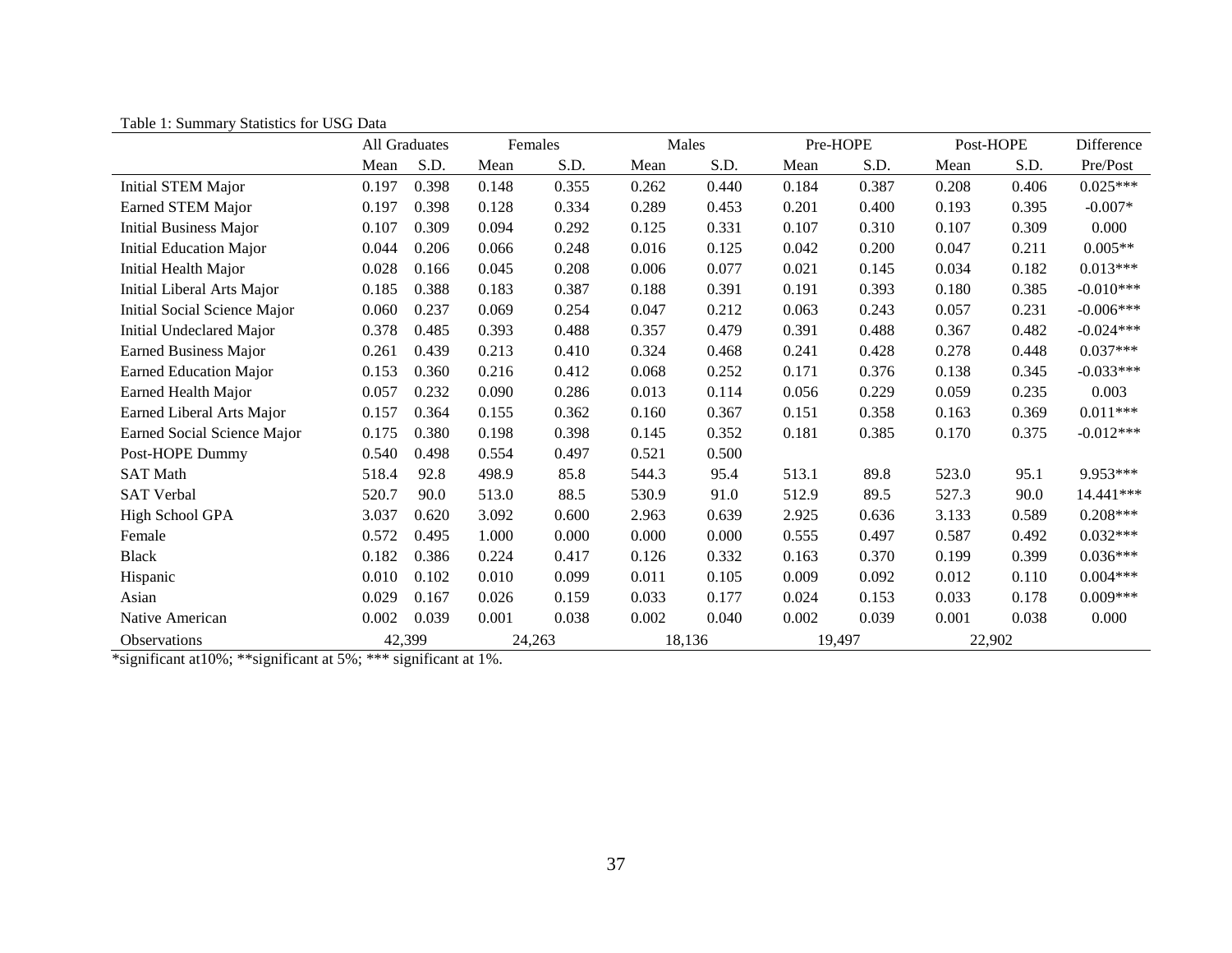Table 2: Effects of HOPE on Choosing a STEM Major

|                                | (1)            | (2)            | (3)            | (4)            | (5)           | (6)            | (7)            | (8)            |
|--------------------------------|----------------|----------------|----------------|----------------|---------------|----------------|----------------|----------------|
|                                |                |                | Initial Major  |                |               |                | Earned Major   |                |
| A. Total                       | 0.0231         | $-0.0048$      | $-0.0201$      | 0.0086         | $-0.0058$     | $-0.0253$      | $-0.0384$      | $-0.0216$      |
|                                | $(0.0080)*$    | (0.0059)       | $(0.0042)$ **  | $(0.0013)$ *** | (0.0065)      | $(0.0033)$ *** | $(0.0041)$ *** | $(0.0029)$ *** |
|                                | ${12.6\%}$     | $\{-2.6\% \}$  | $\{-10.9\% \}$ | ${4.7\%}$      | $\{-2.9\% \}$ | $\{-12.6\% \}$ | $\{-19.1\% \}$ | $\{-10.8\% \}$ |
| <b>B.</b> Females              | 0.0284         | 0.0074         | $-0.0046$      | 0.0121         | 0.0041        | $-0.0121$      | $-0.0240$      | $-0.0128$      |
|                                | $(0.0043)$ *** | (0.0051)       | (0.0038)       | $(0.0033)$ **  | (0.0050)      | $(0.0048)*$    | $(0.0049)$ **  | $(0.0023)$ **  |
|                                | ${21.8\%}$     | ${5.7\%}$      | $\{-3.5\% \}$  | ${9.3\%}$      | ${3.3\%}$     | $\{-9.8\% \}$  | $\{-19.3\% \}$ | $\{-10.3\% \}$ |
| C. Males                       | 0.0181         | $-0.0182$      | $-0.0343$      | 0.0065         | $-0.0180$     | $-0.0416$      | $-0.0538$      | $-0.0321$      |
|                                | (0.0162)       | (0.0086)       | $(0.0075)$ **  | $(0.0024)*$    | (0.0096)      | $(0.0025)$ *** | $(0.0029)$ *** | $(0.0039)$ *** |
|                                | ${7.2\%}$      | $\{-7.3\% \}$  | $\{-13.7\% \}$ | ${2.6\%}$      | $\{-6.1\% \}$ | $\{-14.1\% \}$ | $\{-18.2\% \}$ | $\{-10.8\% \}$ |
| Sex, Race/Ethnicity Dummies    | Yes            | Yes            | Yes            | Yes            | Yes           | Yes            | Yes            | Yes            |
| <b>High School Dummies</b>     | Yes            | Yes            | Yes            | Yes            | Yes           | Yes            | Yes            | Yes            |
| <b>SAT Dummies</b>             | N <sub>o</sub> | Yes            | Yes            | Yes            | No            | Yes            | Yes            | Yes            |
| <b>High School GPA Dummies</b> | No             | N <sub>o</sub> | Yes            | Yes            | No            | No             | Yes            | Yes            |
| <b>USG Institution Dummies</b> | No             | N <sub>o</sub> | No             | Yes            | <b>No</b>     | No             | No             | Yes            |

Standard errors in parentheses are clustered by high school graduation year. The percent change, i.e., the coefficient divided by the mean, are shown in braces.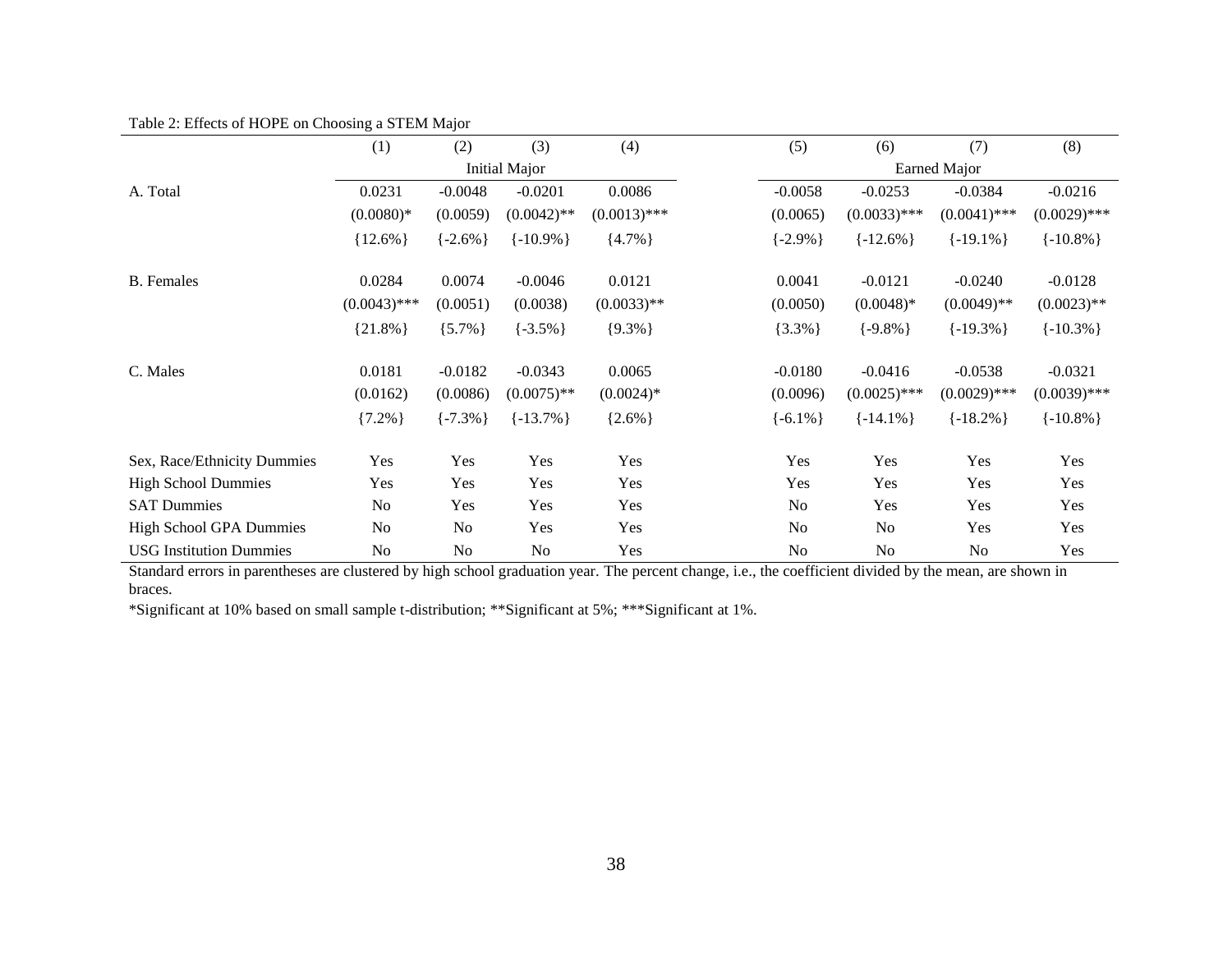|                                | (1)            | (2)            | (3)           | (4)           |
|--------------------------------|----------------|----------------|---------------|---------------|
| A. Total                       | 0.0073         | $-0.0135$      | $-0.0356$     | $-0.0336$     |
|                                | (0.0036)       | (0.0075)       | $(0.0069)$ ** | $(0.0067)$ ** |
| <b>B.</b> Females              | $-0.0047$      | $-0.0184$      | $-0.0417$     | $-0.0350$     |
|                                | (0.0044)       | $(0.0069)*$    | $(0.0076)$ ** | $(0.0079)$ ** |
| C. Males                       | 0.0158         | $-0.0121$      | $-0.0321$     | $-0.0317$     |
|                                | $(0.0041)$ **  | (0.0068)       | $(0.0060)$ ** | $(0.0062)$ ** |
| Sex, Race, Ethnicity Dummies   | Yes            | Yes            | Yes           | Yes           |
| <b>High School Dummies</b>     | Yes            | Yes            | Yes           | Yes           |
| <b>SAT Dummies</b>             | No             | Yes            | Yes           | Yes           |
| <b>High School GPA Dummies</b> | N <sub>0</sub> | N <sub>0</sub> | Yes           | Yes           |
| <b>USG Institution Dummies</b> | No             | No             | No            | Yes           |

Table 3: Effects of HOPE on Degree Completion for Initial STEM Majors

Standard errors in parentheses are clustered by high school graduation year.

\*Significant at 10% based on small sample t-distribution; \*\*Significant at 5%.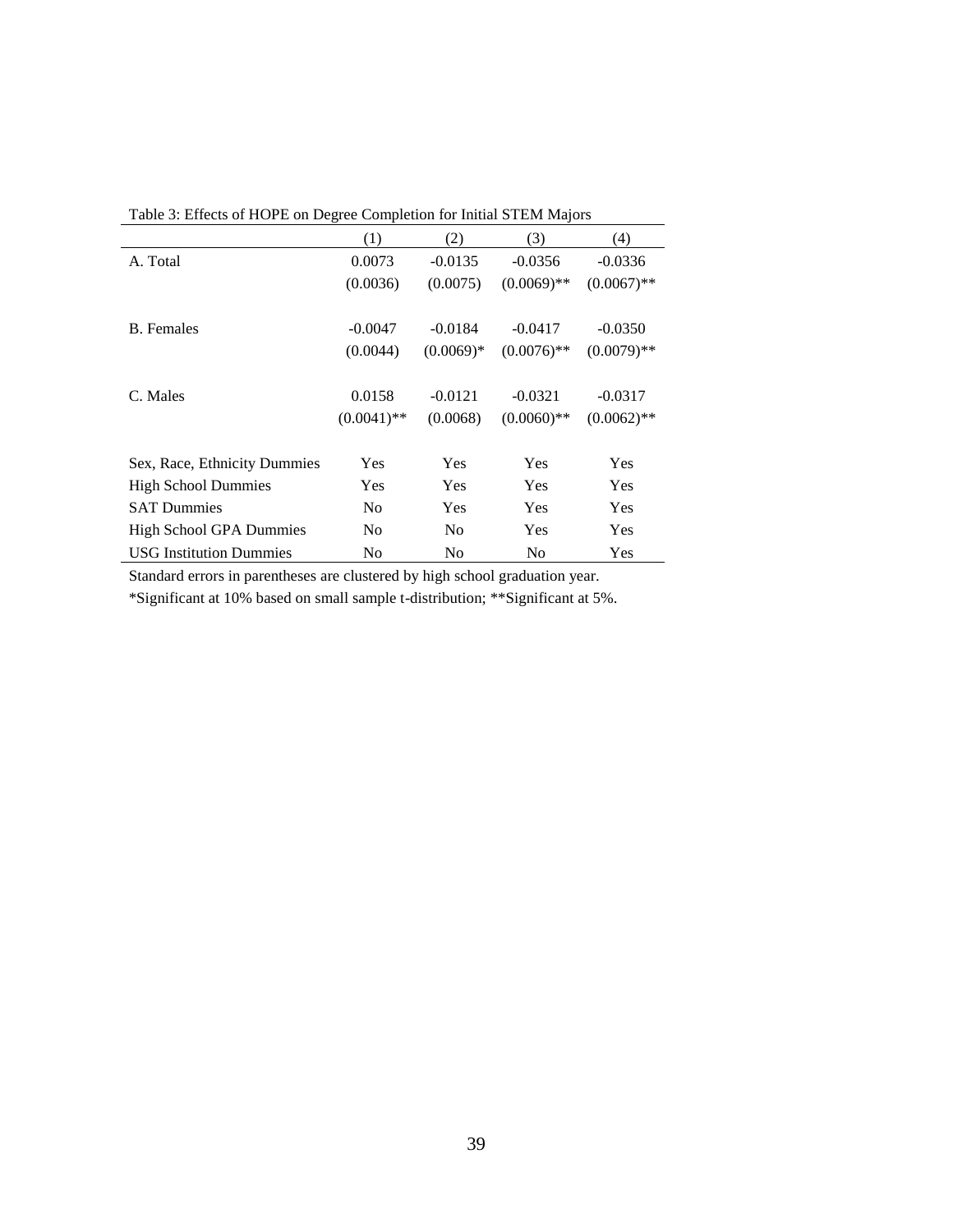|        |              |            | <b>Initial Major</b> |             |       |
|--------|--------------|------------|----------------------|-------------|-------|
|        |              | Undeclared | Non-STEM             | <b>STEM</b> | Total |
| Degree | Non-STEM     | 0.342      | 0.381                | 0.080       | 0.803 |
| Major  | <b>STEM</b>  | 0.054      | 0.035                | 0.108       | 0.197 |
|        | <b>Total</b> | 0.397      | 0.416                | 0.188       | 1.000 |
| Degree | Non-STEM     | 0.863      | 0.916                | 0.426       |       |
| Major  | <b>STEM</b>  | 0.137      | 0.084                | 0.574       |       |
|        | <b>Total</b> | 1.000      | 1.000                | 1.000       |       |

Table 4: Share of USG Graduates by Initial Major and Degree Major

Note that Initial Major is the major the student declared as a freshman, while Degree Major is the major that the student graduated with. The table includes only students who completed college. The upper panel shows the distribution across all graduates, while the second panel shows the allocation across Degree Major for each Initial Major. The data include both pre- and post-HOPE students.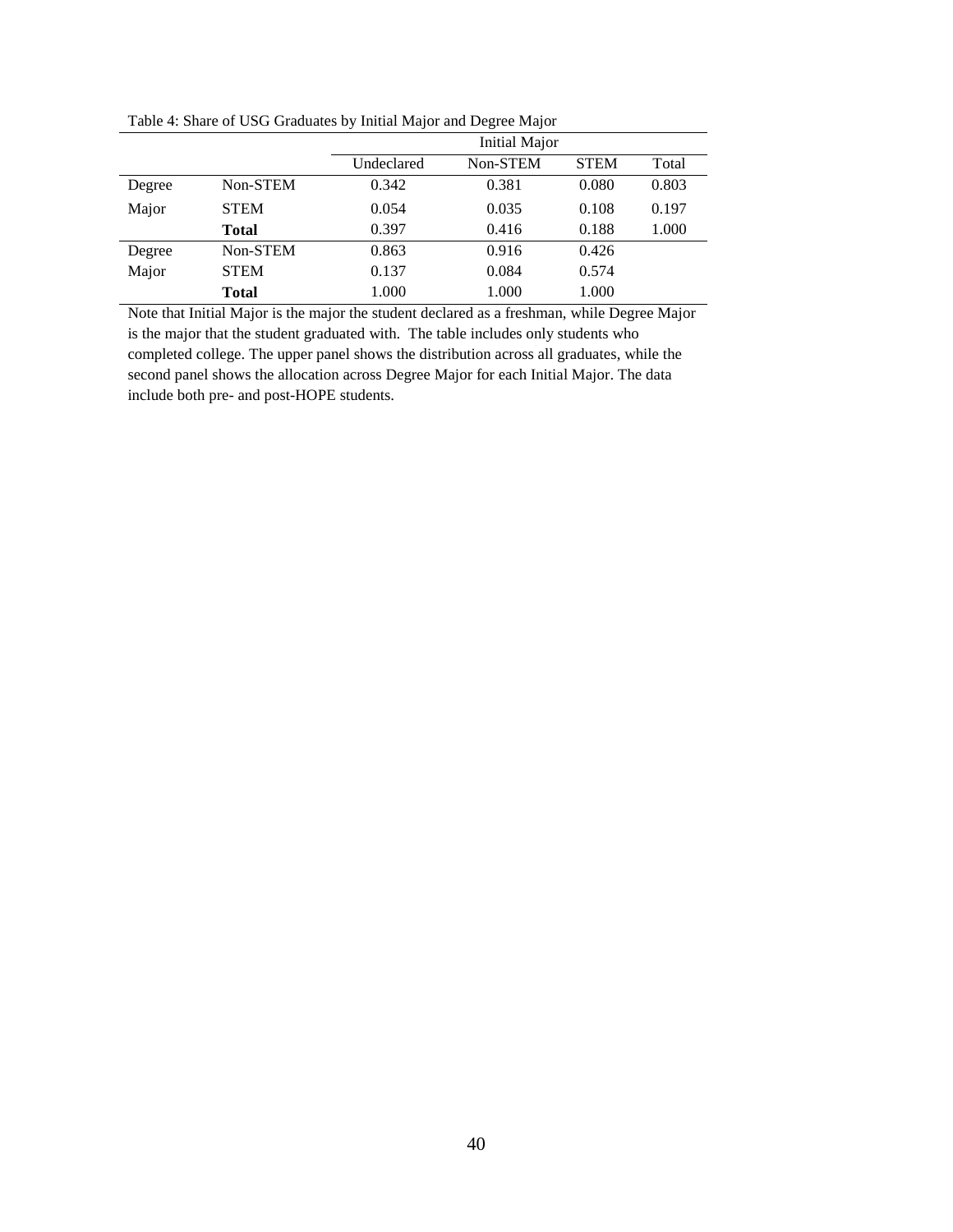|                                | (1)<br>Full    | (2)<br>Initial<br><b>STEM</b> | (3)<br><b>Initial Non-</b><br><b>STEM</b> | (4)<br>Initial<br>Undeclared |
|--------------------------------|----------------|-------------------------------|-------------------------------------------|------------------------------|
|                                | Sample         | Majors                        | Majors                                    | Majors                       |
| A. Total                       | $-0.0253$      | $-0.0788$                     | $-0.0098$                                 | $-0.0085$                    |
|                                | $(0.0033)$ *** | $(0.0151)$ **                 | (0.0075)                                  | (0.0044)                     |
|                                | $\{-12.6\% \}$ | $\{-12.5\% \}$                | $\{-11.5\% \}$                            | $\{-6.3\% \}$                |
| <b>B.</b> Females              | $-0.0121$      | $-0.0633$                     | $-0.0081$                                 | $-0.0053$                    |
|                                | $(0.0048)*$    | $(0.0163)$ **                 | (0.0040)                                  | (0.0047)                     |
|                                | $\{-9.8\% \}$  | $\{-12.7\% \}$                | $\{-15.3\% \}$                            | $\{-5.9\% \}$                |
| C. Males                       | $-0.0416$      | $-0.0937$                     | $-0.0110$                                 | $-0.0138$                    |
|                                | $(0.0025)$ *** | $(0.0252)$ **                 | (0.0162)                                  | (0.0062)                     |
|                                | $\{-14.1\% \}$ | $\{-13.1\% \}$                | $\{-8.2\% \}$                             | $\{-7.0\% \}$                |
| Sex, Race, Ethnicity Dummies   | Yes            | Yes                           | Yes                                       | Yes                          |
| <b>High School Dummies</b>     | Yes            | Yes                           | Yes                                       | Yes                          |
| <b>SAT Dummies</b>             | Yes            | Yes                           | Yes                                       | Yes                          |
| <b>High School GPA Dummies</b> | N <sub>0</sub> | N <sub>o</sub>                | N <sub>0</sub>                            | N <sub>o</sub>               |
| <b>USG Institution Dummies</b> | N <sub>o</sub> | No                            | N <sub>0</sub>                            | N <sub>o</sub>               |

Table 5: Effects of HOPE on Earning a STEM Degree by Initial Major

Standard errors in parentheses are clustered by high school graduation year. The percent change, i.e., the coefficient divided by the mean, are shown in braces.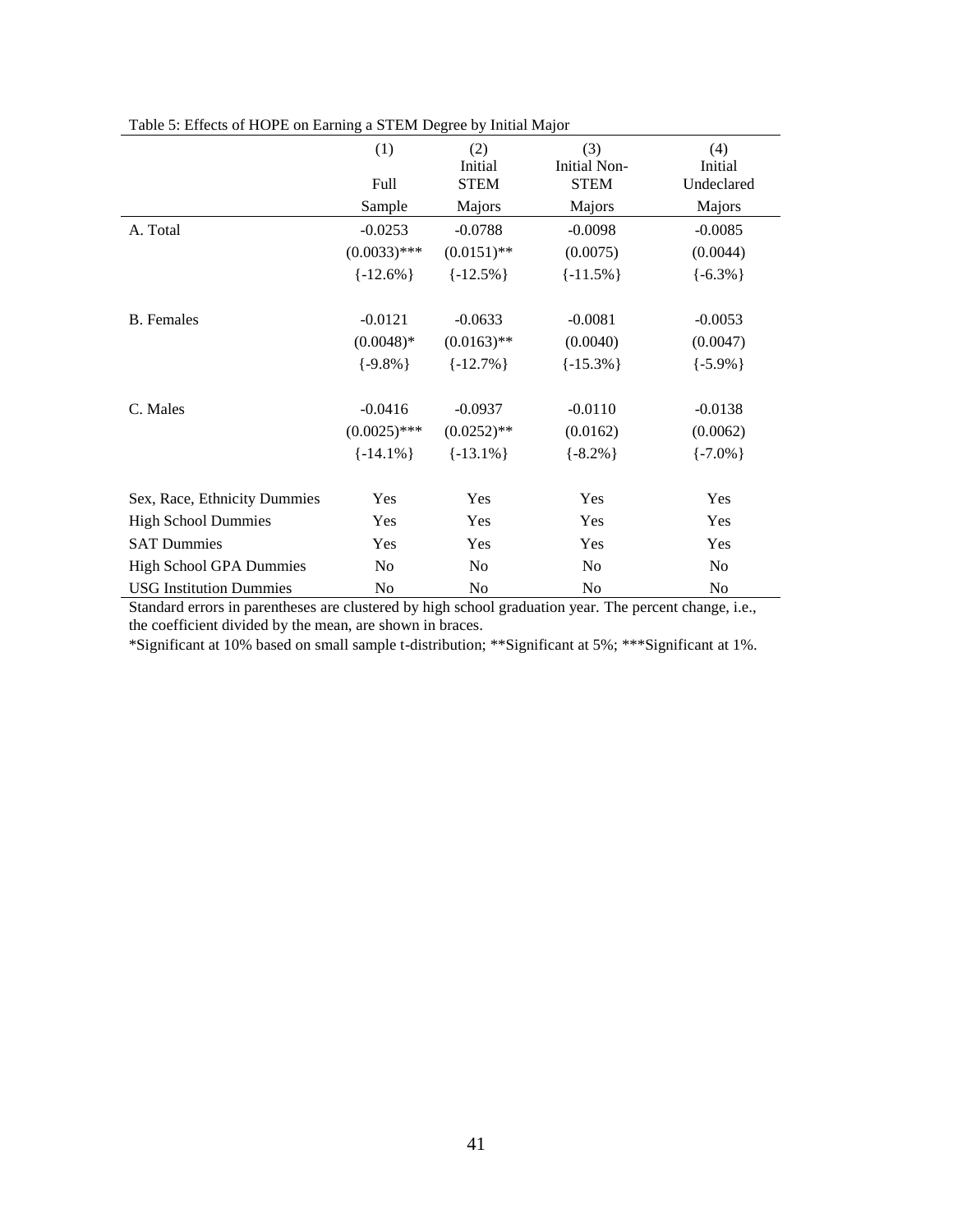|                                | (1)            | (2)            | (3)            | (4)            | (5)            |
|--------------------------------|----------------|----------------|----------------|----------------|----------------|
|                                | Full           | 4-Year         | 4-Year         | Research       | Georgia        |
|                                |                |                | Non-           |                |                |
|                                | <b>USG</b>     | Schools        | Research       | Universities   | Tech           |
| A. Total                       | $-0.0253$      | $-0.0284$      | $-0.0121$      | $-0.0588$      | $-0.0944$      |
|                                | $(0.0033)$ *** | $(0.0036)$ *** | $(0.0033)$ **  | $(0.0084)$ *** | $(0.0152)$ *** |
|                                | $\{-12.6\% \}$ | $\{-13.7\% \}$ | $\{-7.5\% \}$  | $\{-20.6\% \}$ | $\{-13.4\% \}$ |
|                                |                |                |                |                |                |
| <b>B.</b> Females              | $-0.0121$      | $-0.0145$      | 0.0015         | $-0.0442$      | $-0.1468$      |
|                                | $(0.0048)*$    | $(0.0048)*$    | (0.0026)       | $(0.0093)$ **  | $(0.0045)$ *** |
|                                | $\{-9.8\% \}$  | $\{-11.2\% \}$ | ${1.5\%}$      | $\{-23.0\% \}$ | $\{-23.4\% \}$ |
| C. Males                       | $-0.0416$      | $-0.0455$      | $-0.0331$      | $-0.0679$      | $-0.0762$      |
|                                | $(0.0025)$ *** | $(0.0027)$ *** | $(0.0061)$ **  | $(0.0096)$ *** | $(0.0171)$ **  |
|                                | $\{-14.1\% \}$ | $\{-14.9\% \}$ | $\{-13.1\% \}$ | $\{-18.1\% \}$ | $\{-10.3\% \}$ |
| Sex, Race, Ethnicity           |                |                |                |                |                |
| Dummies                        | Yes            | <b>Yes</b>     | Yes            | Yes            | Yes            |
| <b>High School Dummies</b>     | Yes            | Yes            | Yes            | Yes            | Yes            |
| <b>SAT Dummies</b>             | Yes            | Yes            | Yes            | Yes            | Yes            |
| <b>High School GPA Dummies</b> | No             | N <sub>0</sub> | No             | No             | N <sub>o</sub> |
| <b>USG</b> Institution Dummies | No             | No             | N <sub>o</sub> | No             | No             |

| Table 6: Effects of HOPE on Earning a STEM Degree by Students' Initial Institutions |
|-------------------------------------------------------------------------------------|
|-------------------------------------------------------------------------------------|

Standard errors in parentheses are clustered by high school graduation year. The percent change, i.e., the coefficient divided by the mean, are shown in braces.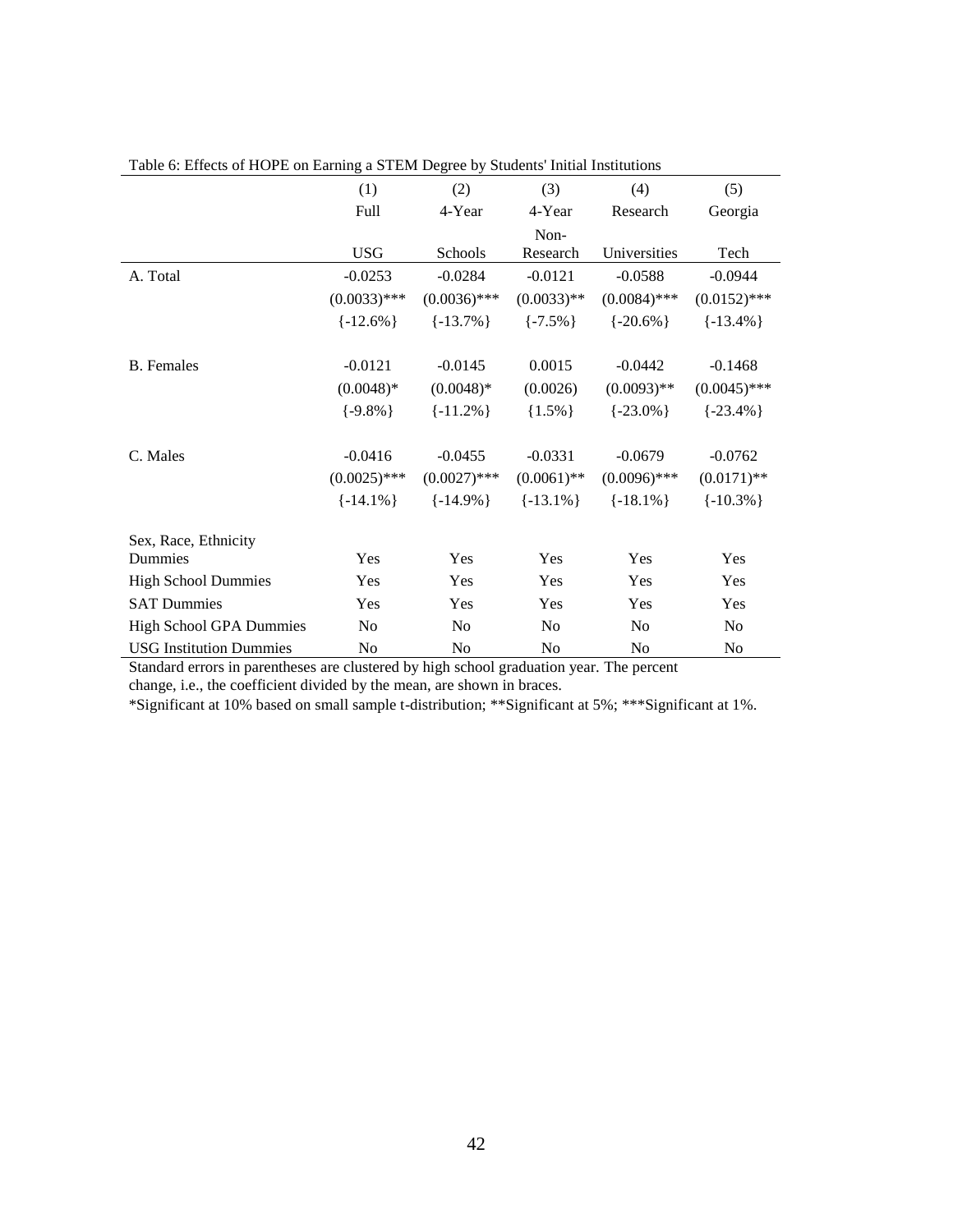| (1)            | (2)                  | (3)             | (4)                     | (5)                            |                                |
|----------------|----------------------|-----------------|-------------------------|--------------------------------|--------------------------------|
| $<$ 400        | 400-499              | 500-599         | 600-699                 | 700-800                        |                                |
| $-0.0295$      | $-0.0052$            | $-0.0678$       | $-0.0805$               | $-0.0585$                      |                                |
| (0.0280)       | (0.0176)             | $(0.0141)$ **   | $(0.0238)$ **           | $(0.0168)$ **                  |                                |
| $\{-8.57\% \}$ | $\{-1.41\% \}$       | $\{-12.24\% \}$ | $\{-11.02\% \}$         | $\{-6.49\% \}$                 |                                |
|                |                      |                 |                         |                                |                                |
| (0.1091)       | (0.0312)             | $(0.0056)$ **   | $(0.0234)*$             | (0.0588)                       |                                |
| ${5.24\%}$     | ${9.26\%}$           | $\{-7.02\% \}$  | $\{-8.89\% \}$          | $\{-11.80\% \}$                |                                |
| $-0.0128$      | $-0.0691$            | $-0.1169$       | $-0.0824$               | $-0.0409$                      |                                |
| (0.1790)       | (0.0621)             | $(0.0278)$ **   | $(0.0318)*$             | (0.0240)                       |                                |
| $\{-3.11\% \}$ | $\{-14.44\% \}$      | $\{-18.49\% \}$ | $\{-10.86\% \}$         | $\{-4.59\% \}$                 |                                |
|                | Yes                  |                 |                         |                                |                                |
| Yes            | Yes                  | Yes             |                         |                                |                                |
|                |                      |                 |                         |                                |                                |
| N <sub>0</sub> | N <sub>0</sub>       | N <sub>0</sub>  | N <sub>o</sub>          | N <sub>o</sub>                 |                                |
| No             | No                   | No              | N <sub>o</sub>          | N <sub>o</sub>                 |                                |
|                | 0.0157<br>Yes<br>Yes | 0.0262<br>Yes   | $-0.0321$<br>Yes<br>Yes | $-0.0594$<br>Yes<br>Yes<br>Yes | $-0.1134$<br>Yes<br>Yes<br>Yes |

Table 7: Effects of HOPE on Earning a STEM Degree by SAT Math Score for Initial STEM Majors

Standard errors in parentheses are clustered by high school graduation year. The percent change, i.e., the coefficient divided by the mean, are shown in braces.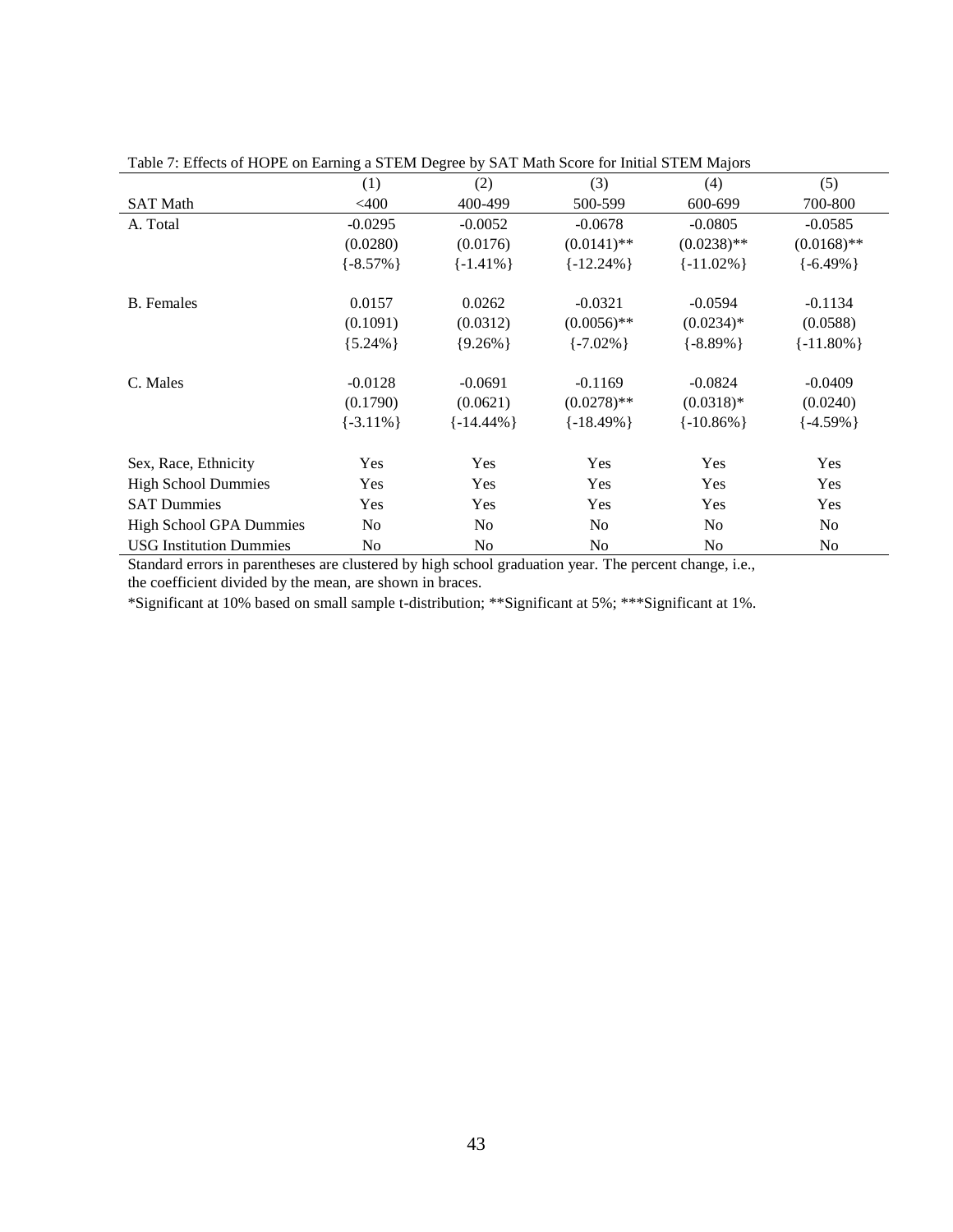|                                | (1)             | (2)            | (3)            | (4)            | (5)            | (6)            |
|--------------------------------|-----------------|----------------|----------------|----------------|----------------|----------------|
|                                |                 |                |                | Liberal        | Social         |                |
|                                | <b>Business</b> | Education      | Health         | Arts           | Sciences       | Undeclared     |
| A. Total                       | $-0.0025$       | 0.0039         | 0.0135         | 0.0048         | $-0.0096$      | $-0.0038$      |
|                                | (0.0086)        | (0.0051)       | $(0.0043)*$    | (0.0115)       | $(0.0019)$ **  | (0.0255)       |
|                                | $\{-2.3\% \}$   | ${9.4\%}$      | ${63.1\%}$     | ${2.5\%}$      | $\{-15.2\% \}$ | $\{-1.0\% \}$  |
| <b>B.</b> Females              | $-0.0104$       | 0.0030         | 0.0197         | $-0.0096$      | $-0.0134$      | 0.0059         |
|                                | (0.0088)        | (0.0071)       | $(0.0058)$ **  | (0.0079)       | $(0.0022)$ *** | (0.0265)       |
|                                | $\{-10.8\% \}$  | ${4.7\%}$      | ${54.7\%}$     | $\{-4.9\% \}$  | $\{-18.0\% \}$ | ${1.5\%}$      |
| C. Males                       | 0.0070          | 0.0054         | 0.0055         | 0.0228         | $-0.0041$      | $-0.0186$      |
|                                | (0.0089)        | (0.0024)       | $(0.0023)*$    | (0.0152)       | (0.0028)       | (0.0234)       |
|                                | ${5.8\%}$       | $\{41.1\% \}$  | ${176.8\%}$    | ${12.3\%}$     | $\{-8.3\% \}$  | $\{-4.9\% \}$  |
| Sex, Race, Ethnicity Dummies   | Yes             | Yes            | Yes            | Yes            | Yes            | Yes            |
| <b>High School Dummies</b>     | Yes             | Yes            | <b>Yes</b>     | Yes            | <b>Yes</b>     | Yes            |
| <b>SAT Dummies</b>             | <b>Yes</b>      | Yes            | <b>Yes</b>     | <b>Yes</b>     | <b>Yes</b>     | Yes            |
| <b>High School GPA Dummies</b> | No              | N <sub>0</sub> | N <sub>0</sub> | N <sub>0</sub> | No             | N <sub>0</sub> |
| <b>USG Institution Dummies</b> | No              | No             | N <sub>0</sub> | No             | No             | N <sub>o</sub> |

#### Table 8: Post-HOPE Effects on Initial Major for Non-STEM Fields

Standard errors in parentheses are clustered by high school graduation year. The percent change, i.e., the coefficient divided by the mean, are shown in braces.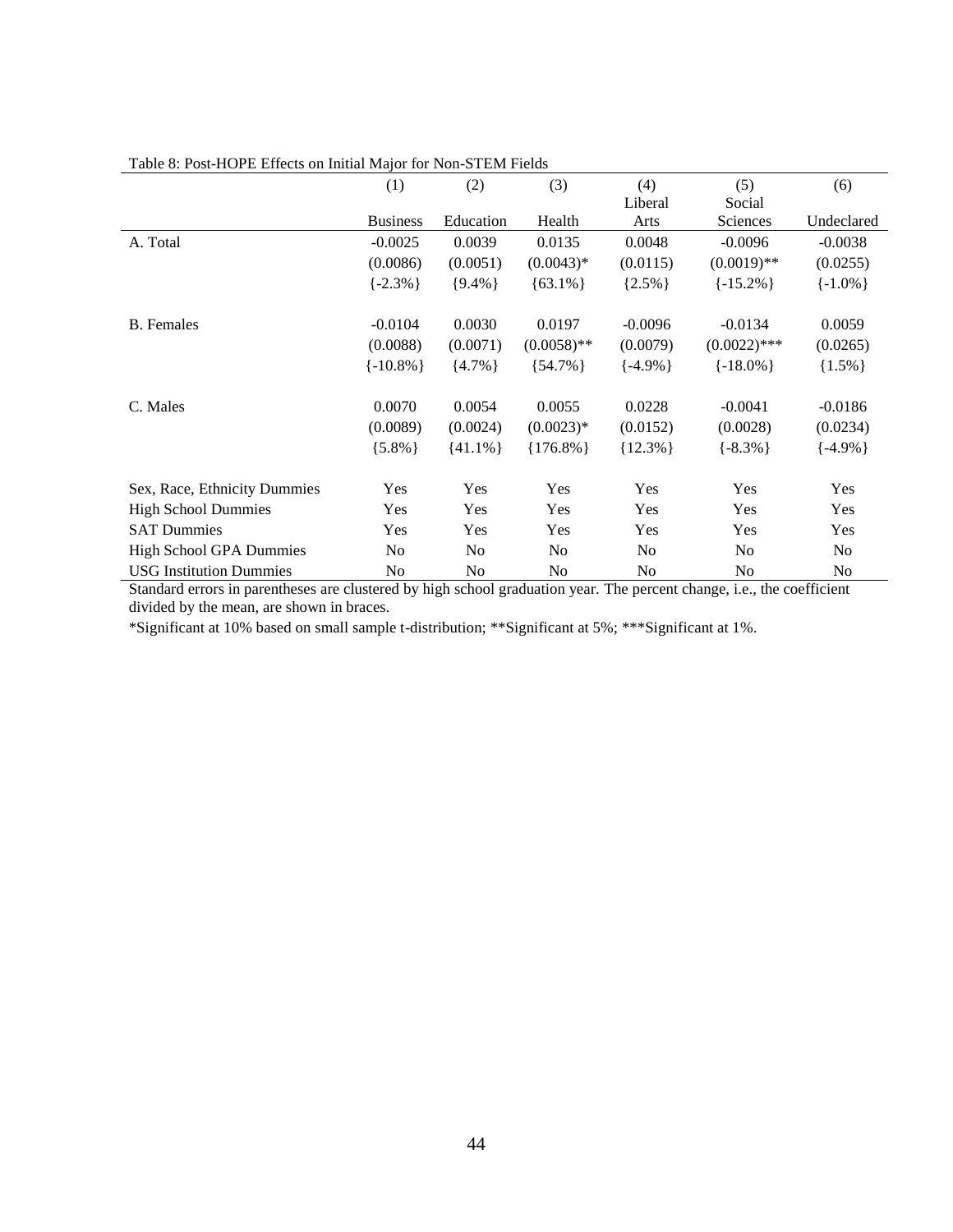|                                | (1)             | (2)            | (3)           | (4)                 | (5)            |
|--------------------------------|-----------------|----------------|---------------|---------------------|----------------|
|                                |                 |                |               |                     | Social         |
|                                | <b>Business</b> | Education      | Health        | <b>Liberal Arts</b> | Sciences       |
| A. Total                       | 0.0494          | $-0.0282$      | 0.0045        | 0.0101              | $-0.0105$      |
|                                | $(0.0025)$ ***  | $(0.0037)$ *** | $(0.0017)*$   | (0.0052)            | $(0.0032)$ **  |
|                                | ${20.5\%}$      | $\{-16.5\% \}$ | ${8.1\%}$     | ${6.7\%}$           | $\{-5.8\% \}$  |
| <b>B.</b> Females              | 0.0238          | $-0.0417$      | 0.0094        | 0.0163              | 0.0042         |
|                                | $(0.0043)$ **   | $(0.0052)$ *** | $(0.0022)$ ** | $(0.0040)$ **       | $(0.0014)*$    |
|                                | ${12.0\%}$      | $\{-16.9\% \}$ | ${10.6\%}$    | ${11.4\%}$          | ${2.1\%}$      |
| C. Males                       | 0.0797          | $-0.0072$      | $-0.0013$     | $-0.0008$           | $-0.0288$      |
|                                | $(0.0063)$ ***  | $(0.0026)*$    | (0.0009)      | (0.0068)            | $(0.0062)$ **  |
|                                | ${27.2\%}$      | $\{-9.6\% \}$  | $\{-9.2\% \}$ | $\{-0.5\% \}$       | $\{-17.9\% \}$ |
| Sex, Race, Ethnicity Dummies   | Yes             | Yes            | Yes           | Yes                 | Yes            |
| <b>High School Dummies</b>     | Yes             | Yes            | Yes           | Yes                 | Yes            |
| <b>SAT Dummies</b>             | Yes             | Yes            | Yes           | Yes                 | Yes            |
| <b>High School GPA Dummies</b> | No              | N <sub>o</sub> | No            | No                  | No             |
| <b>USG Institution Dummies</b> | No              | N <sub>0</sub> | No            | No                  | No             |
| <b>Initial STEM Majors</b>     |                 |                |               |                     |                |
| A. Total                       | 0.0579          | $-0.0015$      | 0.0079        | 0.0121              | 0.0024         |
|                                | $(0.0138)$ **   | (0.0043)       | (0.0048)      | $(0.0039)*$         | (0.0038)       |
|                                | ${42.8\%}$      | $\{-2.8\% \}$  | ${20.3\%}$    | ${19.0\%}$          | ${3.1\%}$      |
| <b>B.</b> Females              | 0.0334          | $-0.0147$      | 0.0134        | 0.0120              | 0.0192         |
|                                | (0.0160)        | (0.0071)       | (0.0156)      | $(0.0015)$ ***      | (0.0106)       |
|                                | ${25.5\%}$      | $\{-14.8\% \}$ | ${15.7\%}$    | ${14.8\%}$          | ${18.7\%}$     |
| C. Males                       | 0.0768          | 0.0061         | 0.0033        | 0.0099              | $-0.0024$      |
|                                | $(0.0222)**$    | $(0.0018)$ **  | $(0.0011)*$   | (0.0091)            | (0.0030)       |
|                                | ${55.7\%}$      | ${25.1\%}$     | ${42.4\%}$    | ${19.0\%}$          | $\{-3.8\% \}$  |

### Table 9: Post-HOPE Effects on Non-STEM Earned Majors

Standard errors in parentheses are clustered by high school graduation year. The percent

change, i.e., the coefficient divided by the mean, are shown in braces.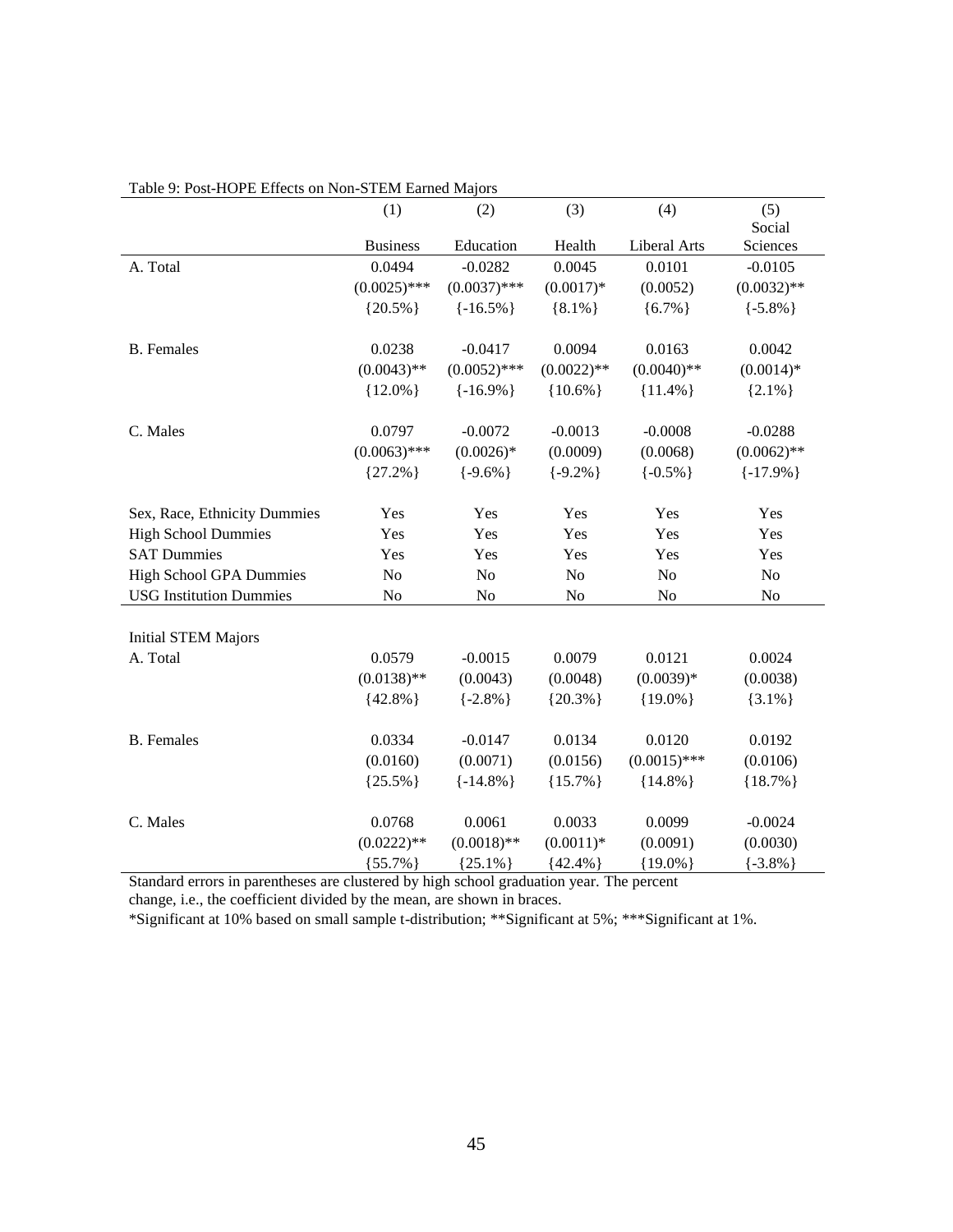|                                | (1)             | (2)             | (3)             | (4)             | (5)             | (6)             |
|--------------------------------|-----------------|-----------------|-----------------|-----------------|-----------------|-----------------|
| Freshman GPA                   | < 2.50          | 2.50-2.79       | 2.80-2.99       | 3.00-3.19       | 3.20-3.49       | 3.50-4.00       |
| A. Total                       | $-0.0718$       | $-0.1449$       | $-0.0632$       | $-0.0878$       | $-0.0321$       | $-0.1027$       |
|                                | (0.0322)        | $(0.0281)$ **   | (0.0563)        | $(0.0131)$ ***  | (0.0143)        | $(0.0139)$ ***  |
|                                | $\{-14.75\% \}$ | $\{-22.90\% \}$ | $\{-10.01\% \}$ | $\{-13.11\% \}$ | $\{-4.47\% \}$  | $\{-12.70\% \}$ |
| <b>B.</b> Females              | $-0.0394$       | $-0.1306$       | $-0.1085$       | $-0.1629$       | 0.0411          | $-0.0704$       |
|                                | (0.0456)        | (0.0820)        | (0.0826)        | (0.0726)        | (0.0417)        | $(0.0141)$ **   |
|                                |                 |                 |                 |                 |                 |                 |
|                                | $\{-11.07\% \}$ | $\{-28.05\% \}$ | $\{-20.56\% \}$ | $\{-29.21\% \}$ | ${7.18\%}$      | $\{-9.73\% \}$  |
| C. Males                       | $-0.0858$       | $-0.1356$       | $-0.0483$       | $-0.0950$       | $-0.1114$       | $-0.1247$       |
|                                | (0.0404)        | $(0.0568)*$     | (0.0658)        | $(0.0148)$ ***  | $(0.0308)$ **   | $(0.0248)$ **   |
|                                | $\{-15.07\% \}$ | $\{-18.55\% \}$ | $\{-6.77\% \}$  | $\{-12.54\% \}$ | $\{-13.74\% \}$ | $\{-14.42\% \}$ |
| Sex, Race, Ethnicity           | Yes             | Yes             | Yes             | Yes             | Yes             | Yes             |
| <b>High School Dummies</b>     | Yes             | Yes             | Yes             | Yes             | Yes             | Yes             |
| <b>SAT Dummies</b>             | Yes             | Yes             | Yes             | <b>Yes</b>      | Yes             | Yes             |
|                                |                 |                 |                 |                 |                 |                 |
| <b>High School GPA Dummies</b> | N <sub>o</sub>  | No              | No              | N <sub>0</sub>  | No              | No.             |
| <b>USG Institution Dummies</b> | No.             | No              | No              | No              | No              | No              |

Table 10: Effects of HOPE on Earning a STEM Degree by First-Year GPA for Initial STEM Majors

Standard errors in parentheses are clustered by high school graduation year. The percent

change, i.e., the coefficient divided by the mean, are shown in braces.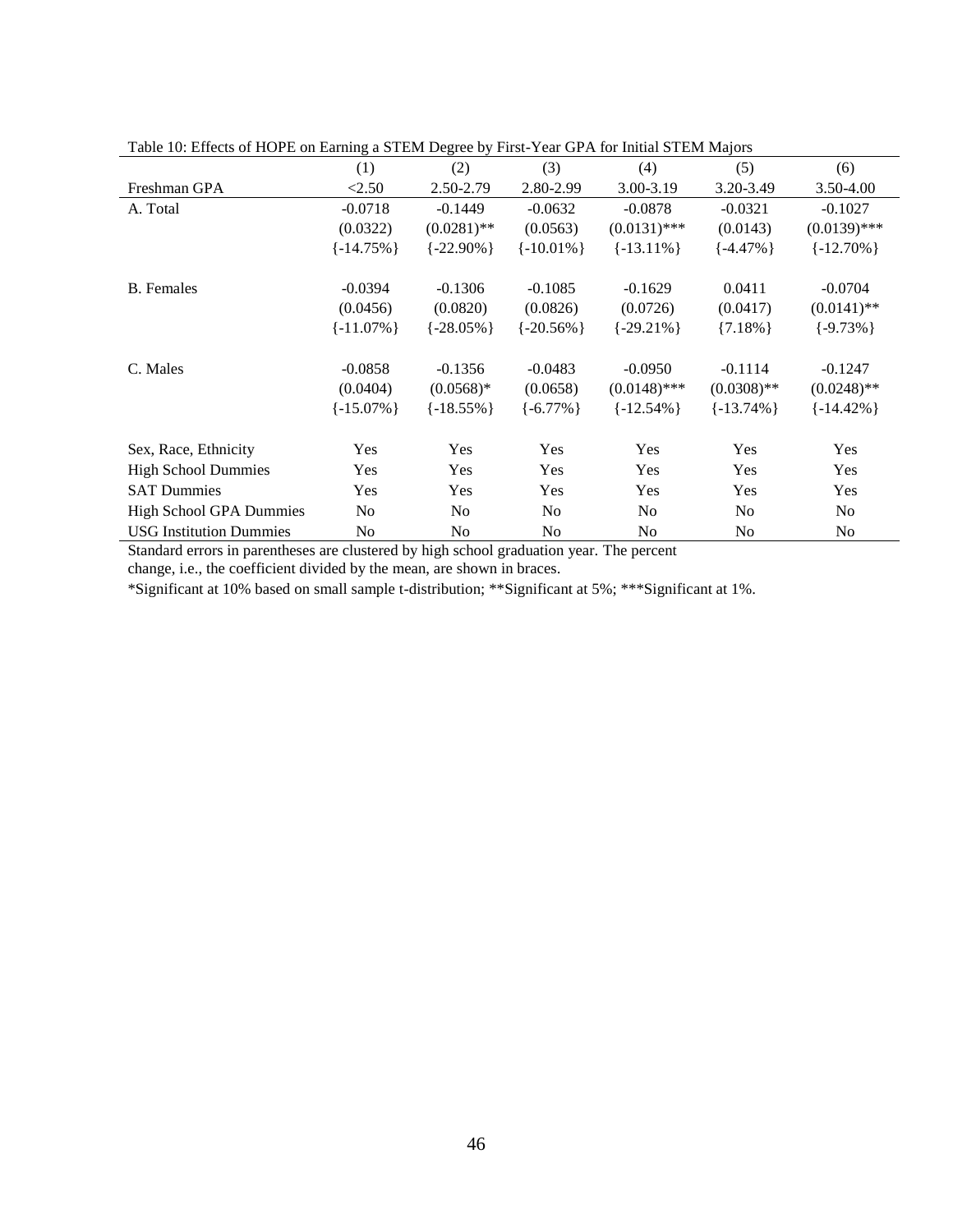|                                | (1)              | (2)                           | (3)                                                                 | (4)                                                       |
|--------------------------------|------------------|-------------------------------|---------------------------------------------------------------------|-----------------------------------------------------------|
|                                | All<br>Graduates | <b>Initial STEM</b><br>Majors | <b>Initial STEM</b><br><b>Majors Earning</b><br><b>STEM Degrees</b> | <b>Initial STEM</b><br>Majors Earning<br>Non-STEM Degrees |
| A. Total                       | 0.1793           | 0.1290                        | 0.1229                                                              | 0.1847                                                    |
|                                | $(0.0119)$ ***   | $(0.0120)$ ***                | $(0.0201)$ ***                                                      | $(0.0106)$ ***                                            |
| <b>B.</b> Females              | 0.1928           | 0.1467                        | 0.1533                                                              | 0.1672                                                    |
|                                | $(0.0118)$ ***   | $(0.0247)$ ***                | $(0.0345)$ **                                                       | $(0.0465)$ **                                             |
| C. Males                       | 0.1604           | 0.1074                        | 0.0998                                                              | 0.1823                                                    |
|                                | $(0.0146)$ ***   | $(0.0129)$ ***                | $(0.0272)$ **                                                       | $(0.0274)$ ***                                            |
| Sex, Race, Ethnicity           | <b>Yes</b>       | Yes                           | Yes                                                                 | Yes                                                       |
| <b>High School Dummies</b>     | <b>Yes</b>       | Yes                           | Yes                                                                 | <b>Yes</b>                                                |
| <b>SAT Dummies</b>             | <b>Yes</b>       | Yes                           | Yes                                                                 | <b>Yes</b>                                                |
| <b>High School GPA Dummies</b> | N <sub>0</sub>   | N <sub>o</sub>                | N <sub>0</sub>                                                      | N <sub>0</sub>                                            |
| <b>USG Institution Dummies</b> | No               | N <sub>0</sub>                | No                                                                  | N <sub>0</sub>                                            |

#### Table 11: Effects of HOPE on First-Year GPA

Standard errors in parentheses are clustered by high school graduation year.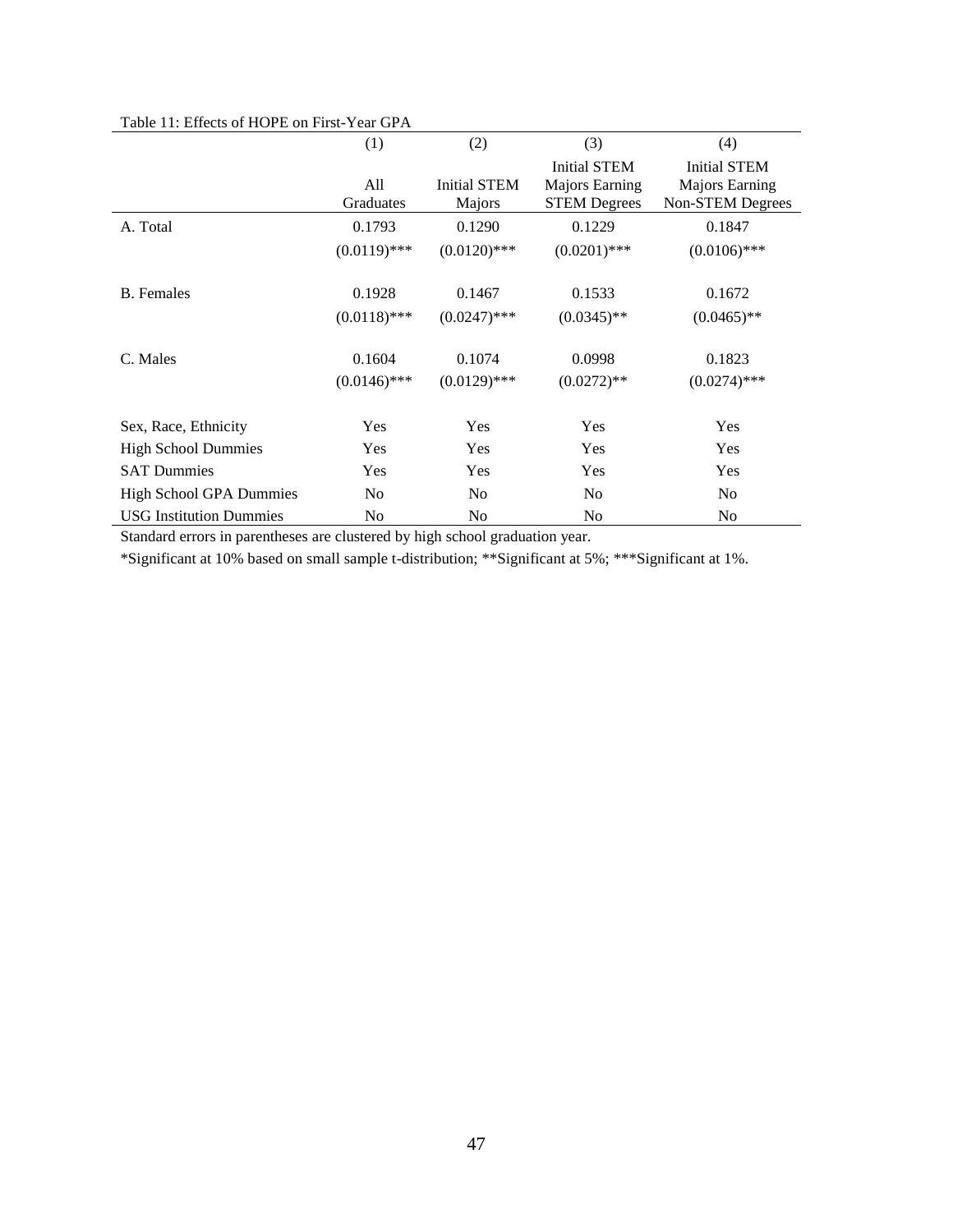|                                | Pre-HOPE | Post-HOPE | % Change |
|--------------------------------|----------|-----------|----------|
| A. Graduates                   |          |           |          |
| <b>Earned STEM Major</b>       | 3,910    | 4,429     | 0.133    |
| Earned Business Major          | 4,695    | 6,366     | 0.356    |
| <b>Earned Education Major</b>  | 3,326    | 3,155     | $-0.051$ |
| <b>Earned Health Major</b>     | 1,084    | 1,343     | 0.239    |
| Earned Liberal Arts Major      | 2,948    | 3,726     | 0.264    |
| Earned Social Science Major    | 3,534    | 3,883     | 0.099    |
| <b>Total Graduates</b>         | 19,497   | 22,902    | 0.175    |
|                                |          |           |          |
| <b>B.</b> Enrollment           | Pre-HOPE | Post-HOPE | % Change |
| Initial STEM Major             | 4,887    | 6,045     | 0.237    |
| <b>Initial Business Major</b>  | 3,892    | 4,640     | 0.192    |
| <b>Initial Education Major</b> | 1,354    | 1,867     | 0.379    |
| Initial Health Major           | 1,568    | 2,452     | 0.564    |
| Initial Liberal Arts Major     | 12,722   | 14,270    | 0.122    |
| Initial Social Science Major   | 2,498    | 2,530     | 0.013    |
| Initial Undeclared Major       | 16,711   | 17,903    | 0.071    |
| <b>Total Enrollment</b>        | 43,632   | 49,707    | 0.139    |

Appendix Table A: Summary Counts of Graduates and Total Enrollment for Pre- and Post-HOPE ÷,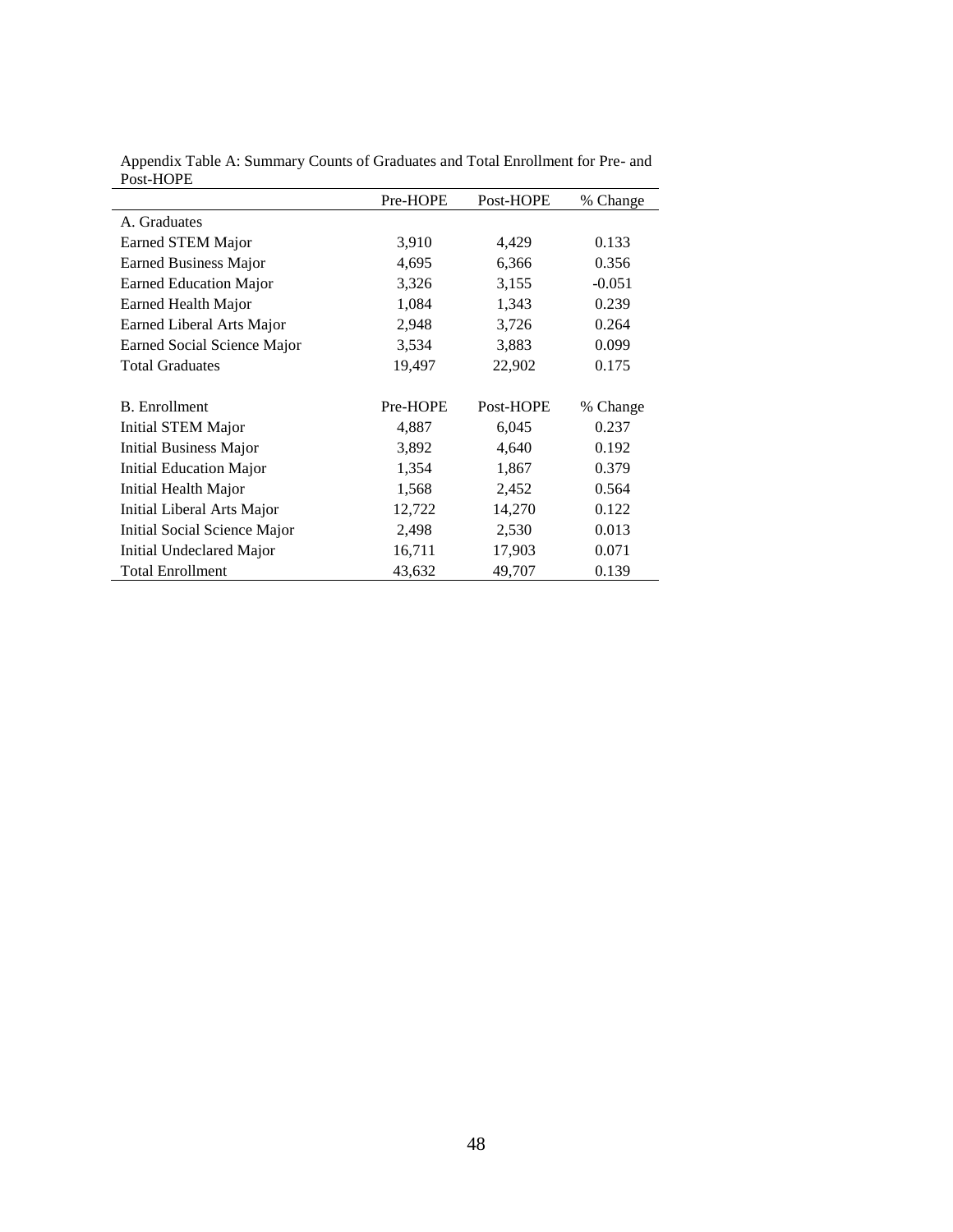| Outcome:            | <b>Initial STEM Major</b> | <b>STEM Degree</b> |
|---------------------|---------------------------|--------------------|
| A. Total Population |                           |                    |
| 1991 Cohort Dummy   | 0.0044                    | 0.0053             |
|                     | (0.0054)                  | (0.0053)           |
| 1995 Cohort Dummy   | $-0.0084$                 | $-0.0227$          |
|                     | (0.0054)                  | $(0.0053)$ ***     |
| 1996 Cohort Dummy   | 0.0032                    | $-0.0222$          |
|                     | (0.0053)                  | $(0.0053)$ ***     |
| <b>B.</b> Females   |                           |                    |
| 1991 Cohort Dummy   | $-0.0028$                 | 0.0062             |
|                     | (0.0067)                  | (0.0062)           |
| 1995 Cohort Dummy   | 0.0013                    | $-0.0091$          |
|                     | (0.0066)                  | (0.0061)           |
| 1996 Cohort Dummy   | 0.0102                    | $-0.0082$          |
|                     | (0.0065)                  | (0.0061)           |
| C. Males            |                           |                    |
| 1991 Cohort Dummy   | 0.0130                    | 0.0059             |
|                     | (0.0088)                  | (0.0092)           |
| 1995 Cohort Dummy   | $-0.0184$                 | $-0.0381$          |
|                     | $(0.0089)$ **             | $(0.0094)$ ***     |
| 1996 Cohort Dummy   | $-0.0040$                 | $-0.0387$          |
|                     | (0.0089)                  | $(0.0093)$ ***     |

Appendix Table B: USG Cohort Year Dummy Coefficients

Note: 1990 is the omitted based year. Other specifications correspond to columns 2 and 6 of Table 2. OLS Standard errors are in parentheses. \*\*Significant at 5%; \*\*\*Significant at 1%.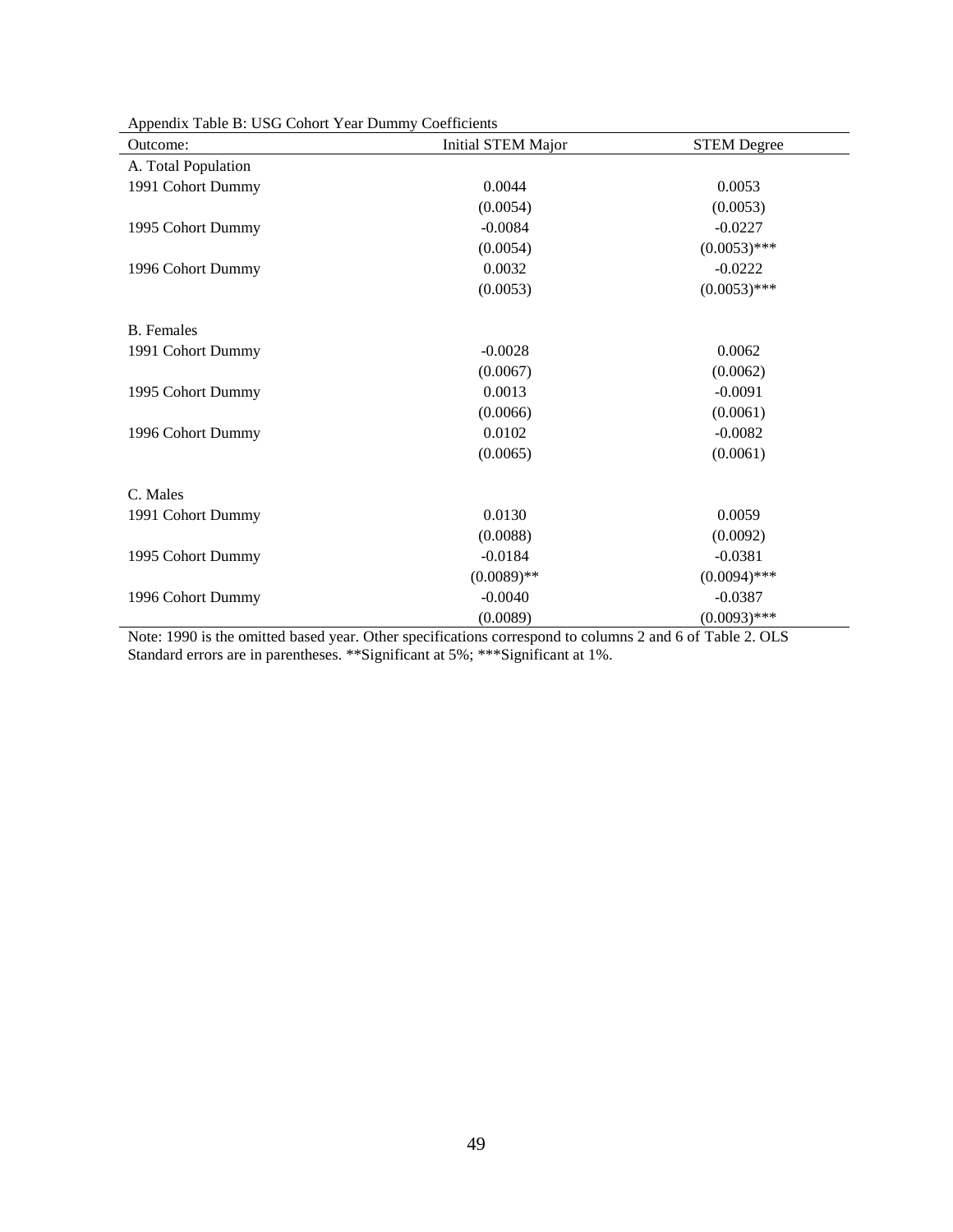|                                | (1)            | (2)                   |
|--------------------------------|----------------|-----------------------|
|                                | All Graduates  | <b>STEM Graduates</b> |
| A. Total                       | 0.1523         | 0.1140                |
|                                | $(0.0199)$ *** | $(0.0197)$ **         |
| <b>B.</b> Females              | 0.1671         | 0.1352                |
|                                | $(0.0206)$ *** | $(0.0169)$ ***        |
| C. Males                       | 0.1341         | 0.0996                |
|                                | $(0.0193)$ *** | $(0.0266)$ **         |
| Sex, Race, Ethnicity Dummies   | Yes            | Yes                   |
| <b>High School Dummies</b>     | Yes            | Yes                   |
| <b>SAT Dummies</b>             | Yes            | Yes                   |
| <b>High School GPA Dummies</b> | N <sub>0</sub> | N <sub>0</sub>        |
| <b>USG</b> Institution Dummies | N <sub>0</sub> | No                    |

Appendix Table C: Post-HOPE Effects on High School Grade Inflation

Standard errors in parentheses are clustered by high school graduation year.

\*\*Significant at 5% based on small sample t-distribution; \*\*\*Significant at 1%.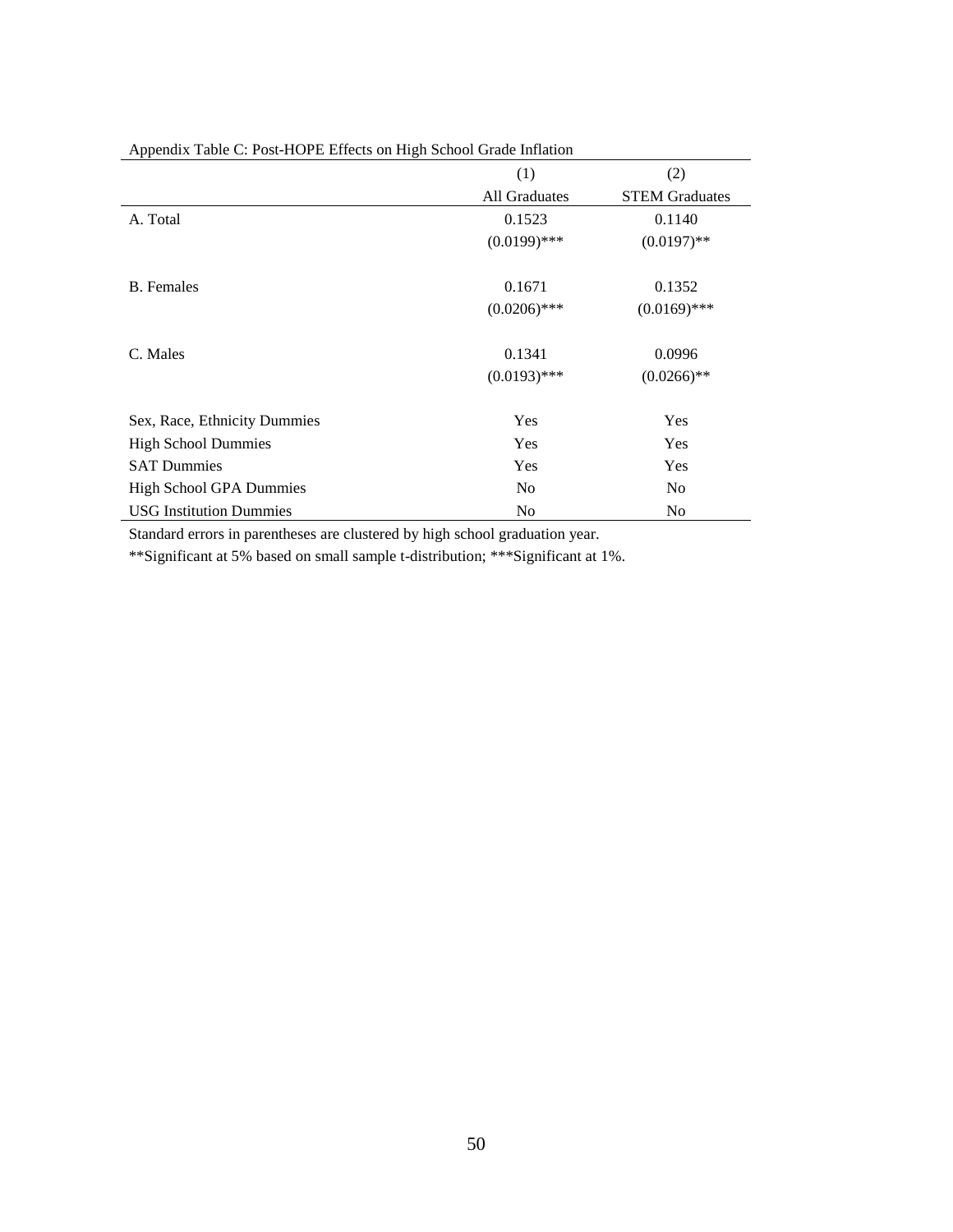|                                | (1)            | (2)            | (3)                  | (4)            | (5)           | (6)            | (7)            | (8)            |
|--------------------------------|----------------|----------------|----------------------|----------------|---------------|----------------|----------------|----------------|
|                                |                |                | <b>Initial Major</b> |                |               |                | Earned Major   |                |
| A. Total                       | 0.0203         | 0.0004         | $-0.0092$            | 0.0099         | 0.0004        | $-0.0125$      | $-0.0215$      | $-0.0134$      |
|                                | $(0.0058)$ **  | (0.0040)       | $(0.0028)$ **        | $(0.0010)$ *** | (0.0026)      | $(0.0011)$ *** | $(0.0015)$ *** | $(0.0016)$ *** |
|                                | ${14.8\%}$     | ${0.3\%}$      | $\{-6.7\% \}$        | ${7.2\%}$      | ${0.4\%}$     | $\{-13.9\% \}$ | $\{-24.0\% \}$ | $\{-15.0\% \}$ |
| <b>B.</b> Females              | 0.0262         | 0.0114         | 0.0042               | 0.0145         | 0.0042        | $-0.0064$      | $-0.0133$      | $-0.0078$      |
|                                | $(0.0044)$ *** | $(0.0042)$ *   | (0.0033)             | $(0.0026)$ **  | (0.0021)      | $(0.0016)$ **  | $(0.0015)$ *** | $(0.0005)$ *** |
|                                | ${27.7\%}$     | ${12.0\%}$     | ${4.4\%}$            | ${15.3\%}$     | ${7.3\%}$     | $\{-11.2\% \}$ | $\{-23.2\% \}$ | $\{-13.6\% \}$ |
| C. Males                       | 0.0132         | $-0.0118$      | $-0.0221$            | 0.0058         | $-0.004$      | $-0.0195$      | $-0.0286$      | $-0.0189$      |
|                                | (0.0100)       | (0.0057)       | $(0.0046)$ **        | (0.0025)       | (0.0036)      | $(0.0011)$ *** | $(0.0018)$ *** | $(0.0029)$ *** |
|                                | $\{7.1\% \}$   | $\{-6.3\% \}$  | $\{-11.8\% \}$       | $\{3.1\% \}$   | $\{-3.1\% \}$ | $\{-15.3\% \}$ | $\{-22.5\% \}$ | $\{-14.9\% \}$ |
| Sex, Race, Ethnicity Dummies   | Yes            | Yes            | Yes                  | Yes            | Yes           | Yes            | Yes            | Yes            |
| <b>High School Dummies</b>     | Yes            | Yes            | Yes                  | Yes            | Yes           | Yes            | Yes            | Yes            |
| <b>SAT Dummies</b>             | N <sub>o</sub> | Yes            | Yes                  | Yes            | No            | Yes            | Yes            | Yes            |
| <b>High School GPA Dummies</b> | N <sub>0</sub> | N <sub>o</sub> | Yes                  | Yes            | No            | No.            | Yes            | Yes            |
| <b>USG</b> Institution Dummies | No             | N <sub>o</sub> | No                   | Yes            | No            | No             | No             | Yes            |

Appendix Table D: Effect of HOPE on STEM Majors Unconditional on Degree Completion

Standard errors in parentheses are clustered by high school graduation year. The percent change, i.e., the coefficient divided by the mean, are shown in braces.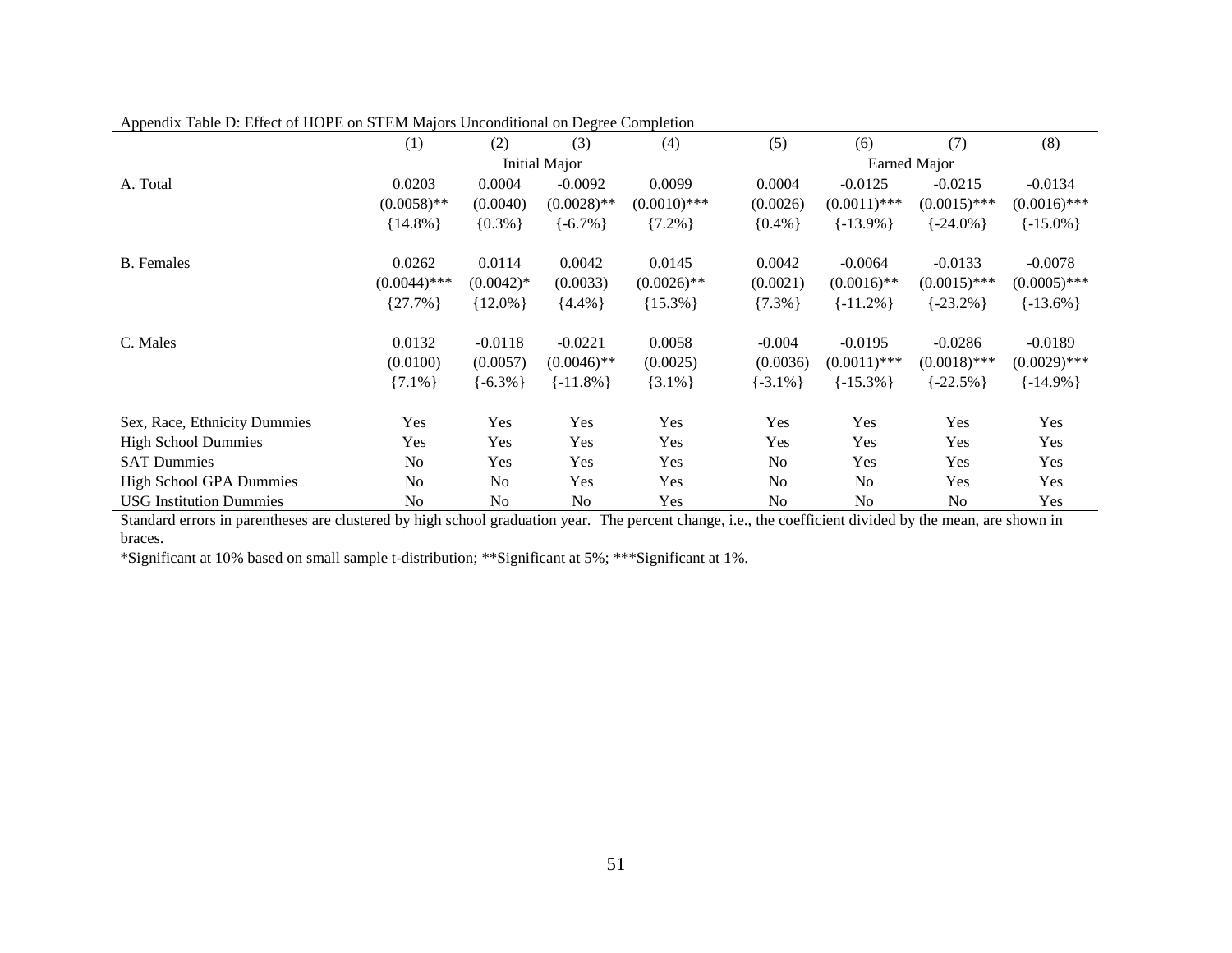| $\mathbf{r}$ appearant two results in the set of the set of $\mathbf{r}$ and $\mathbf{r}$ and $\mathbf{r}$ and $\mathbf{r}$ are $\mathbf{r}$ and $\mathbf{r}$ and $\mathbf{r}$ are $\mathbf{r}$ and $\mathbf{r}$ are $\mathbf{r}$ and $\mathbf{r}$ and $\mathbf{r}$ are $\mathbf{r}$ |                 |                |
|--------------------------------------------------------------------------------------------------------------------------------------------------------------------------------------------------------------------------------------------------------------------------------------|-----------------|----------------|
|                                                                                                                                                                                                                                                                                      | (1)             | (2)            |
|                                                                                                                                                                                                                                                                                      | Time-difference | DD using       |
|                                                                                                                                                                                                                                                                                      | for residents   | non-residents  |
| A. Total                                                                                                                                                                                                                                                                             | $-0.0742$       | $-0.0448$      |
|                                                                                                                                                                                                                                                                                      | $(0.0080)$ ***  | $(0.0169)*$    |
| <b>B.</b> Females                                                                                                                                                                                                                                                                    | $-0.0616$       | $-0.0896$      |
|                                                                                                                                                                                                                                                                                      | $(0.0123)$ **   | $(0.0249)$ **  |
| C. Males                                                                                                                                                                                                                                                                             | $-0.0828$       | $-0.0246$      |
|                                                                                                                                                                                                                                                                                      | $(0.0104)$ ***  | (0.0160)       |
| Sex, Race, Ethnicity Dummies                                                                                                                                                                                                                                                         | Yes             | Yes            |
| <b>High School Dummies</b>                                                                                                                                                                                                                                                           | Yes             | Yes            |
| <b>SAT Dummies</b>                                                                                                                                                                                                                                                                   | Yes             | Yes            |
| <b>High School GPA Dummies</b>                                                                                                                                                                                                                                                       | N <sub>0</sub>  | N <sub>0</sub> |
| <b>USG</b> Institution Dummies                                                                                                                                                                                                                                                       | N <sub>0</sub>  | N <sub>0</sub> |

Appendix Table E: Time-Diff and DD Effects of HOPE at Georgia Tech and University of Georgia

Standard errors in parentheses are clustered by high school graduation year.